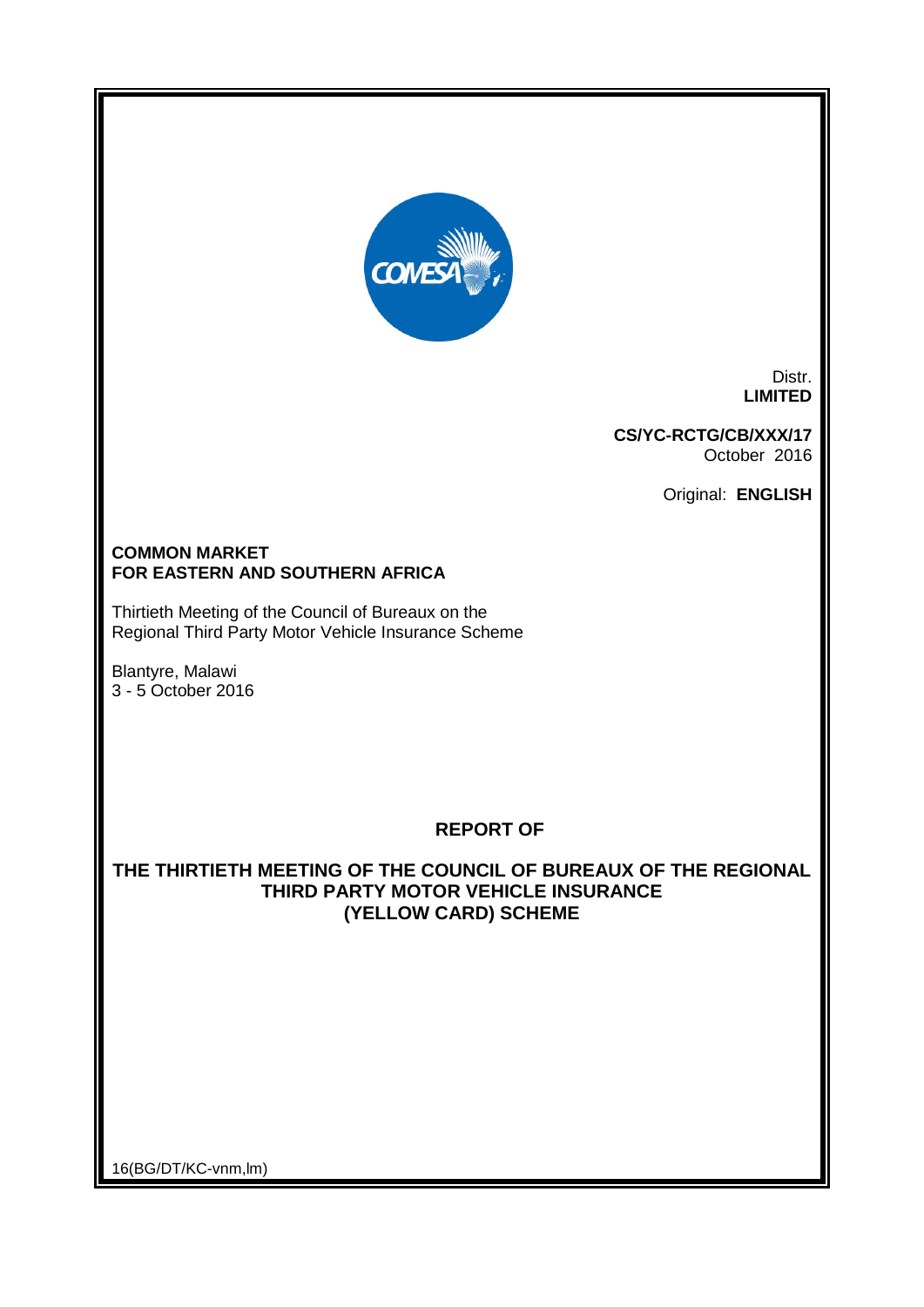# **I. INTRODUCTION**

1. The Thirtieth Meeting of the Council of Bureaux of the Regional Third Party Motor Vehicle Insurance (Yellow Card) Scheme was held from  $3<sup>rd</sup>$  to  $5<sup>th</sup>$  October 2016, in Blantyre, Malawi, at the Protea Hotel Ryalls.

#### **II. ATTENDANCE, OPENING OF THE MEETING, ADOPTION OF THE AGENDA AND ORGANISATION OF WORK**

#### **Attendance**

2. The meeting was attended by delegates from the National Bureaux of Burundi, Djibouti, DR Congo, Ethiopia, Malawi, Sudan, Tanzania, Uganda, Zambia and Zimbabwe. Also in attendance were ZEP-RE (PTA Reinsurance Company), Insurance Supervisory Authorities of Djibouti and Kenya, Motor Vehicle Accident (MVA) Funds of Botswana, Swaziland and South Africa, Angola, South Sudan and key stakeholders from Malawi attended the meeting as observers. The list of participants is attached as Annex III to this report.

#### **Opening of the Meeting** *(Agenda item 1)*

3. The meeting was officially opened by Honorable Mr. Joseph Mwanamveka, Minister of Industry, Trade and Tourism of the Government of Malawi. The Minister welcomed the delegates to Malawi on behalf of the Government and people of Malawi and wished them a pleasant stay in Blantyre.

4. Honorable Mwanamveka informed the meeting that the important elements in the design of COMESA was that economic integration was expected to foster the role of the private sector and business community in general, in shaping the destiny of the Common Market thus the COMESA Treaty was about creating a favorable legal, economic, political and social environment, which would open up tremendous opportunities for businesses. The Honorable Minister emphasized the important role the private sector play in Region Integration as the engine of growth, which should hasten the pace of economic development and called for providing of incentives, particularly in the service sector to enable business community facilitate trade within the member states.

5. The Minister expressed satisfaction in the successful implementation of the Yellow Card Scheme by the insurance Industry in the region. He stated that the widely acceptance of the Yellow Card Scheme by motorists in the region as a regional Insurance cover of choice had greatly contributed to the facilitation of cross–border movement of vehicles, good and persons and contributing to increased intra-COMESA trade and tourism.

6. Finally, Honorable Mr. Mwanamveka recalled the launch of the COMESA-SADC-EAC Tripartite Free Trade Area in June 2015 in Sharm El Sheikh, Egypt which was aimed at harmonizing Regional programmes and informed the Meeting that it was the desire of the Malawi Government and other Governments in the region, to see COMESA-SADC-EAC working together for the benefit of member countries.

7. Earlier, Mr. Dev Haman, Director of Budget and Finance Division of the COMESA Secretariat, made a statement on behalf of Mr. Sindiso Ngwenya, Secretary General of COMESA. The Director welcomed the delegates to the  $30<sup>th</sup>$  Meeting of the Council of Bureaux and thanked the Guest of Honour, Honorable Joseph Mwanamveka, Minister of Industry, Trade and Tourism for finding time from his busy schedule to come and open the meeting. He informed the Meeting that the focus of the second phase of negotiation of the COMESA- EAC-SADC; Tripartite FTA, which was launched in June 2015 in Egypt was on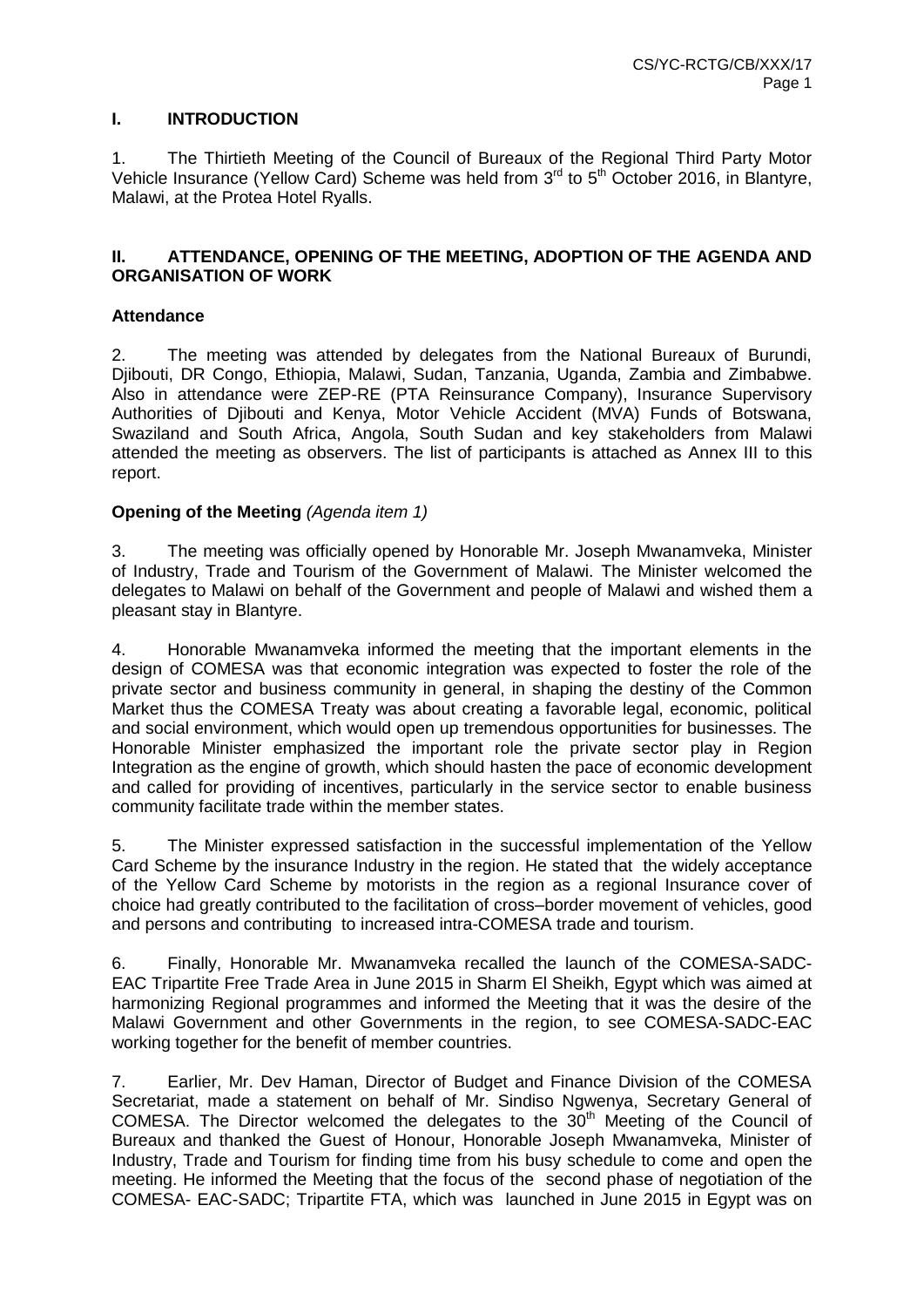CS/YC-RCTG/CB/XXX/17 Page 2

trade in services. Mr Haman pointed out that the objective of the trade in services negotiation was to create a single large market and underscored that this would enable Insurance and Reinsurance Companies in the region to take full advantage of the market. He then urged Insurers, Reinsurers and Regulatory Authorities to act collectively and strengthen the insurance market to enable the industry contribute towards developing the economies of the region. In concluding his statement, he highlighted some of the agenda items to be tabled before the meeting and requested the Council of Bureaux to thoroughly consider the issues and make decisions to take the Yellow Card scheme to new heights.

#### **Vote of Thanks**

8. On behalf of the delegates, Mr. Sammy Makove, Chief Executive Officer of the Insurance Regulatory Authority of Kenya moved a vote of thanks to the Guest of Honor. In so doing, he joined the Secretary General in thanking the Honorable Minister for finding time from his busy schedule to come and open the meeting and for his statement. He also expressed gratitude to the National Bureau of Malawi for hosting the meeting and for the hospitality accorded to all the delegates since their arrival in Blantyre.

9. The 30<sup>th</sup> Meeting of the Council of Bureaux was chaired by Mrs. Dorothy Chapeyama, Managing Director of Reunion Insurance Company of Malawi.

# **Election of the Bureau** *(Agenda item 2)*

10. The meeting elected the following Bureaux for a tenure of one year:

| Chairperson      | : Malawi   |
|------------------|------------|
| Vice Chairperson | : Rwanda   |
| Rapporteur       | : Djibouti |

# **Adoption of the Agenda and Organisation of Work** *(Agenda item 3)*

- 11. The meeting adopted the following Agenda:
	- 1. Opening of the Meeting
	- 2. Election of the Bureau
	- 3. Adoption of the Agenda and Organisation of Work
	- 4. Report of the Outgoing Chairperson on the Operations of the Yellow Card Scheme
	- 5. National Bureaux's report on the Operations of the Yellow Card Scheme in their respective countries
	- 6. Report of the Fortieth Meeting of the Management Committee (MC) of the Yellow Card Scheme
	- 7. Report of the Forty-First Meeting of the Management Committee (MC) of the Yellow Card Scheme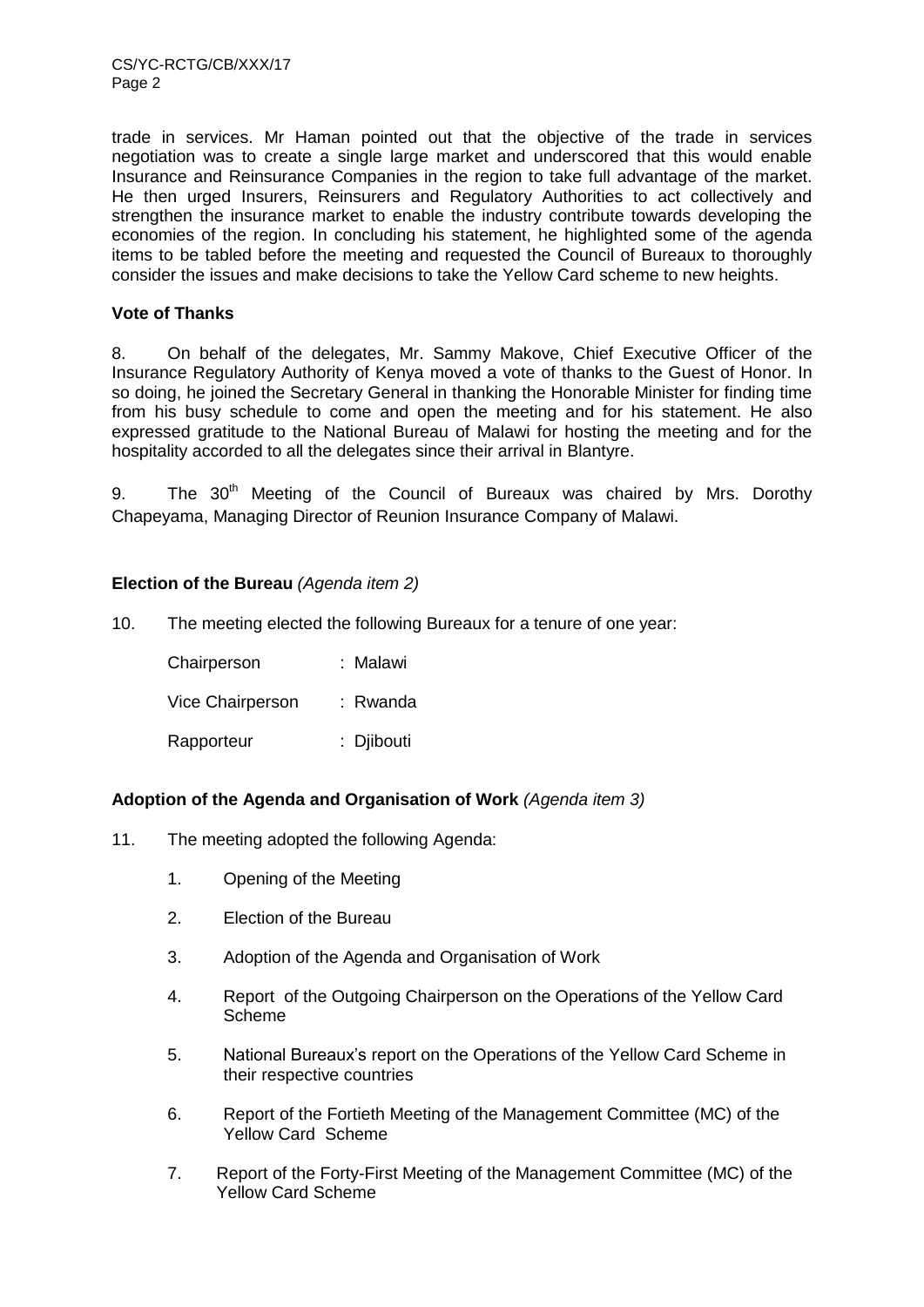- 8. Annual Report and Accounts of the Yellow Card Reinsurance Pool for the year ended 31<sup>st</sup> December, 2015
- 9. Reinsurance Pool Financial Highlights as at 31<sup>st</sup> August 2016
- 10. Draft Bad debt policy for the Yellow Card Reinsurance Pool
- 11. Pool Managers' draft Annual Work Programme 2016/17
- 12. Progress report on the implementation of the enhanced YC-MIS
- 13. Proposal to upgrade the YC-MIS and make Yellow Card computer generated/printable
- 14. Revised study report on low limits of liabilities and other issues affecting the operation of the Yellow Card Scheme- with Secretariat input
- 15. Report of the 10<sup>th</sup> Meeting of the Council of RCTG on the Regional Customs Transit Guarantee (RCTG –CARNET) Scheme
- 16. External Auditors' Report on the Accounts of the Council of Bureaux as at 30 June 2016 (Closed session)
- 17. Administrative matters (Closed Session)
	- a) Contract renewal of the Senior Insurance Expert (P4)
	- b) Contract renewal of the Senior Finance Assistance (IC2); and
	- c) Recruitment of An IT Expert (P3)
- 18. Proposed Budget and Annual Work Programme for the Year 2016/17 (Closed session)
- 19. Date and Venue of Next Meeting
- 20. Any Other Business
- 21. Adoption of the Report and Closure of the meeting
- 12. The meeting agreed on the following working hours:

#### **Monday, 3 rd October, 2016**

09.00 hours - 13.00 hours - Morning 14.30 hours – 17.00 hours - Afternoon

# **Tuesday, 4 th October 2016**

09.00 hours - 14.00 hours - Morning 14.00 hours – 16.30 hours – Afternoon

# **Wednesday, 5th October 2016**

Free morning for delegates 17.00 – 1800 hours – Adoption of the Report and Closure of the Meeting.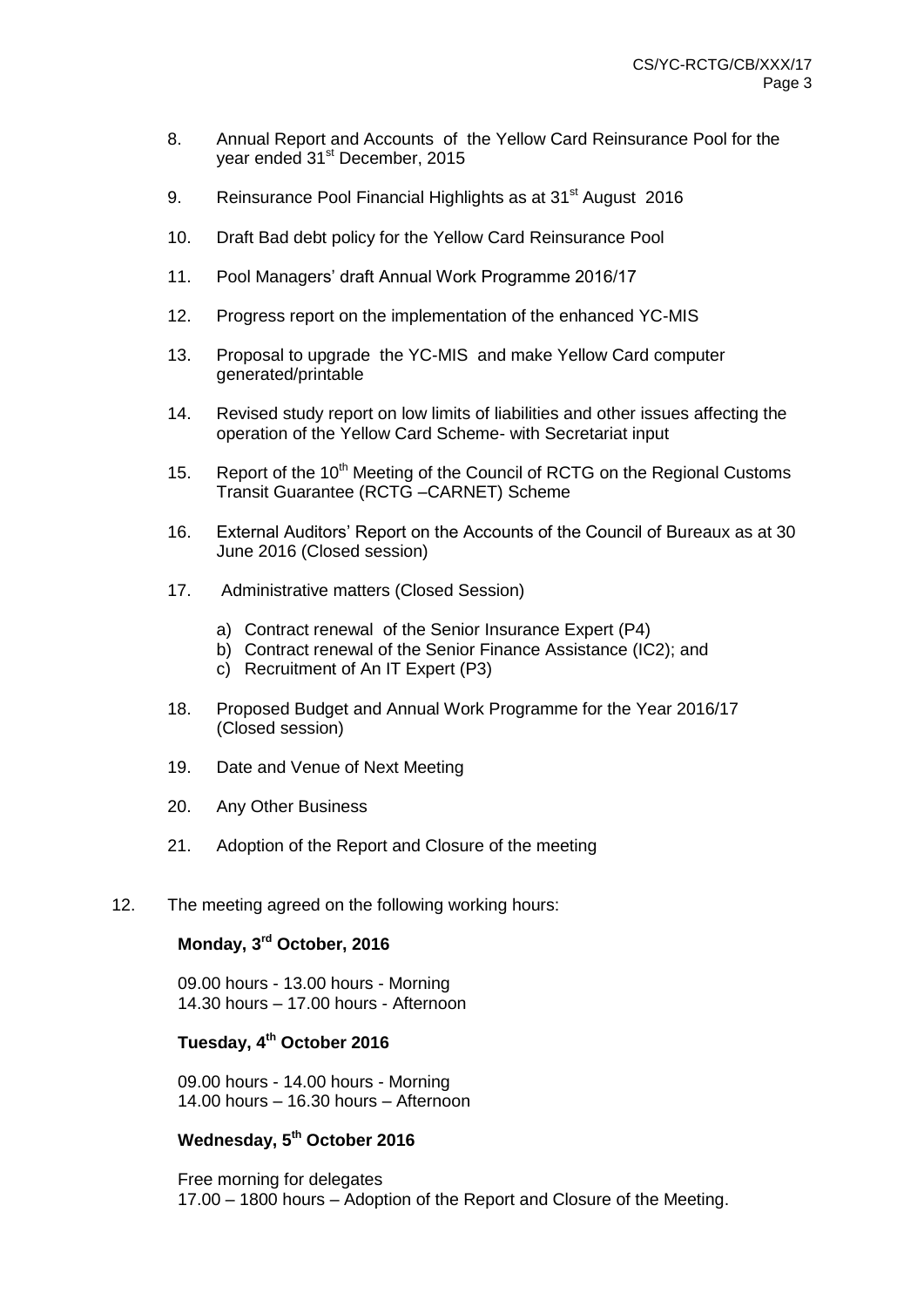# **III. ACCOUNT OF PROCEEDINGS**

# **Report of the Outgoing Chairperson on the Operations of the Yellow Card Scheme**  *(Agenda item 4)*

13. The Outgoing Chairperson of the Council of Bureaux presented the report ref. CS/YCRCTG/CB/XXX/2: Report of the Outgoing Chairperson on the Operations of the Yellow Card Scheme for the period  $1<sup>st</sup>$  July 2015 to 30<sup>th</sup> June 2016. He pointed out that the Report provided an overview of the activities carried out during the period stated and developments on the operations of the Yellow Card Scheme for the year. The highlights of the presentation were as follows:

# **Status of the Yellow Card Production**

14. The meeting was informed that about 162, 204 Yellow Cards were issued and a gross premium income of US\$9,742,045 was recorded during the period under review; compared to 157,528 Yellow Cards issued and an annual premium of US\$10,473,662 registered in the preceding period. This shows an increase of 3% in the total number of cards issues and 7% decrease in the total premium income. The decline in premium income was mainly attributed to depreciations of National currencies against the US Dollar. The meeting was further informed that the figure would have been higher, considering that some National Bureaux had not submitted complete reports. The Meeting was also informed that the National Bureau of Kenya had the highest premium income generated of \$2,989,398.65, followed by Tanzania with \$1,539,512.93, Ethiopia in third with \$1,294,750.28 and Uganda in fourth position with \$1,190,491.25. Annex I to this report provides a summary of the Cards issued and the premiums realized.

# **Status of Yellow Card Claims Activities**

15. On Yellow Card claims activities, the meeting was informed that 669 claims were reported, 452 paid and 456 were reported as outstanding. The Meeting was further informed that the National Bureau of Djibouti recorded the highest number of claims reported of 334 followed by Rwanda with 169 claims and Uganda was in third with 48 claims. The meeting was further informed that some National Bureaux had not submitted their claims statistics. The summary of the claims is in Annex II of this report.

# **Issues of long outstanding Claims reimbursement**

16. The meeting was informed that encouraging progress had been made by National Bureaux in resolving issues of outstanding claims reimbursements as follows:

- a) The National Bureau of Zambia made a partial payment of US\$45,000 to the National Bureau of DR Congo in August 2016 and the balance of \$70,503 to be paid before the end of 2016;
- b) The claims reimbursement outstanding to DR Congo on account of the National Bureau of Tanzania was agreed to be settled through the clearing house facility and that National Bureau of Tanzania to provide to the Pool Managers authorization to effect the reimbursement; and
- c) The National Bureau of Zimbabwe was processing the reimbursement of Zambian Kwacha 500,000 to the National Bureau of Zambia as it had secured approval to pay from the Central Bank of Zimbabwe.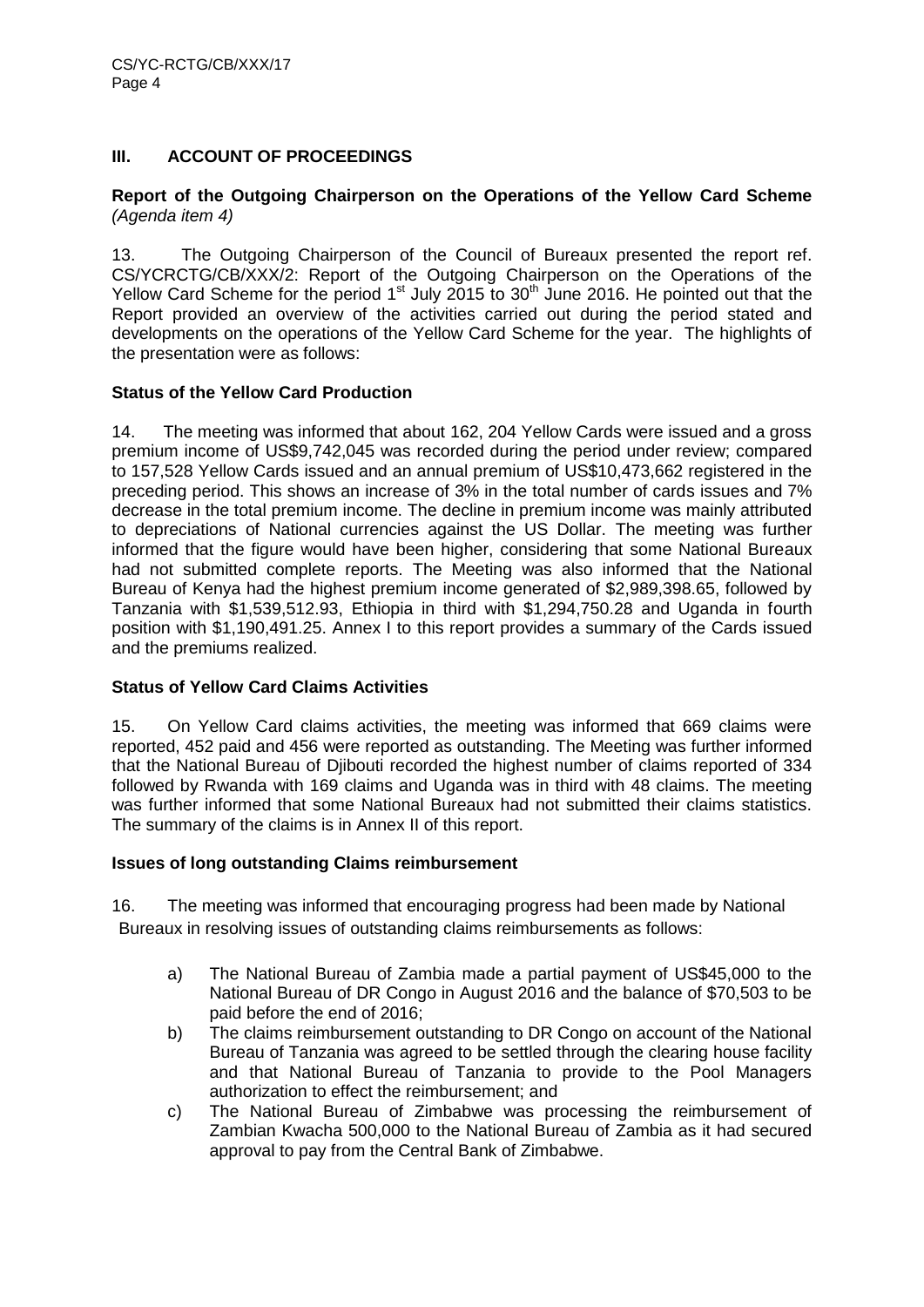# *Decision*

17. *The Council of Bureaux having noted the progress made in settlement of claims reimbursement by some National Bureaux, adopted the recommendation of the 41st Meeting of the Management Committee that National Bureaux should resolve claims issues through bilateral meetings.*

# **Progress on the Implementation of Activities**

18. The Council of Bureaux was informed that the Secretariat in line with its annual work programme made progress in the implementation of various annual activities and separate reports were presented on the activities carried out by both the Secretariat and the Pool Managers. The Meeting noted some of the highlights of the activities carried out as follows:

- a) Pursuant to the  $29<sup>th</sup>$  Meeting of the Council of Bureaux, the enhanced YC-MIS had been hosted on dedicated cloud server with SSL certification on an initial three (3) years contract costing \$8,977.44. The YC-MIS had been implemented in most of the member Countries except in Eritrea, Malawi and Sudan despite users facing challenges of Printing Yellow Cards through the YC-MIS;
- b) Pursuant to the recommendations of the 41st Meeting of the Management Committee, the Pool Managers had submitted to Secretariat the draft joint investment agreement for review by the Secretariat and that the draft agreement was subsequently submitted to the Legal Division of the Secretariat for review ;
- c) Taws Security printer was communicated on the renewal of the printing agreement on the existing Terms and Conditions effective 1<sup>st</sup> January 2016. There had been change in the ownership of the company from Taws Security Printers to **Prints Arts Co. Ltd** and that the printing agreement with COMESA Secretariat would continue with the new owners on the same terms and conditions;
- d) The 3<sup>rd</sup> Edition of the Yellow Card Compendium had been finalized and uploaded onto the YCMIS website and that it could be accessed by National Bureaux and member Primary Insurance Companies for reference in their day to day administration of the Yellow Card Scheme;
- e) the National Bureau of Tanzania with the support of the Regulatory Authority and the Police had conducted random inspections at Kibaha and Namanga and that a number of fake Yellow Cards were confiscated . It was established that in most cases the people behind the issuance and circulation of fake cards were some unscrupulous business people from the neighbouring Countries;
- f) the Secretariat mounted a mission to Malawi and engaged the National Bureau of Malawi and held discussions with the Ministry of Industry, Trade and Tourism (Coordinating ministry); the Insurance Association of Malawi, the Reserve Bank (Insurance Supervisory Authority) and the Ministry of Finance on the operational and administration challenges of the Yellow Card Scheme in Malawi;
- g) The Secretariat held consultative meetings with the Government delegations of South Sudan in Juba and Lusaka on the implementation of the Yellow Card Scheme in South Sudan. Following the consultative meetings held. Speed Insurance Company of South Sudan was designated as the National Bureau;
- h) The Secretariat attended a workshop organized by the Angolan Insurance Regulatory Authority in May 2016 to raise awareness and build consensus on the implementation and operations of the Yellow Card Scheme ;
- i) The Secretariat had been consulting the government of Swaziland on the implementation of the Yellow Card scheme;
- j) the National Bureaux of Rwanda, DR Congo, Zambia, Uganda, Zimbabwe, Ethiopia and Djibouti organized and conducted workshops for their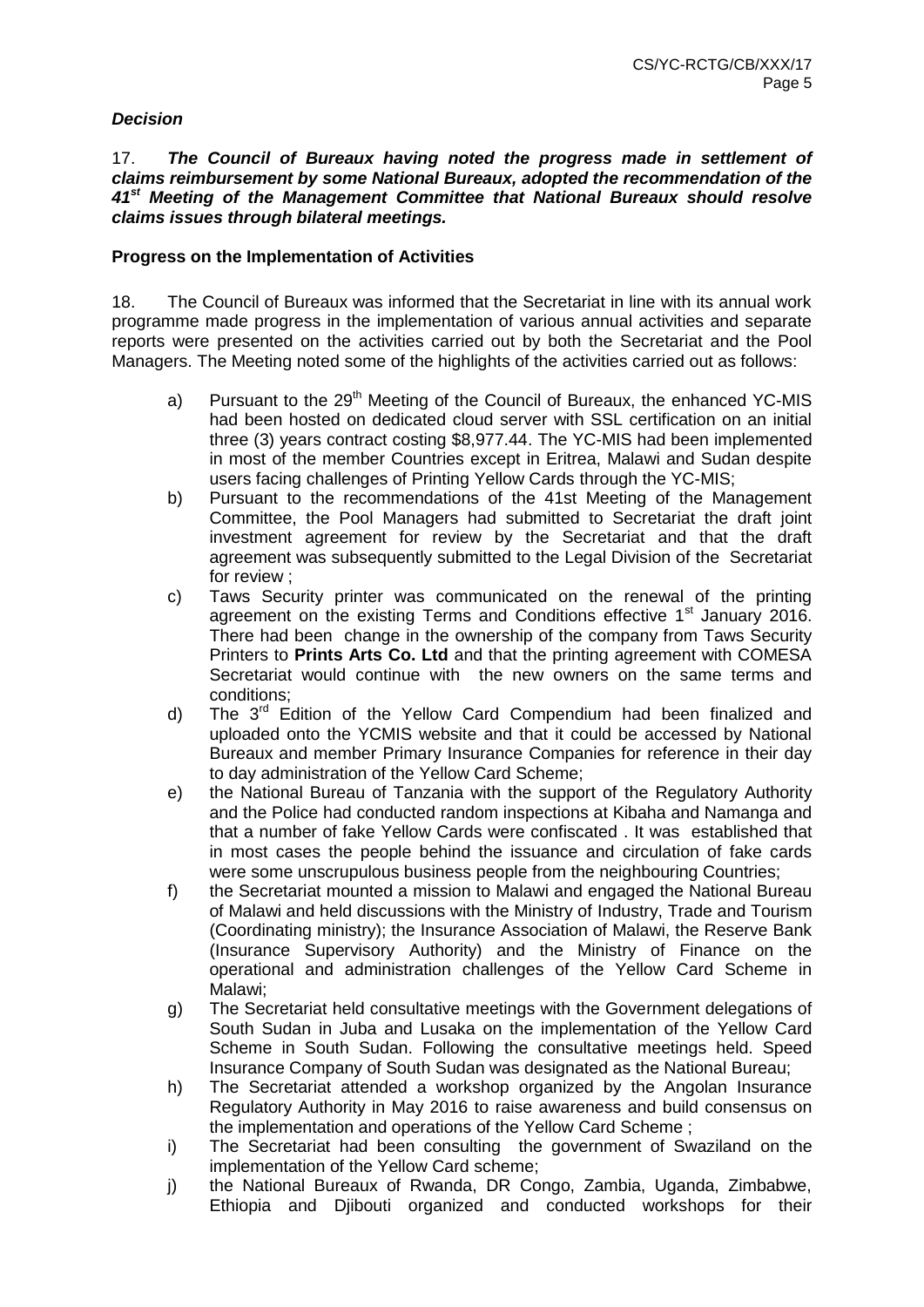stakeholders during the period under review to raise awareness on the benefits and operations of the Yellow Card Scheme; and

k) the Loan Agreement of US\$1,000,000 from the Yellow Card Reinsurance Fund to the COMESA Virtual Trade Facilitation System (CVTFS) was finalized in April 2016 and the funds was transferred based on the Terms and Conditions approved by the  $28<sup>th</sup>$  Meeting of the Council of Bureaux.

# **Country Report by National Bureaux** *(Agenda item 5)*

19. Pursuant to the decision of the  $19<sup>th</sup>$  Meeting of the Council of Bureaux, held from 29-30 August, 2005, in Harare, Zimbabwe, National Bureaux presented their reports on the operations of the Yellow Card Scheme in their respective countries for the period July 2015 to June 2016. The reports of National Bureaux on the status of the Yellow Card production and claims activities are shown in the summaries attached as Annex I and II. The highlights of activities carried out during the period under review and issues raised, proposals and recommendations made by National Bureaux were as follows:

#### **The National Bureau of Burundi**

20. The National Bureau reported as follows:

- a) Issued 9,150 cards and collected US\$206,310 premium income;
- b) Had 37 claims reported with a reserve amount of \$115,708.56;
- c) Settled 20 claims amounting to US\$48,457;
- d) Pointed out the following issues :
	- i) Lack of confirmation of validity of Yellow Card by issuing Bureaux;
	- ii) Delay in claims reimbursement by the Pool of claims settled by the National Bureau on behalf of other Bureaux; and
	- iii) Delay in settling an old Yellow Card claim on which the asset of the National Bureau has been placed under seizure by the courts of Law.

# **The National Bureau of Djibouti**

- 21. The National Bureau reported as follows:
	- a). Issued 2,033 cards and collected US\$402,328 premium income;
	- b). Had 334 claims reported;
	- c). Settled 140 Claims amounting to \$509,854
	- d). Outstanding claims were 289;
	- e). Convened two bilateral meetings with the National Bureau of Ethiopia to address claim pending issues;
	- f). the National Bureau of Djibouti jointly with the National Bureau of Ethiopia organized a seminar for Ethiopian Truck Drivers on road safety;
	- g) Pointed out the following issues:
		- i. Increase in the number of claims being handle by the National Bureau; and
		- ii. Lack of response from the Pool Managers on their request to use the cash call provisions for partial claims settlement.

#### **The National Bureau of D R Congo**

22. The National Bureau reported as follows:

a) issued 5,533 Yellow Cards and collected US\$ 372,804 premium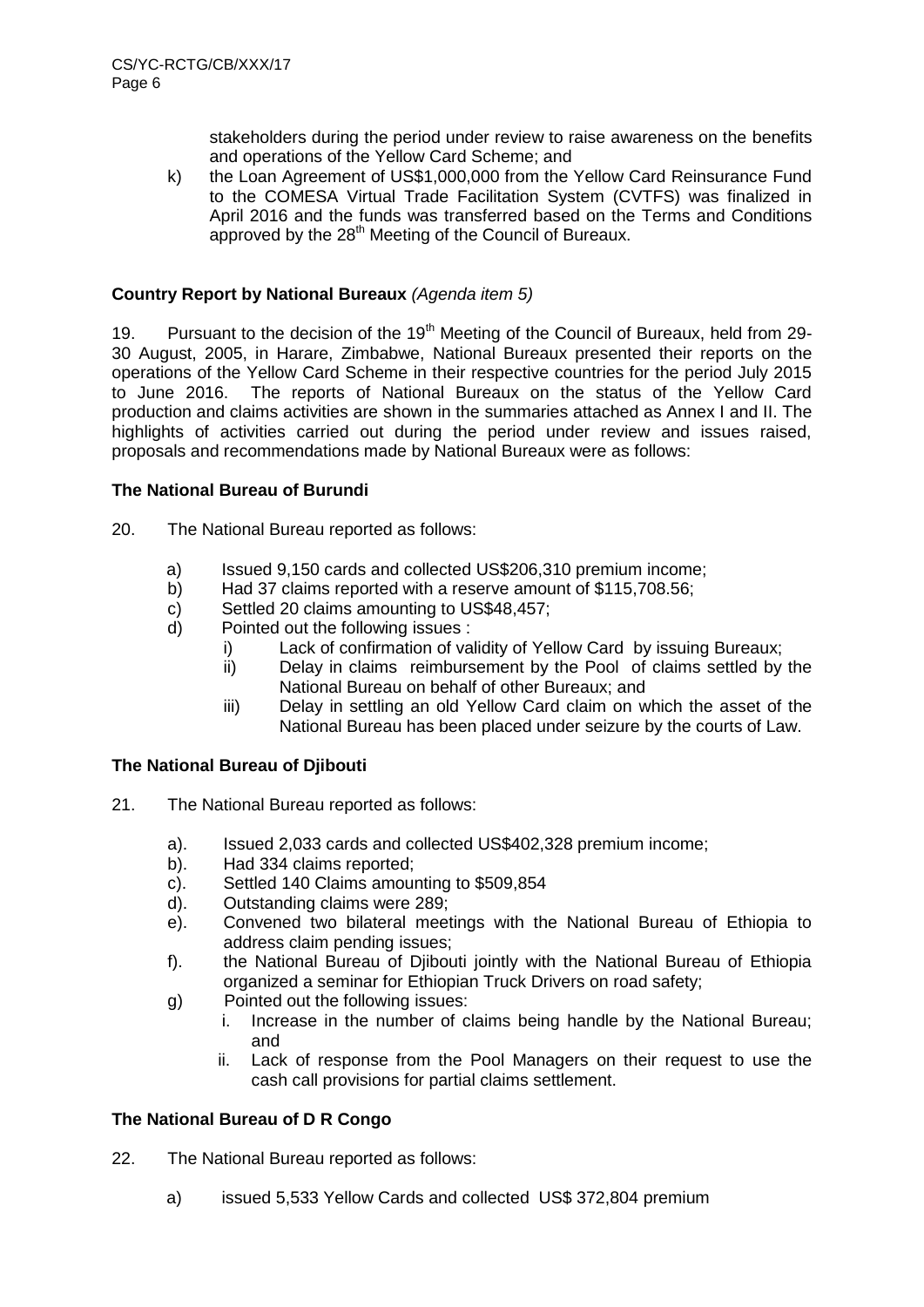- b) 2 claims reported amounting to USD205,000 and 55 settled amounting to USD1,417,057;
- c) Has ten Yellow Card issuance outlets in the border areas namely: Kasumbalesa, Uvira, Goma, Mahagi, Butembo, Bunia, Beni, Aru, Bukavu and Watsa.
- d) Conducted a stakeholders' sensitization workshop jointly with COMESA Secretariat in the Northern Kivu in Goma attended by Magistrates, Police, Transporters and SONAS agents in September 2016.

# **The National Bureau of Ethiopia**

- 23. The National Bureau reported as follows:
	- a) Has a membership of 17 insurance companies;
	- b) Issued 38,254 cards and recorded a premium income of US\$1,294,750;
	- c) 21 claims were reported; 15 paid and 6 were outstanding.
	- d) Conducted jointly with the NB of Djibouti, a two days workshop for transporters and drivers working along the Ethiopia – Djibouti Corridor to raise awareness on the operation of the Yellow Card Scheme and Djiboutian traffic laws to combat increasing rate of accidents in Djibouti.
- 24. Pointed out the following issues:
	- a) Delay in submission and remittances of returns by some members;
	- b) Reluctance by some member insurance companies to reimburse the National Bureau of claims payments made on their behalf through the clearing house facility despite having authorized settlement of the claims; and
	- c) Delays by some member Primary Insurance Companies to pay their share of budget contribution to the Yellow Card Council of Bureaux;
	- d) Registered users of YC-MIS able to view records in the system posted by other companies and those of companies from other Countries;
	- e) The system allowing company IT focal points creating organization accounts in the system, a function which should be preserve of the National Bureau IT Focal point;
	- f) They system allowing underwriters to issue Yellow Cards even when they do not have stock but just picking available stock from other members;
	- g) The fleet feature is not allowing for addition of vehicles to the policy; and
	- h) Lack of conversion of policy from single card to fleet when the policyholder wants to add another vehicle to his initial single card policy*.*

25. The National Bureau of Ethiopia plan to continue conducting annual workshops for transporters and drivers operating along the Ethiopia – Djibouti corridor and also conduct sensitization workshops on the operation of the Yellow Card Scheme

# **The National Bureau of Eritrea**

26. The National Bureau is not operational.

# **The National Bureau of Kenya**

- 27. The National Bureau reported as follows:
	- a) Has a membership of 34 insurance companies,
	- b) issued 28,382 Yellow Cards and collected a total premium income of US\$2,989,398;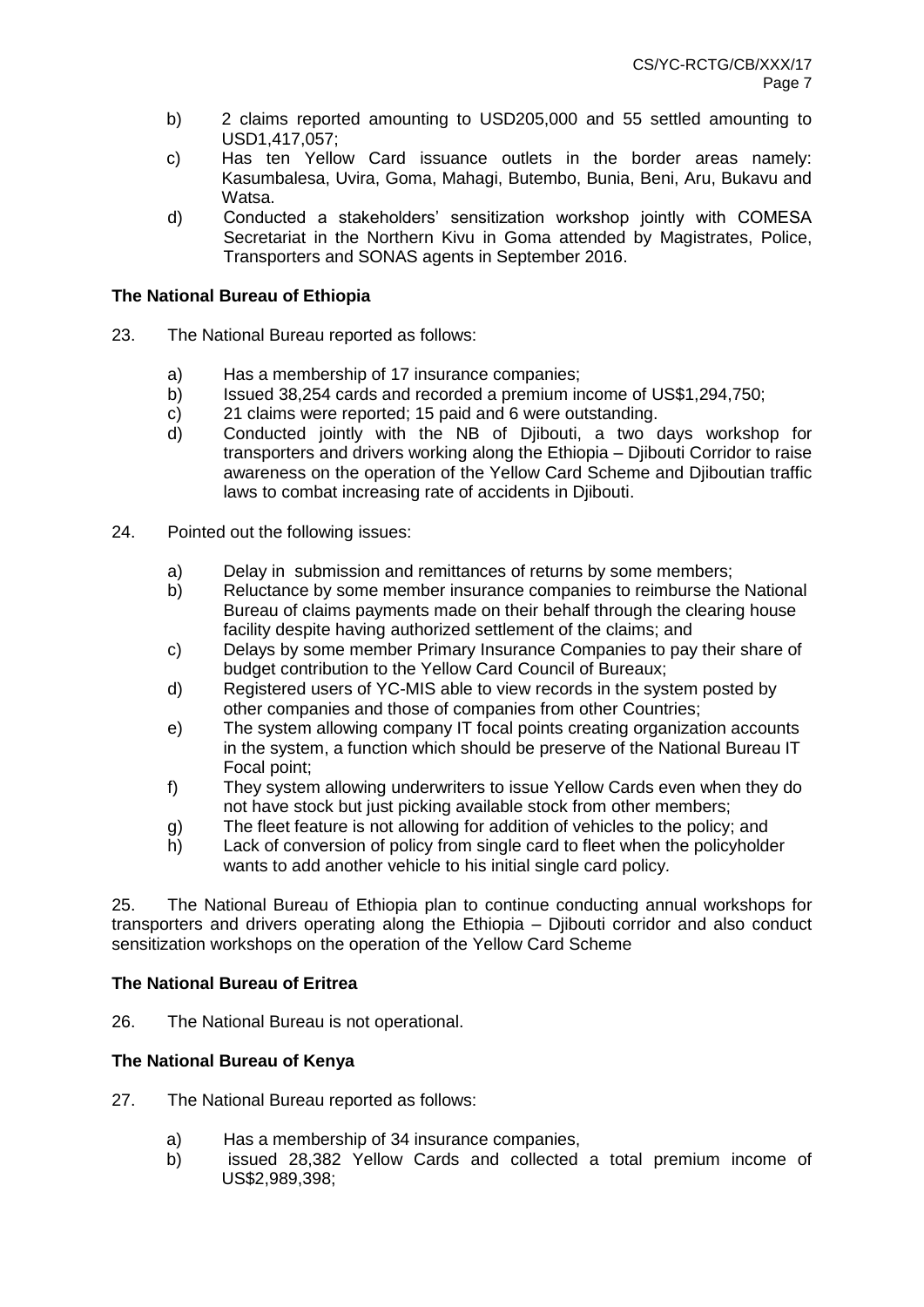- c) 9 claims (with an estimated quantum of US\$113,134) were reported, 7 (amounting to US\$68,287) were paid and 8 (with a total estimated quantum of US\$117,436) were outstanding as at 30 June 2016;
- d) Has submitted a total of \$385,829 claims to the Pool for reimbursement ;

28. The National Bureau plans to carry out a training and awareness campaign in the month of November 2016, to sensitize insurance companies, the Traffic police and transporters on the operations and importance of the COMESA Yellow Card Scheme in border post such as Busia, Malaba and Namanga and the port city of Mombasa.

- 29. The National Bureau reported the following issues:
	- a) Printing problem with the YC-MIS
	- b) Late confirmation of validity of Yellow Cards by some NB Bureaux; and
	- c) The problem of fake Yellow Card from Tanzania.

#### **The National Bureau of Malawi**

- 30. The National Bureau reported as follows:
	- a) Has a membership of Eight (8) Insurance Companies;
	- b) Had issued 1,166 Yellow cards and generated a premium income of US\$81,135
- 31. The National Bureau reported the following issues:
	- a) Lack of awareness from transporters and travelers going outside the country on the existence of the Yellow Card Scheme;
	- b) None involvement of Mozambique in the Yellow Card scheme operations; and
	- c) The erratic internet connectivity makes it difficult for companies to issue Yellow Cards through the YC MIS hence resorted to manual.
- 32. The National Bureau reported having taken the following measures:
	- a) Negotiated partnership with Road Transport Operators Association ( RTOA) on sales of the Yellow Card where the RTOA will act as agents and the two to carry out joint training sessions and advertisements to increase awareness;
	- b) On course of restructuring its operations to another Model such that it sent representatives to learn from the National Bureau of Zimbabwe on how they carry out their operations. The new model to entail active involvement of the Malawi Revenue Authority, the Ministry of Industry and Trade and the Police;
	- c) Assured the Meeting that the National Bureau of Malawi through its member Insurance companies would settle the 2016 budget contributions and seek assistance from the member states to have its accumulated debt written off;
	- d) With the restructuring taking place the National Bureau was confident that it would be self-sustaining going forward; and
	- e) The National Bureau managed to remit about MK12 million to the pool in July 2016.

33. In the discussion that ensued, the Meeting noted with appreciation the progress made by the National Bureau of Malawi and commended them for improving the operation of the Yellow Card Scheme in Malawi and the planned measures put in place to make the Bureau self-sustaining.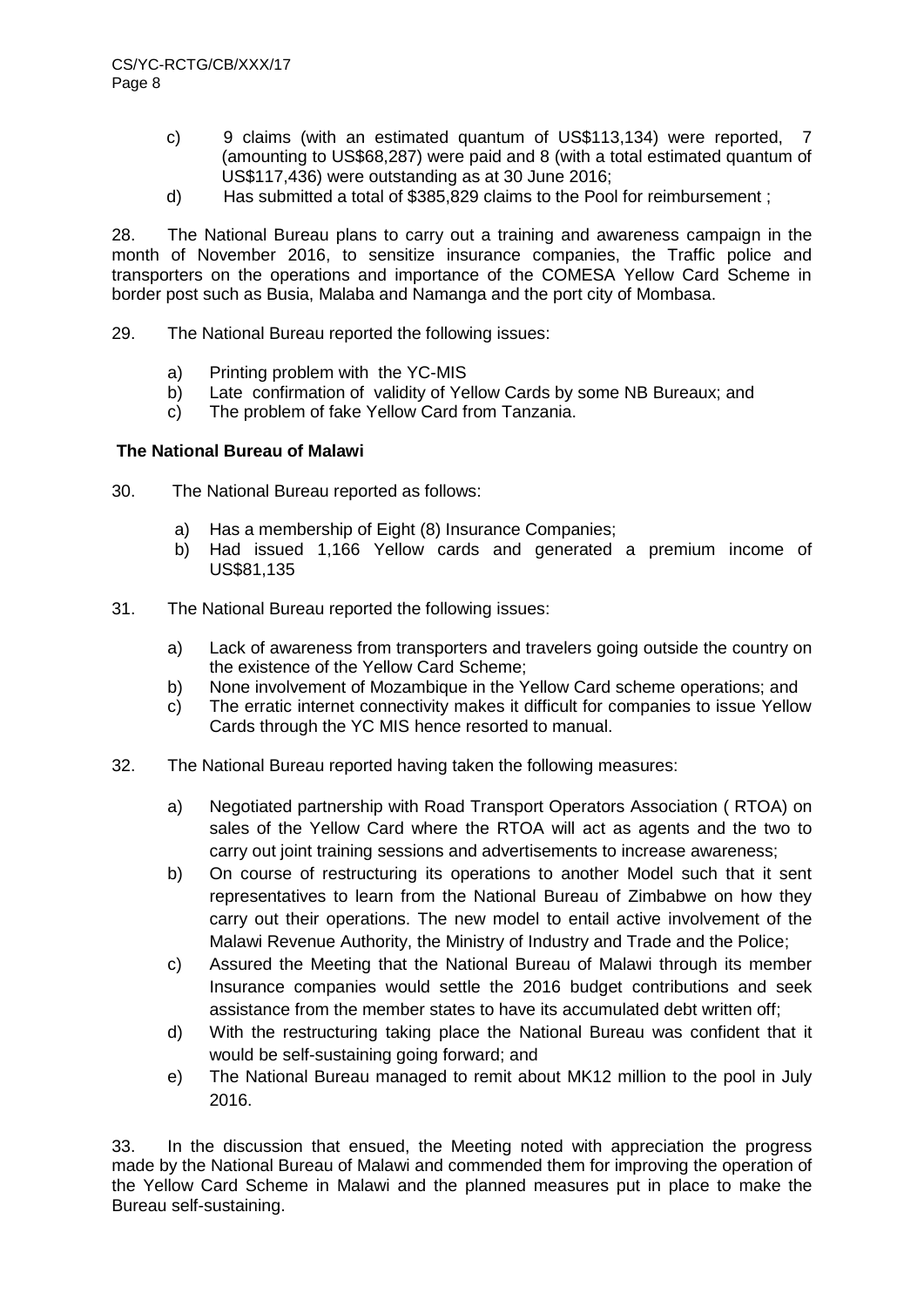#### **The National Bureau of Rwanda**

- 34. The National Bureau reported as follows:
	- a) Has a membership of Eight (8) Insurance Companies;
	- b) Had issued 6,395 Yellow cards and generated a premium income of US\$118,208.96;
	- c) Had 169 claims reported and 132 paid;
	- d) Conducted a training workshop on the operation of the enhanced YC-MIS and popularization of the Yellow Card Scheme.
- 35. The National Bureau reported of having connectivity issues in use of the YC-MIS.

#### **The National Bureau of Sudan**

- 36. The National Bureau reported as follows:
	- a) Has a membership of ten (10) insurance companies;
	- b) issued 1,061 Yellow cards and collected a total premium income of US\$123,933;
	- c) Had 2 claims reported with a quantum of US\$15,833; Settled 1 claim amounting to \$2,333 and outstanding claims of 14 with reserves of \$61,000; and
	- d) No promotion activities were carried out.
- 37. The National Bureau reported the following issues:
	- a) Lack of commitment from member primary insurance companies;
	- b) Poor internet connectivity;
	- c) Delays in payment by members of their share of contribution to the budget of the Council of Bureaux;
	- d) Lack of training on the operation of the YC-MIS; and
	- e) Lack of sensitization programmes to raise awareness on the operation of the Yellow Card Scheme in Sudan.

38. The National Bureau proposed for the need to involve the Insurance Regulatory Authority to get full commitment of the member Insurance Companies on the operation of the Yellow Card Scheme.

# **The National Bureau of Tanzania**

- 39. The National Bureau reported as follows:
	- a) Issued 26,881 cards and collected a total premium income of US\$1,539,512.93;
	- b) 33 claims were reported; Settled 13 claims; 28 were outstanding and settled claims reimbursed to Rwanda on 3 claims amounting to \$70,789;
	- c) Did not conduct any promotional activities during the year under review;

40. Reported the issues of member Primary Insurance companies not utilizing the YC-MIS as a double work as they were not using it for printing of Yellow Cards at issuance.

# **The National Bureau of Uganda**

41. The National Bureau reported as follows: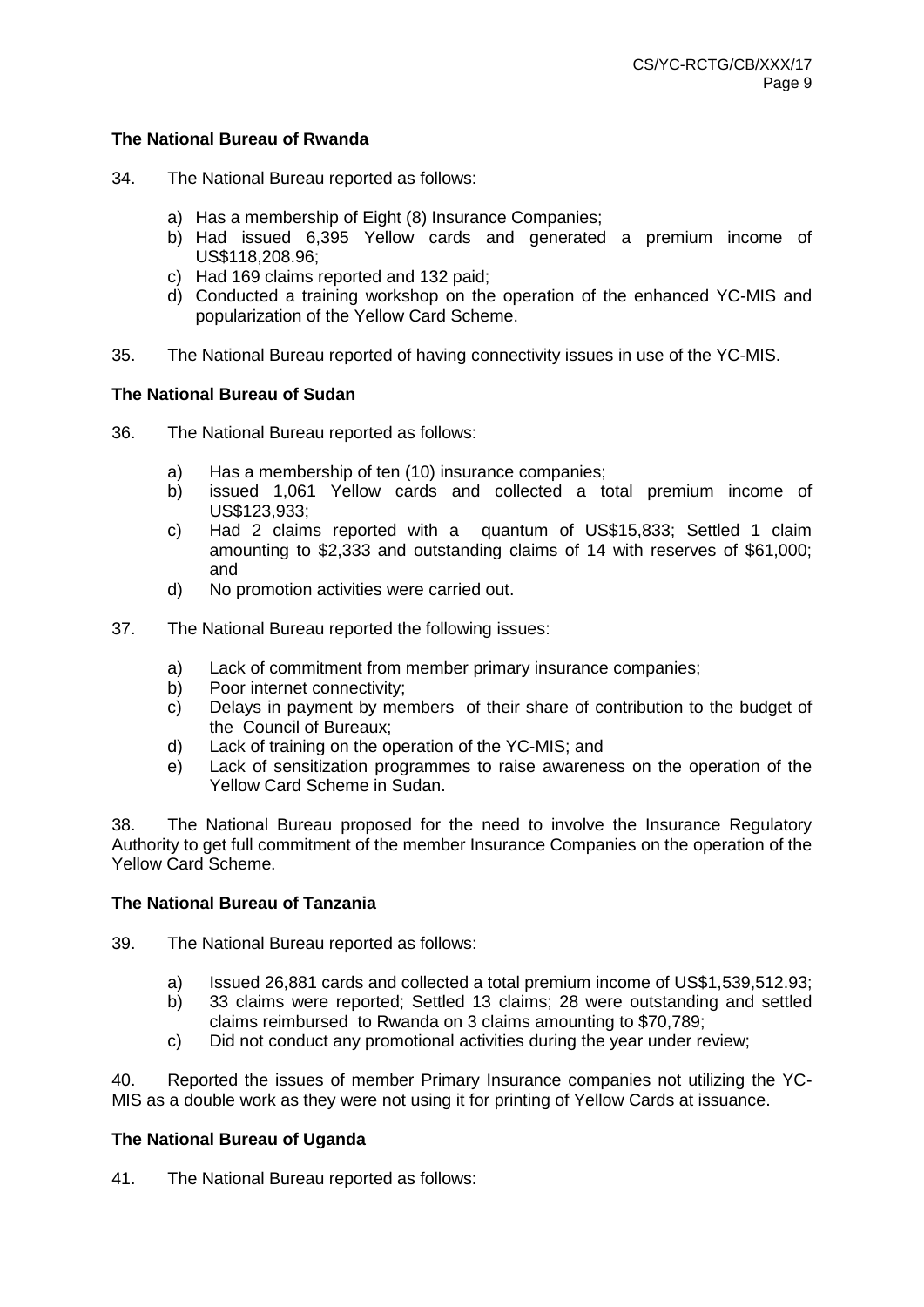- a) Has a membership of 21 member insurance companies;
- b) Issued 12,960 Yellow Cards and collected a premium income of US\$ 1,190,491.25;
- c) Had 48 claims reported; 64 paid and 110 claims were outstanding;
- d) Ordered additional 500 Yellow Card books during the period under review;
- e) Activities conducted were as follows:
	- i. Conducted an awareness workshop with Ministry of Trade for the Northern region; and
	- ii.Conducted an awareness training for Traffic officers in Kampala Area
- f) Reported the following issues:

#### **a) Internal Challenges:**

- i) Delayed submission of Pool Returns by member Primary Insurance companies;
- ii) Premium under cutting by some players especially those at Boarder points;
- iii) Lack of responses by some Primary Insurance companies on reimbursement obligations for claims settled by other National Bureaux on their behalf;
- iv) YC-MIS slow in processing and shuts down for long period; and
- v) Issuance of Yellow Cards for fleet policies being a challenge.

# **b) External Challenges:**

- (i) Low limits of compensation resulting in most bodily injury/death claims settled through Courts of Law;
- (ii) Delayed reimbursement of Inter-Bureaux claims settled by the National Bureau on behalf of other Bureaux resulting into long outstanding Inter-Bureaux claim reimbursement of USD 368,971.96**;**
- (iii) A few cards were established fake during accidents and at Police posts; and
- (iv) Motor Vehicle detention by Law enforcement agencies.

42. The National Bureau made the following proposal on the way forward in order to address the challenges faced:

#### a) **On Internal Issues**:

- i. Continue with conducting regular sensitization workshops for stakeholders; and
- ii. Continue engaging with the Primary Insurance companies on need for prompt reimbursement of claims handled on their behalf.

#### b) **On External Issues**:

- i. Engage other National Bureaux on claim reimbursements;
- ii. Continue engaging other National Bureaux on submission of claim supporting documents; and
- iii. Engage Secretariat, Coordinating Ministry, Police and Judiciary to find lasting solution to vehicle detentions.

# **The National Bureau of Zambia**

43. The National Bureau reported as follows: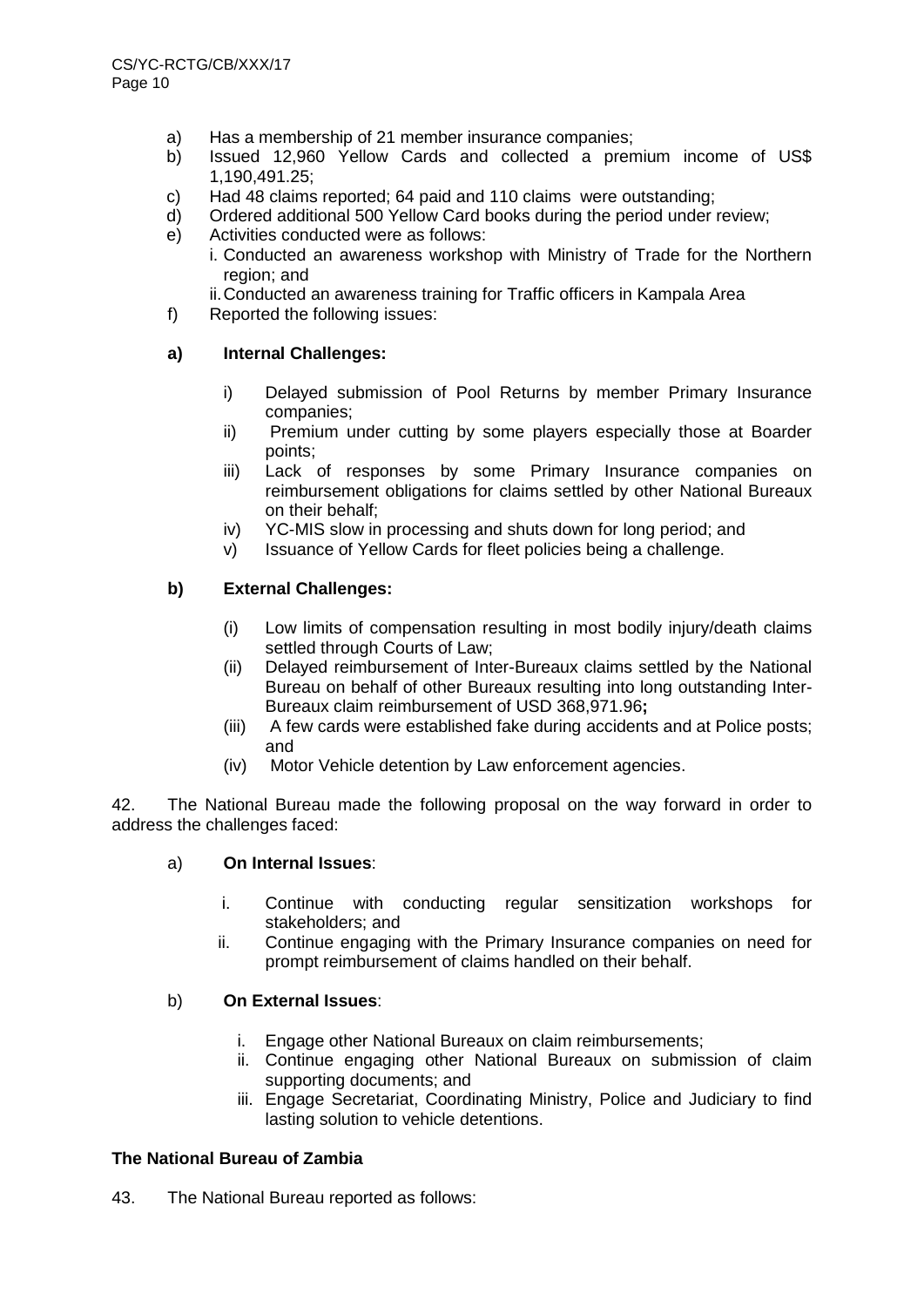- a) Has a membership of 21 Insurance companies;
- b) Issued 21,794 Yellow cards and collected a premium income of US\$572,938;
- c) Had 37 claims reported; 13 settled and 24 were outstanding;
- d) Conducted a stakeholders' sensitization workshop jointly with COMESA Secretariat on the operation of the Yellow Card Scheme in Lusaka which was attended by member Primary insurance Companies, Traffic police and Insurance Regulatory Authority;
- e) Also conducted two workshops to train YC-MIS users on the operations and functionalities of the enhanced YC-MIS;
- f) The National Bureau reported the following challenges:
	- i. Lack of promotional materials i.e. calendars, diaries, stickers etc for use during sensitization programmes;
	- ii. Lack of media advertising for increased awareness of the yellow card scheme operation;
	- iii. Late submission of returns and remittance of payments by some of our member Insurance Companies; and
	- iv. The Yellow Card Management Information System (YCMIS) challenges and observations.

#### **The National Bureau of Zimbabwe**

- 44. The National Bureau reported as follows:
	- a) Has 21 member insurers who transact motor insurance business;
	- b) Issued 8,595 Yellow Cards and collected premium of USD850,233.39;
	- c) 19 claims were reported; 5 settled amounting to \$15,868 and had 3 claims outstanding with a claim reserve of \$15,000;
	- d) Planning to conduct marketing sensitization programmes to focus on among others the following:
		- i. Product knowledge and associated benefits;
		- ii. Places where cover can be purchased;
		- iii. Objective of Yellow Card Scheme;
		- iv. Encourage the sale of the product to existing insurance clients who require such cover; and
		- v. Conveniences associated with purchasing of Yellow Card covers within Zimbabwe
	- e) The National Bureau recommended the use of the following marketing tools to raise awareness:
		- i. Press adverts;
		- ii. Radio announcements and adverts;
		- iii. Distribution of flyers and display of posters; and
		- iv. Office visitations to promote the selling of the Yellow Card covers.
- 45. In the discussion that followed:
	- a. The National Bureau of Sudan informed the meeting that with effect from  $1<sup>st</sup>$ January 2017 the limit of liability for bodily injury would be increased from UD\$5,000 to US\$56,000
	- b. The National Bureau of Uganda and Ethiopia requested the Secretariat to engage concerned government authorities to address the issue of detention of visiting motor vehicles with Yellow Cards involved in accident.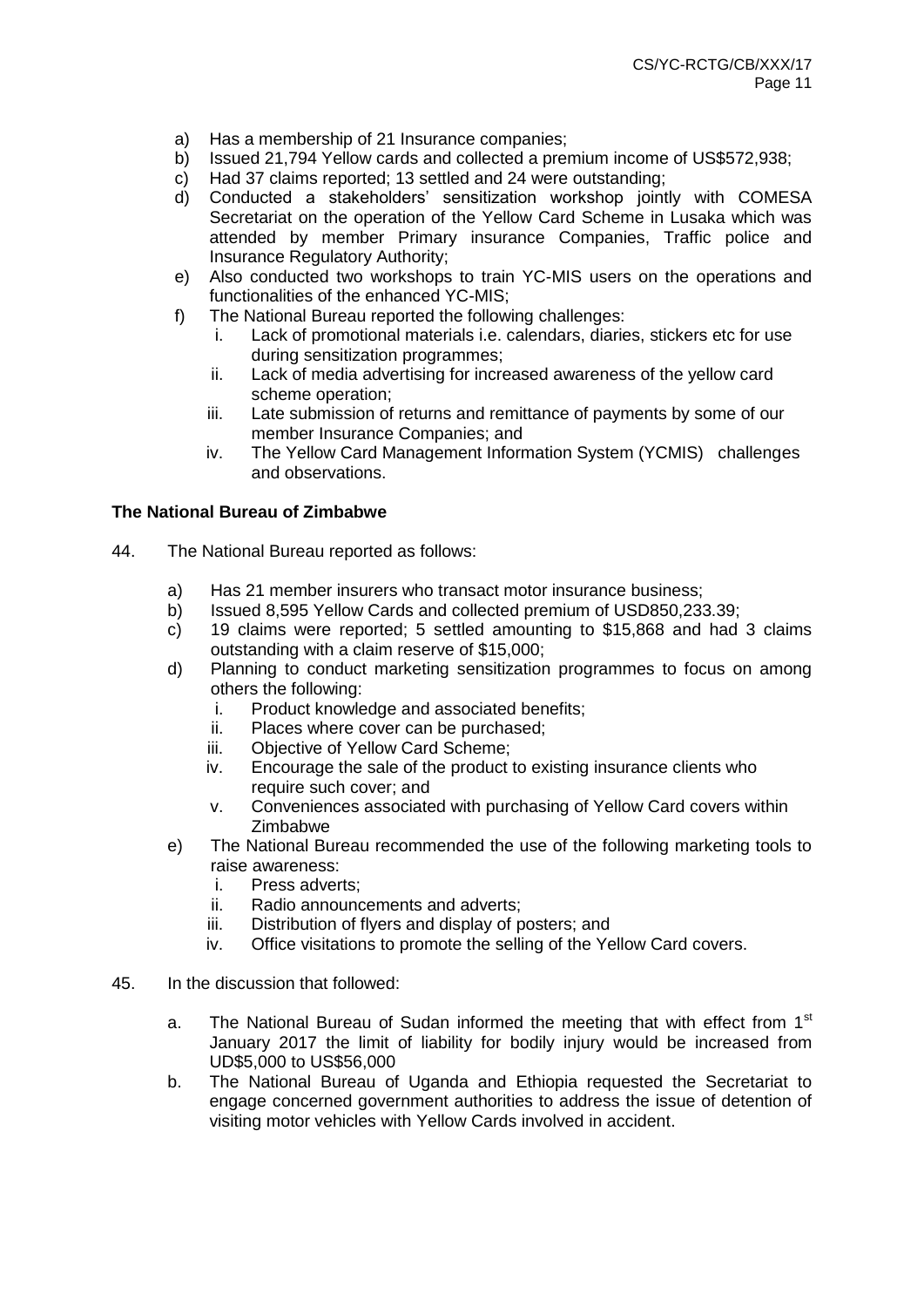#### *Decisions*

46. *The Council of Bureaux having noted the operational issues raised by National Bureaux decided as follows:*

- *a) the Secretariat should develop training and awareness work plan in consultation with National Bureaux and provide technical support in conducting training and awareness workshops;*
- *b) The Secretariat should engage the Insurance Supervisory Authorities of member states to solicit their support to ensure compliance by primary insurance companies and ensure the smooth operations of the Yellow Card; and*
- *c) The Secretariat to report to the Meetings of the Management Committee the performance of National Bureaux in the implementation of the decisions of the Council of Bureau and recommendation of the Management Committee .*

47. *The Council of Bureaux further decided that National Bureaux should prepare and submit detailed annual work programme for the period 2016/17 to the Secretariat by end of October 2016, using the format that would be circulated by the Secretariat by 15th October 2016.* 

#### **Reports of the Fortieth and Forty-First Meetings of the Management Committee (MC) of the Yellow Card Scheme** *(Agenda item 6 & 7)*

48. The COMESA Secretariat presented document No CS/YCRCTG/CB//XXXI/4 and CS/YCRCTG/CB//XXX/5: Reports of the 40<sup>th</sup> and the 41<sup>st</sup> Meetings of the Management Committee (MC) of the Yellow Card Scheme. The Meeting was informed that the  $40<sup>th</sup>$  and  $41<sup>st</sup>$  Meetings of the MC were held from  $21<sup>st</sup>$  to  $22<sup>nd</sup>$  April 2016, in Livingstone, Zambia and 30<sup>th</sup> to 31<sup>st</sup> August 2016, in Goma, DR Congo respectively. The Secretariat highlighted the progress made on the operations of the Reinsurance Pool and various activities carried out in accordance with the decisions of the Council of Bureaux as follows:

# **Capacity Subscription**

# *Decision*

49. *The Council of Bureaux noted that the position regarding the Capacity Subscription had not changed and endorsed the 41st Meeting of the MC recommendation that the Secretariat should continue its engagement with National Bureaux of Sudan and Malawi and report the progress to the 30th Meeting of the Council of Bureaux.* 

#### **Claims Issues**

50. Regarding reimbursement of Inter-Bureaux claims between the Pool, National Bureaux of Kenya, Rwanda, Tanzania, and Uganda, the Council of Bureaux noted the limited progress made.

# *Decisions*

51. *The Council of Bureaux endorsed the following 40th MC Meeting recommendations:*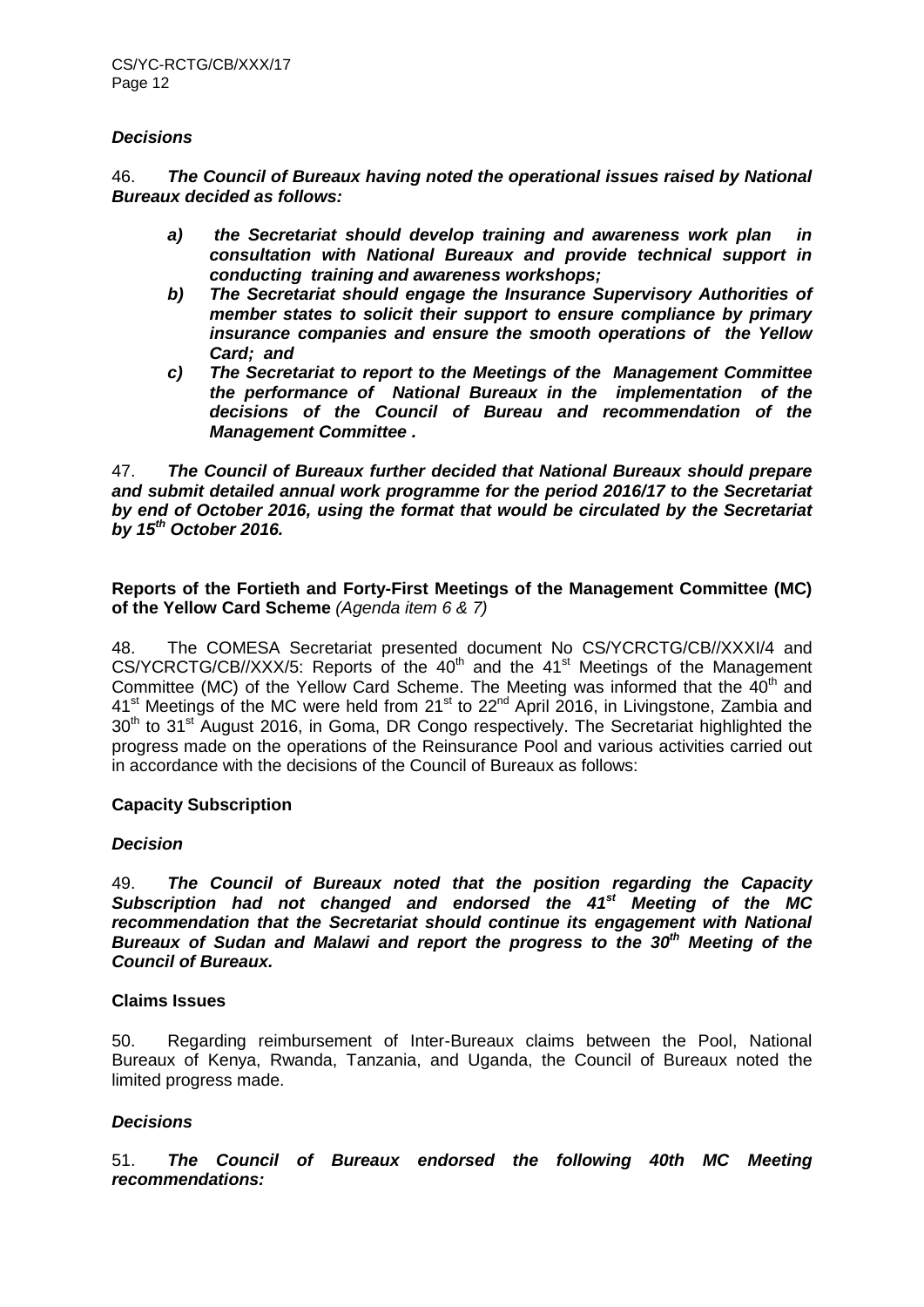- *a) National Bureaux of Rwanda, Tanzania and Uganda should implement the outcomes of the reconciliation exercise and settle their outstanding amounts owed to the Pool;*
- *b) National Bureaux with disparities on the figures should indicate their concerns so that concerned parties should re-conduct the reconciliation exercise and agree on the figures of outstanding dues; and*
- *c) National Bureau of Tanzania should submit to the Secretariat and the concerned National Bureaux claims matrix indicating the outstanding issues they had with the National Bureaux of Rwanda, Kenya, and Uganda and the proposed way forward to address the issues before 30th May 2016.*

# **DR Congo vs. Tanzania, Zimbabwe and Pool**

52. With regards to claims reimbursement to DR Congo by the National Bureaux of Tanzania, Zimbabwe and the Pool, the Council of Bureaux noted the encouraging progress made in resolving their issues.

# *Decisions*

53. *The Council of Bureaux endorsed the following 41st MC Meeting recommendations:*

- *a) the National Bureaux of Tanzania and Zimbabwe should hold bilateral meetings with the National Bureau of DR Congo and resolve their claims issues;*
- *b) The National Bureau of Tanzania should provide authorization to the Pool Managers to reimburse the National Bureau of DR Congo the outstanding claims reimbursement of \$23,471; and*
- c) *The Pool Managers should provide the necessary claim supporting documents received from the handling Bureau (Burundi) to enable Tanzania process the payment to the Pool Managers.*

# **ARU Claim**

54. The Council of Bureaux noted the progress made in the handling of the ARU claim. The Council of Bureaux further noted that the National Bureau of DR Congo had its financial resources exhausted due to delayed reimbursement on claims it had settled on behalf of other National Bureaux and requested the Pool to settle the ARU claim on cash call provisions from the Reinsurance Treaty.

# *Decisions*

55. *The Council of Bureaux endorsed the following 41st Meeting of the MC recommendations:*

*a) the Pool Managers should provide to SONAS a cash call of US\$90,000 to settle the ARU Claim. The SONAS case should be considered as an exceptional circumstance and the cash call payment should not be considered as precedence; and*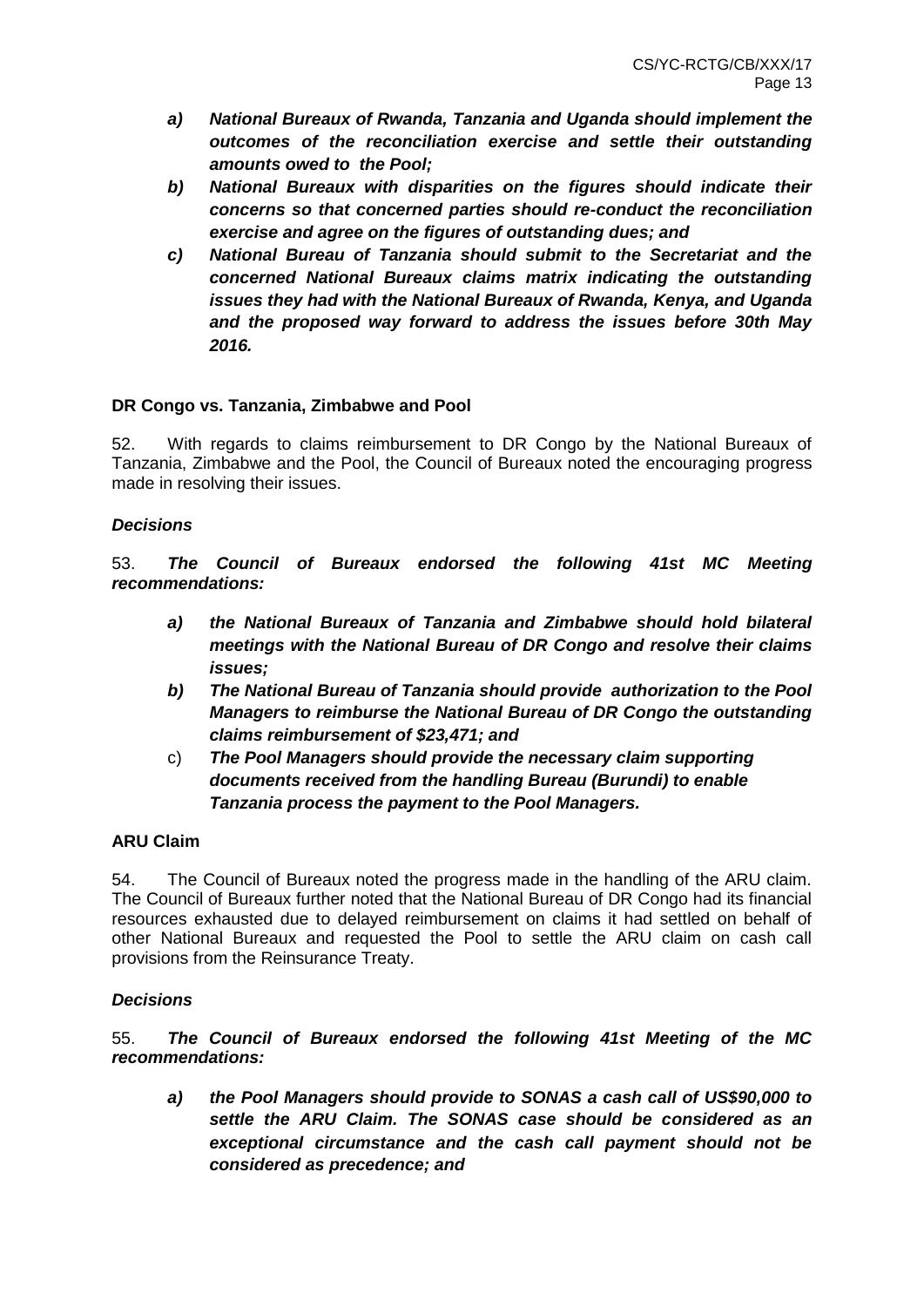# *b) The Pool Managers and DR Congo should discuss and find an optimal way of disposing off the salvage taking into account the value of the salvage as assessed by the professional assessor and the proceeds should be remitted to the Pool Managers.*

# **Kasumbalesa Claim**

56. The Council of Bureaux noted the delay in the assessment and handling of the Kasumbalesa claim and the raising of the claim reserve amount to \$1,600,000 by the Pool Managers as guided by the handling Bureau (SONAS) that there were possibilities of litigation by the claimants.

# *Decisions*

57. *The Council of Bureaux endorsed the 40th MC Meeting recommendation that the National Bureau of DR Congo should assign a reputable assessor to evaluate the loss and provide the assessment report to the Pool at the earliest possible time for their appropriate action.*

# **WFP Claim**

58. *The Council of Bureaux noted the limited progress made in WFP claim and endorsed the 41st Meeting of the MC recommendation that the Pool Managers should make follow ups with the Reinsurance broker and indicate its final position on the settlement of the claim as soon as possible and by 30th September 2016 at the latest*.

#### **Claims reimbursement to Rwanda**

59. Regarding reimbursement of Inter Bureaux claims to Rwanda, the Council of Bureaux noted that Kenya and Tanzania had fully paid Rwanda, Burundi made a partial payment while Uganda had not paid the offset amount owed to Rwanda.

60. In the ensuing discussion, the National Bureau of Burundi expressed concern on the correctness of the figures reported by Rwanda and called for the need to reconcile and review the Inter-Bureaux claim account between Burundi and Rwanda.

# *Decision*

61. *The Council of Bureaux endorsed the 40th Meeting of the MC recommendation that the National Bureaux of Burundi and Uganda should reimburse the outstanding amounts they owe to the national Bureau of Rwanda as soon as possible and before the next MC meeting.*

# **Ethiopia vs. Pool**

62. The Council of Bureaux noted that the disparities in the reconciled figures for reimbursement between the Pool and the National Bureau of Ethiopia had not been ironed out.

# *Decision*

63. *The Council of Bureaux endorsed the 40th Meeting of the MC recommendation that reconciliation exercise between the Pool and the National Bureau of Ethiopia should be finalized as soon as possible and before the end of May 2017.*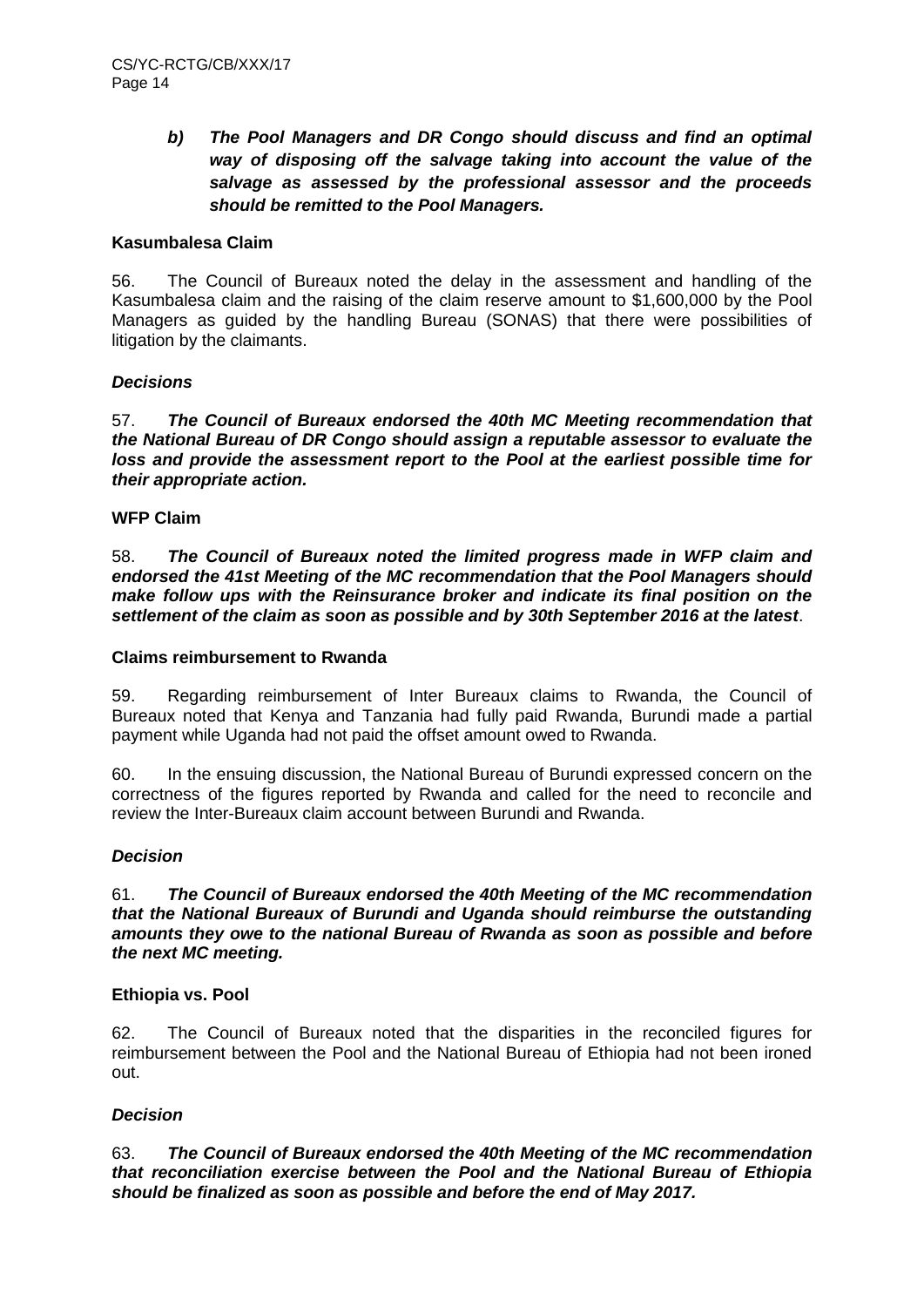# **Measures on Primary Insurance Companies failing to meet their Yellow Card obligations**

64. The Council of Bureaux noted the measures to be taken on Primary Insurance Companies who would fail to meet their obligations of settlement of cessions, claims reimbursement, submission of returns, remittances of booked premium returns, payment of outstanding excess of loss premiums and payment of their share of budget contributions among others.

# *Decisions*

65. *On the issue of operational challenges of the Reinsurance Pool, the Council of Bureaux endorsed the following 40th Meeting of the MC recommendations:*

- *a) National Bureaux should cease supplying Yellow Card books to Primary Insurance Companies that fail to meet their obligations on submission of returns, settlement of cessions, reimbursement of claims paid on their behalf and payment of outstanding XL premiums with immediate effect; and report the progress made to the Secretariat; and*
- *b) the Secretariat should assist those National Bureaux that have capacity limitations in organizing workshop/training to enhance their capacity and familiarize them with the operations of the Yellow Card Scheme.*

**Strategic planning Session on the Yellow Card scheme**

#### *Decision*

66. *The Council of Bureaux noted with concern on the delays in conducting the strategic planning session and decided that the Secretariat should conduct the session as soon as possible and by 42nd Meeting of the Management Committee at the latest.*

**The Issue of Forgery Yellow Cards originating from Tanzania**

#### *Decisions*

67. *The Council of Bureaux noted the effort made by the National Bureau of Tanzania to tackle the issues and endorsed the following 40th and 41st Meetings MC recommendations:*

- a) *The National Bureau of Tanzania should intensify random inspections at border posts being suspected to be the origins of fake Yellow Cards in collaboration with the National Bureaux of Kenya and Zambia;*
- b) *The National Bureaux of Kenya and Zambia should work closely with the National Bureau of Tanzania to address the challenges of issuance of forged Yellow Cards;*
- c) *The Printer should submit a proposal on the enhancement of Security features of the Yellow Cards preferably to the next Management Committee ; and*
- d) *The Printer should provide report to the Secretariat on its findings on the alleged fake Yellow Cards from Tanzania*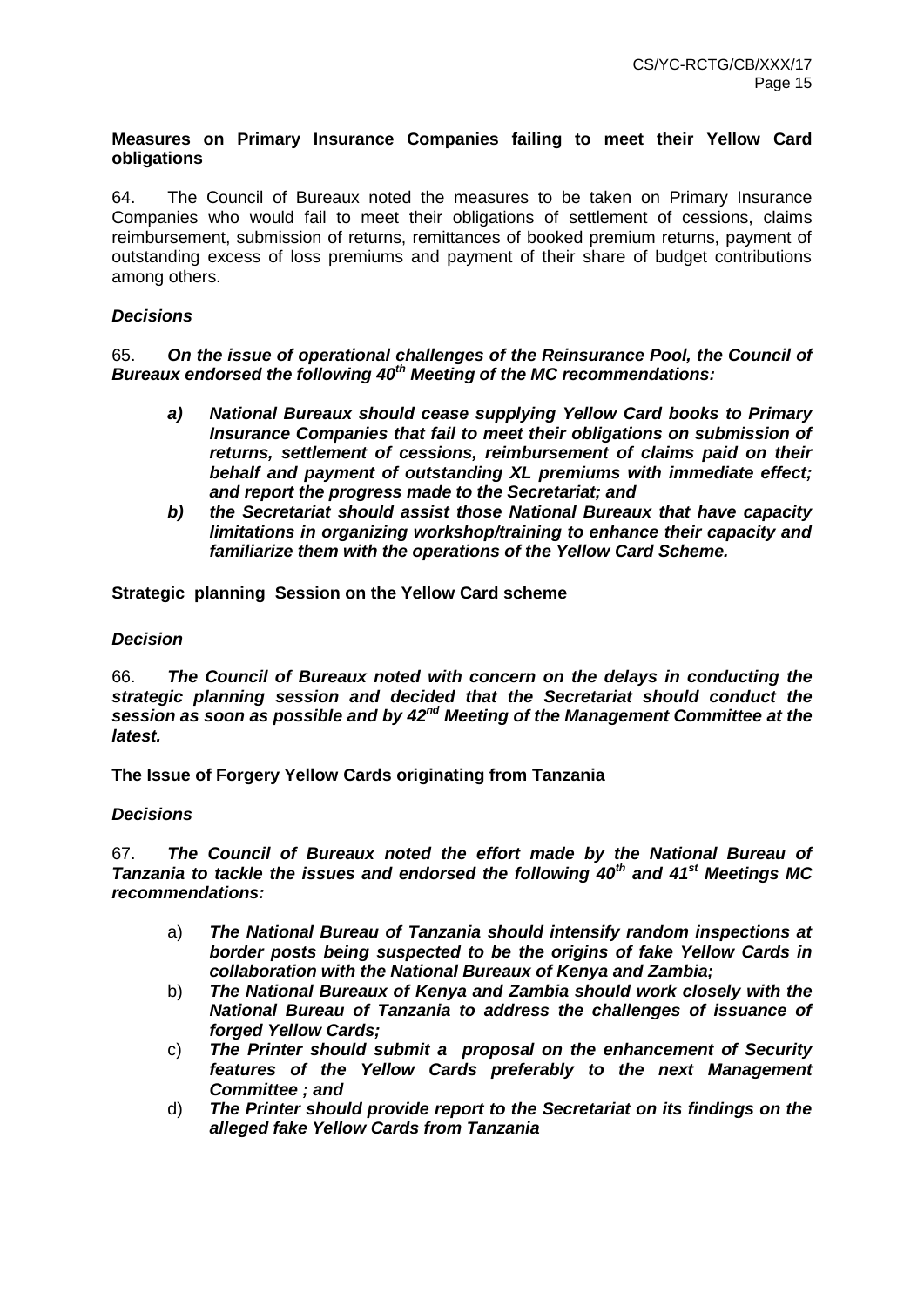#### **Printing and delivery of additional Yellow Card books**

#### *Decisions*

68. *The Council of Bureaux noted the change of ownership of the printing company from TAWS to M/s Prints Art Ltd. P.O. Box 38092 – 00623 Nairobi, effective from 1st September 2016, had endorsed the following 40th and 41st Meetings MC recommendations:*

- *a) The Secretariat should continue the printing work of the Yellow Cards with the New owners of the Printing company on the same terms and conditions; and*
- *b) The Secretariat should establish good working relations with the new owners of the Printing Company, namely; Prints Art Ltd.*

**Implementation of the Yellow Card Scheme in non-COMESA Member States**

#### **Decision**

69. *The Council of Bureaux noted the progress made on the engagement with Angola, South Sudan and Swaziland and endorsed the 40th MC meeting recommendation that the Secretariat should continue its efforts with Angola, Botswana, South Sudan and Swaziland to assist the countries to join and implement the Yellow Card scheme at the earliest possible time.* 

**Progress report of the Pool Managers on the operations of the Yellow Card Reinsurance Pool** 

70. The Council of Bureaux noted the highlights of the report of the Pool Managers on the operations of the Yellow Card Reinsurance Pool, particularly on Premium returns, Inter-Bureaux claims and Excess of Loss Premiums due from members as at 31<sup>st</sup> July 2015.

71. The Council of Bureaux noted the recommendations made by the  $40<sup>th</sup>$  Meeting of the MC to address the issues of outstanding Inter-Bureaux claims between Zambia and DR Congo, the Pool Managers and Rwanda

72. The Council of Bureaux further noted the concerns expressed by the  $40<sup>th</sup>$  Meeting of the MC among others on the following:

- a) Fluctuations of the local currencies of the underwriting Bureaux due to economic instability attributed to the reduction in booked premium;
- b) The lack of utilization of the implemented Yellow Card Management Information System (YC-MIS) by National Bureaux and member Primary Insurance Companies in the issuance of Yellow Cards; and
- c) There was a need for urgent implementation of the Council of Bureaux decision which directed on the need to audit National Bureaux to avoid abuse of the Scheme funds and also ensure National Bureaux maintain USD accounts.

73. In the discussion that followed, the representative from the National Bureau of Uganda informed the meeting that the indicated outstanding premium amount of US\$  $765,207.61$  due from Uganda as at  $31<sup>st</sup>$  July, 2016 was not correct and requested the Pool Manager to review and reflect the correct figure.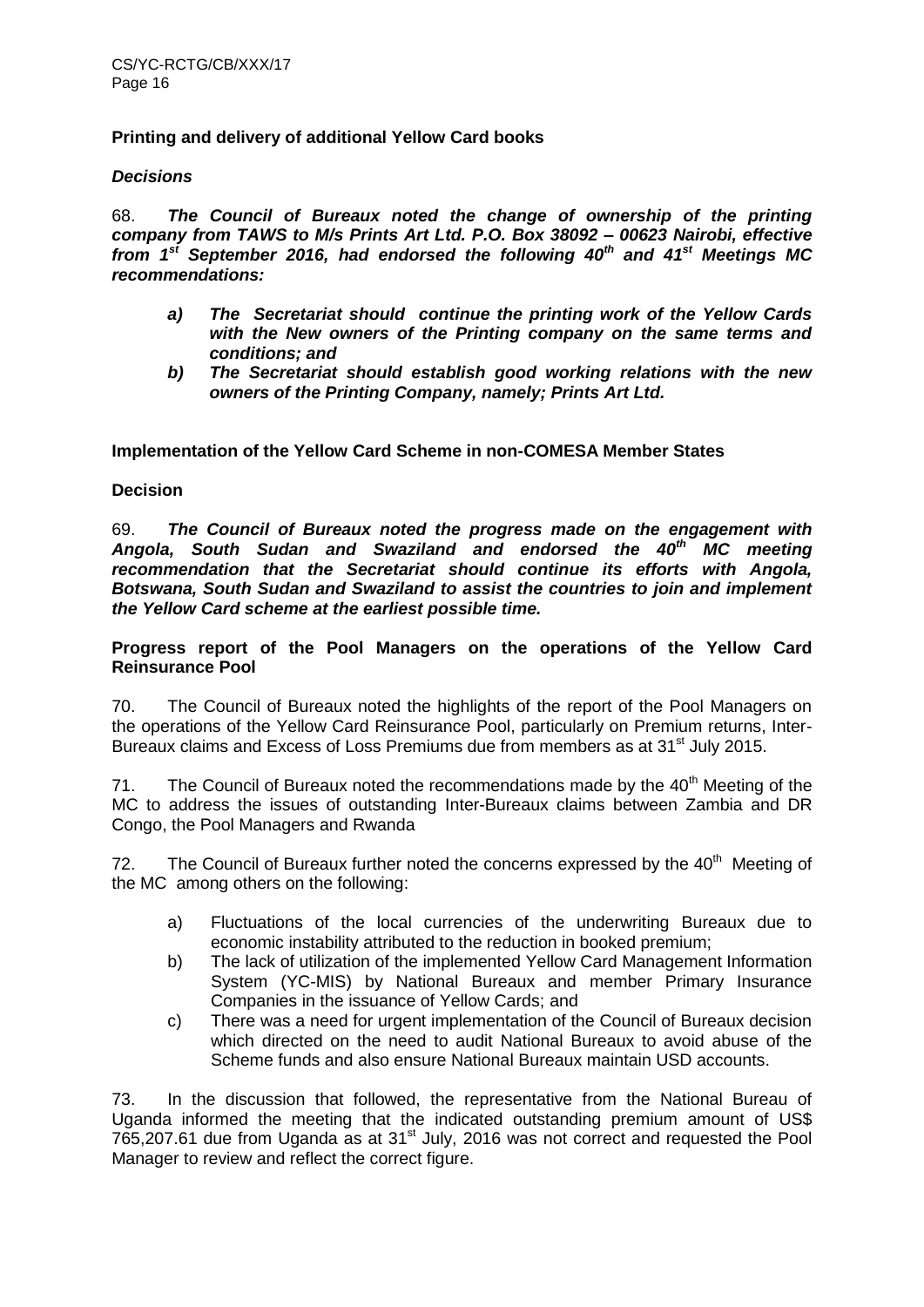# *Decisions*

74. *The Council of Bureaux endorsed the following 40th MC Meeting recommendations:*

- **a)** *National Bureaux should evoke the decision of the Council of Bureaux and cease supply of Yellow Card books to Primary Insurance Companies that were not submitting their monthly returns and remittances; and*
- **b)** *In order to minimize losses suffered by the Pool due to exchange rate fluctuations, National Bureaux who have not yet opened foreign currency account should do so as soon as possible and advice the status to the Secretariat.*

# **Proposal on investment of the Yellow Card Reinsurance Pool funds in Zep-Re, Lusaka Zambia building project**

75. The Council of Bureaux noted that the 41st Meeting of the MC had considered in detail the Proposal on investment of the Yellow Card Reinsurance Pool funds in Zep-Re, Lusaka Zambia building project.

76. The Council of Bureaux further noted that the 41<sup>st</sup> Meeting of the Management Committee, having considered the proposed investment, approved the proposed investment and directed the Secretariat to proceed and conclude the partnering arrangement with Zep-Re at the possible favorable terms. The Council of Bureaux further noted that the detailed discussion with Zep-Re would be held once an approval on the proposed investment is given.

77. The Meeting noted the draft legal agreement on the join investment prepared by Zep-Re.

- 78. In the ensuing discussion that followed, the meeting made the following observations:
	- a) There was no summary of basic facts on the proposed investment;
	- b) Need to consider the possibility of conflict of interest as the Pool Managers are the initiator of the project and the fund managers of the YC Reinsurance Pool;
	- c) The consultancy fee for the investment project should be part of the overall cost of the project;
	- d) The Secretariat should thoroughly review the draft agreement and ensure among others that, it provides for the following:
		- i) the interest of the Yellow Card scheme would be protected or secured, and
		- ii)the Council of Bureaux of the Yellow Card scheme should be fully involved and represented in the decision making of the project.

79. In response to the issues and concerns raised, the representative of Zep-Re informed the meeting the following:

- a) Zep-re acquired the land in 2009 and initiated the project in 2011 and had incurred expenses in the process to date;
- b) the project design, consultation, bidding and other activities were carried out by reputable international professional firms such as Tectura international of South Africa and Adam Wood consulting;
- c) all essential documents of the project including the business plan were submitted to the board of director of Zep-Re for consideration and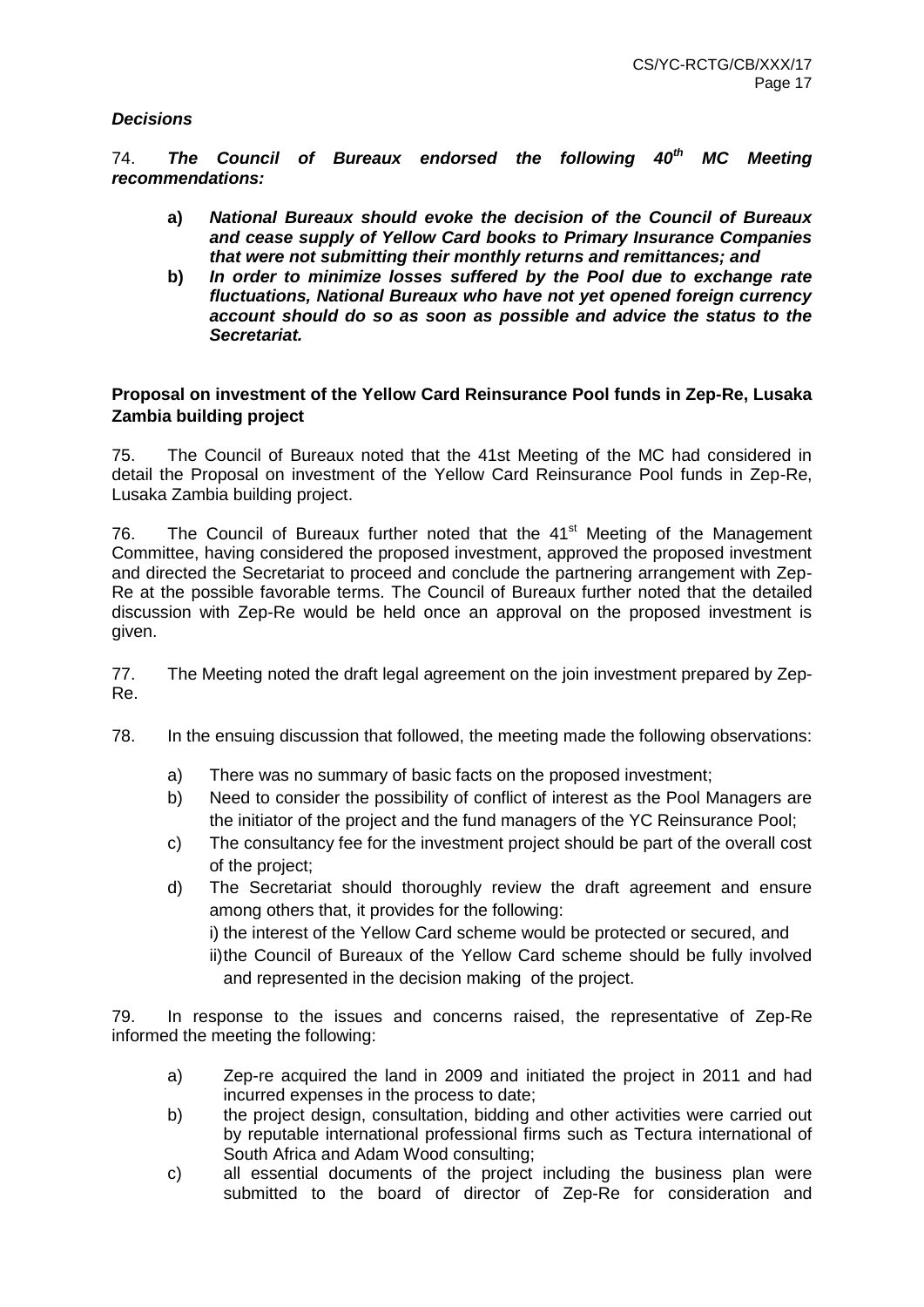authorization. Some of the members of the Council of Bureaux are members of the Zep-Re board of Directors and the essential documents would be made available to the Council of Bureaux; and

d) Zep-Re has been granted a Diplomatic status and exemption by the Government of the Republic of Zambia and all imported project materials would be tax exempt.

# *Decisions*

80. *The Council of Bureaux noted the proposed investment with appreciation and endorsed the following 41st MC Meeting recommendations:*

- *a) The limit of Investment in Real Estate within COMESA Region be increased from 20% to 50% during the project period : 2016 to 2018;*
- *b) The total investment – or partnering arrangement with Zep-Re should not exceed 50% of the total value of the project ;*
- *c) The Secretariat should take the necessary action required to ensure the efficiency and success of the joint venture between the Council of Bureaux and Zep-Re;*
- *d) The Secretariat should negotiate with Zep-re on long term payment of the cost of the land with an area of 0.9920 hectare or 24512 acres; and*
- *e) The Secretariat should submit progress report of the joint venture to MC and Council of Bureaux meetings.*

81. *The Council of Bureaux further endorsed the MC recommendation that in order to minimize investment risk in the Pool funds, the Pool Managers should:*

- *a) Put in Place a clear investment policies and guidelines; and*
- *b) Conduct an investment health checkup periodical.*

82. *The Council of Bureaux decided that the Secretariat should thoroughly review the draft joint investment agreement taking into account the observations and comments made and negotiate and conclude the agreement with Zep-Re* 

# **Progress report on the implementation of the Yellow Card Management Information System (YC-MIS)**

83. The Council of Bureaux noted the progress made on the implementation of the enhanced YC-MIS and the activities carried out which included among others training of trainers for the Yellow Card Administrators and IT focal persons, incorporation of some of the proposed enhancement features made by stakeholders during the training of trainers conducted by COMESA Secretariat in Lusaka.

# *Decisions*

84. *The Council of Bureaux having noted the progress made in the implementation of the enhanced YC-MIS endorsed the 41st meeting MC recommendations:* 

*a) The Secretariat should resolve the remaining unresolved issues raised during the training of trainers and during further engagements with stakeholders as attached in the annex of this report by 15th October 2016 at the latest;*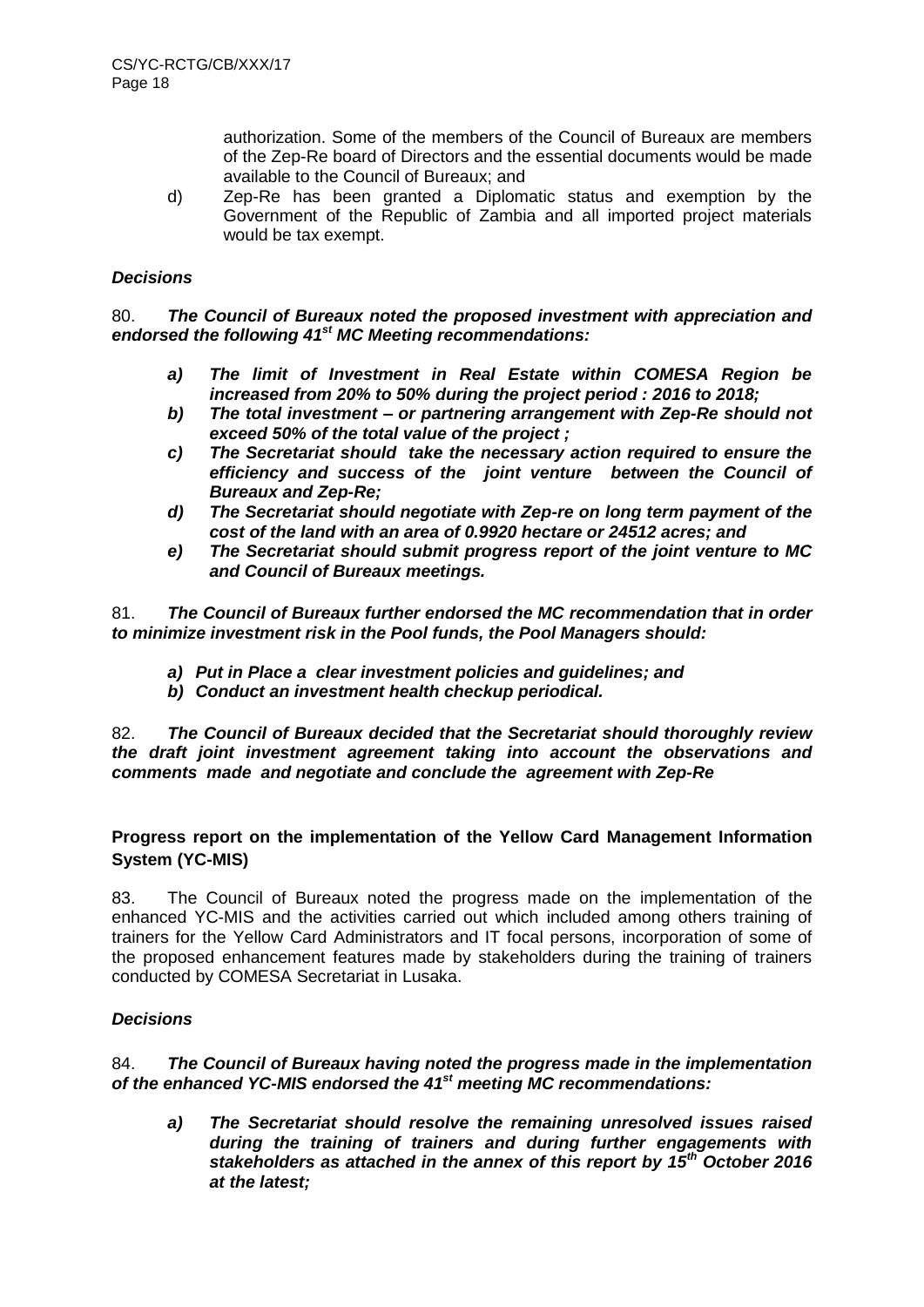- *b) The Secretariat should correct the literal translation of the YC-MIS French Language Files by 15th October 2016;*
- *c) National Bureaux should enforce the decision of the 29th Council of Bureaux which states that "National Bureaux should cease to supply Yellow Card books to Primary Insurance companies who are not willing or ready to implement the YC-MIS" and this should be done by carrying out an audit to compare the number of cards issued through the system against the cards dispatched to the PICs before executing any request for supply of books to PIC;*
- *d) The Secretariat should engage the National Bureaux of Malawi and Sudan in order to implement the YC-MIS; and*
- *e) The Secretariat should speed up the enhancement of the printing solution that is compatible with all types of printers and have it deployed on the live system by 15th October 2016 at the latest.*

85. The Council of Bureaux noted the concern expressed by 41<sup>st</sup> Meeting of the MC on the challenges associated with the issuance and printing of the Yellow Cards and the need for the system to move away from the issuance of Yellow Card using hard copy to computer generated/printable system. The Council of Bureaux further noted that a computer printable card system would compel the Primary Insurance Companies to fully embrace the YC-MIS system.

# *Decision*

86. *The Council of Bureaux endorsed the 41st MC meeting recommendation that the COMESA Secretariat should come up with a proposal to make the issues of Yellow Card a computer generated document to the 30th meeting of the Council of Bureaux to be held in Malawi.* 

# **Experience of the iceCASH –E-commerce- system of Zimbabwe**

87. The Council of Bureaux noted that the Secretariat mounted a mission to Zimbabwe to share experience of the E-commerce platform (iceCASH) that had just been implemented by the Insurance industry in Zimbabwe that was able to distribute the Government levies and Insurance commissions to all concerned parties automatically and in real time.

88. The Council of Bureaux further noted that the 41<sup>st</sup> MC meeting had recommended that Secretariat should liaise with developers of the iceCASH system of Zimbabwe and that they should submit a proposal to address the challenges of the YC-MIS particularly issue of printing the Yellow Card.

# **Proposal on the possibility of insurance Associations becoming National Bureaux**

89. The Council of Bureaux noted that following the recommendation of the 41<sup>st</sup> Meeting of the MC the draft proposal was circulated to initiate discussion and solicit views from the National Bureaux and primary insurance companies and proceed with the study if there was a positive feedback on the suggestion.

# **Annual Report and Accounts of the Yellow Card Reinsurance Pool for the Year ended 31st December 2015** *(Agenda item 8)*

90. The Pool Managers presented the audited Annual Report and Accounts for the year 2015, in line with Article 6, item 4(d) of the Constitution of the COMESA Yellow Card Reinsurance Pool. In doing so, they gave the highlights of the Manager's Report and Financial Statement for the Year ended 31<sup>st</sup> December 2015.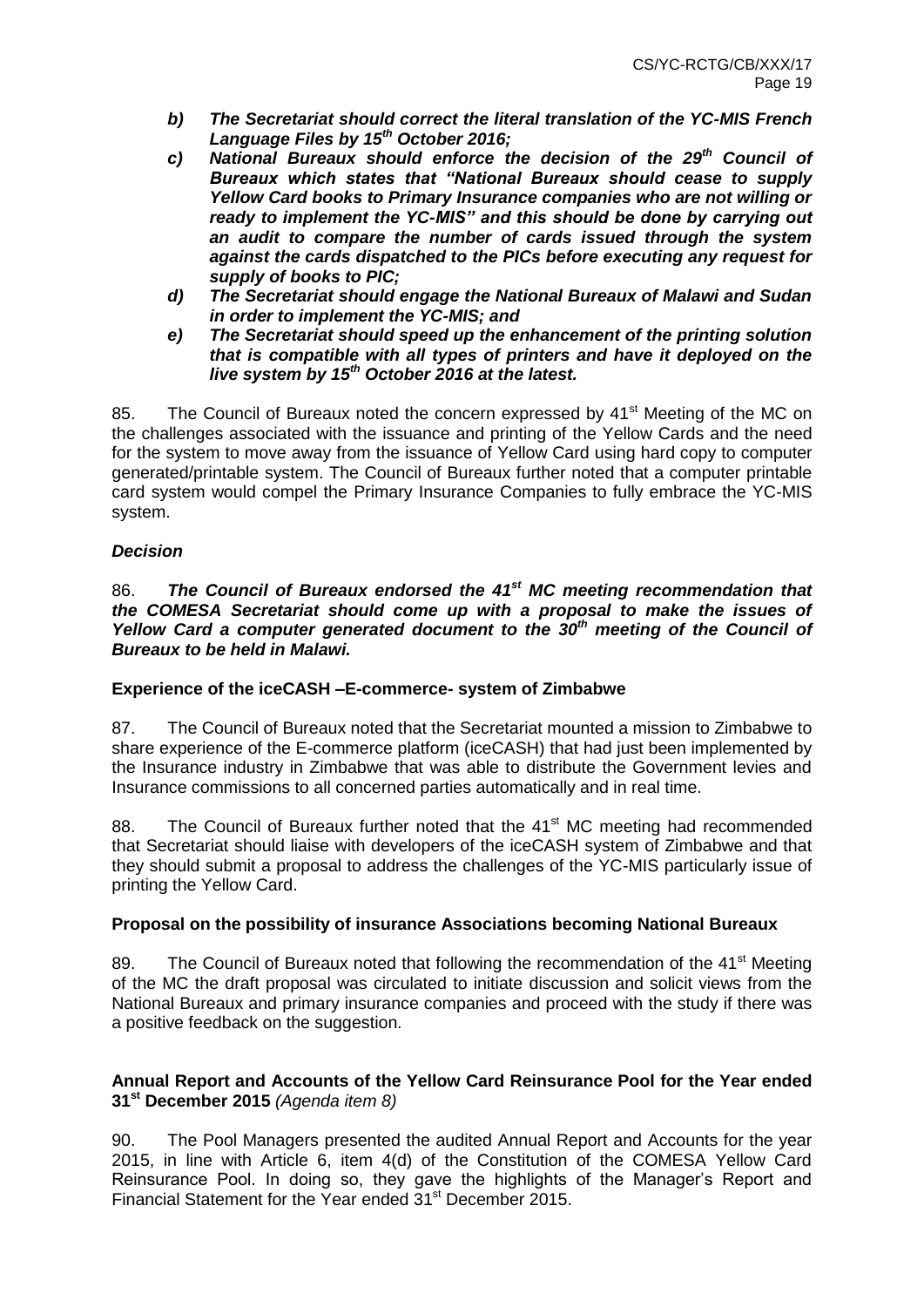91. The Council of Bureaux noted that the 41<sup>st</sup> Meeting of the Management Committee considered the Annual report and accounts and the Management letter of the External Auditors: Deloitte and Touche, addressed to the Management Committee. The Council of Bureaux further noted the issues raised by the external Auditors included underwriting income completeness, unallocated receipts in receivables, long outstanding balance and bad debts provisional policy.

# *Decisions*

92. *The Council of Bureaux endorsed the following 41st MC Meeting recommendations:*

- *i) The Secretariat should come with lasting measures to address the challenge in the implementation and operation of the YC-MIS*
- *ii) The Pool Manager should include the issue of unallocated receipts in receivables in their annual work plan and show how and when they would resolve the issues*

93. *The Council of Bureaux further endorsed the following 41st Meeting recommendations to address the issue of long outstanding unpaid balance of (a) excess of loss of premium , (b) inter- bureau debts , (c) retro debts and (d) Long outstanding balance and (d) premium cession due from member:*

- *a) National Bureau should issue 30days Notice of suspension to primary Insurance companies to fulfill their commitment on the above issues in line with the provisions of the Yellow Card instrument*
- *b) National Bureaux should suspend Primary Insurance companies who fail to comply with the notice of suspension*
- *c) The Pool Manager should strictly adhere to the operations manual with regard to the handing , payment and reimbursement of inter-bureau clams.*
- *d) National Bureaux who fail to take measures/action on their member insurance companies who have not fulfilled their commitment in accordance with the Yellow Card instrument would be suspended from receiving setting allowance when participation in the management Committee, until they demonstrate the actions they took and result achieved*
- *e) National Bureaux should submit detail activity report as part of their country report to the Council of Bureau on the issues of long outstanding unpaid balance listed above under item 93*

94. *The Council of Bureaux considered the Annual Report and Account of the Pool for the Year ended 31st December, 2015, and:* 

- *a) approved the audited accounts in line with Article 6 item 4 (d) and (f) of the Constitution of the COMESA Yellow Card Reinsurance Pool; and*
- *b) the Pool Managers in consultation with the Secretariat to appoint External Auditors for the period 2017 at a negotiated fee.*

# **Reinsurance Pool Financial Highlights as at 31 st August 2016** *(Agenda item 9)*

95. A representative of the Pool Managers presented document No. CS/YCRCTG/XXX/7: Reinsurance Pool Financial Highlights as at 31<sup>st</sup> August 2016. In his presentation, he informed the meeting that the Pool recorded a gross premium income of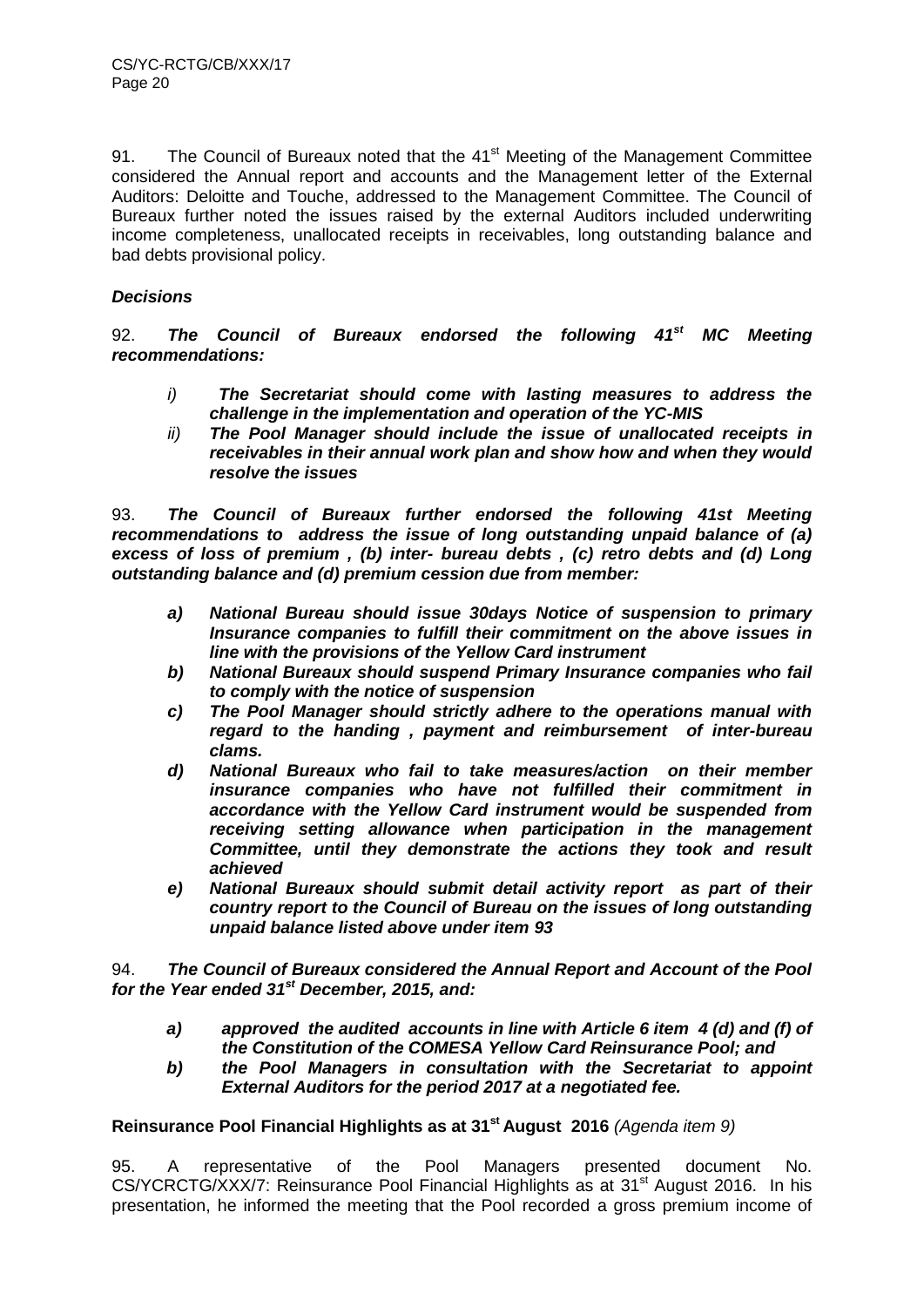US\$ 1,334,164 during the period ended 31<sup>st</sup> August 2016 compared to US\$2,880,607 recorded last as at 30<sup>th</sup> September 2015, representing a decrease of 54%. The Meeting noted the financial highlights, as shown below:

|                        | Aug 2016   | Growth<br><b>Sept 2015</b> |            | Growth | <b>Sept</b><br>)14 |  |
|------------------------|------------|----------------------------|------------|--------|--------------------|--|
|                        | US\$       | $\%$                       | US\$       | %      | US\$               |  |
| Gross premium income   | 1,334,164  | (54.7)                     | 2,880,607  | 28.6   | 2,239,200          |  |
| Reserve fund           | 7,270,282  | 8.3                        | 6,712,692  | 15.2   | 5,829,296          |  |
| <b>Total assets</b>    | 13,035,999 | 13.8                       | 11,455,696 | 12.3   | 10,204,300         |  |
| Capacity subscription  | 150,000    | 0                          | 150,000    | (45)   | 275,000            |  |
| Short-term investments | 10,613,440 | 9.4                        | 9,699,937  | 14     | 8,495,410          |  |

96. The Council of Bureaux noted that the decrease in the investment earnings was due to the US\$1million loan given to the COMESA Secretariat –CVTFS-which had reduced the investment volume accordingly.

# *Decision*

#### 97. *The Council of Bureaux further noted the significant decrease in the gross premium income during the period and decided that the Pool Managers and the Secretariat to work closely with the National Bureaux through conducting awareness campaigns to popularize the Scheme and increase revenue generation.*

# **Draft policy for provision for doubtful debts and bad debts write off (***Agenda item 10*)

98. A representative of the Pool Managers (Zep-Re) presented document number CS/YCRCTG/XXX/8: Draft policy for provision for doubtful debts and bad debts write off.

99. In the discussion that ensued, the Meeting questioned the relevance of the items listed as credit risk for the Pool exposure and the relevance of the conditions prescribed for bad and doubtful debts and write off.

#### *Decisions*

100. *The Council of Bureaux decided that the Pool Manager should review the draft bad debts policy taking into account the observations made and considering best international practices and the peculiar nature of the Yellow Card scheme arrangement and submit the revised draft policy to the next meeting of the Management Committee.*

#### **Pool Managers' Annual Work plan for 2016/17** (*Agenda item 11*)

101. A representative of the Pool Managers (Zep-Re) presented document number CS/YCRTCG/CB/XXX/9: Proposed Annual Work plan for the Pool Managers for the Year 2016/17. In doing so, he recalled the decision of the  $29<sup>th</sup>$  Meeting of the Council of Bureaux and subsequent recommendation of the 41<sup>st</sup> Meeting of the Management Committee and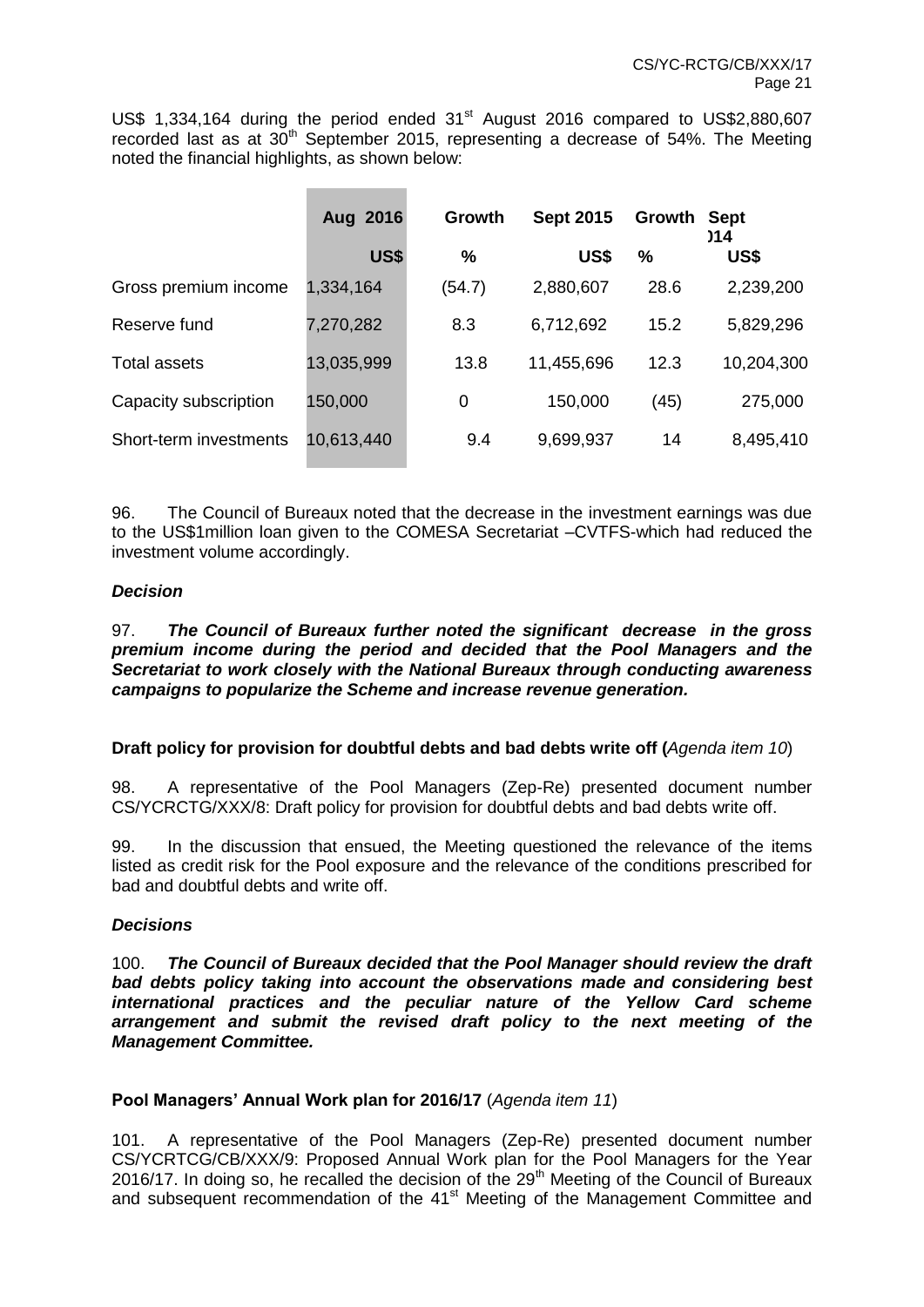informed the meeting that pursuant to directives of the  $41<sup>st</sup>$  Meeting of the MC, the Pool Managers' annual work plan for 2016/17 had been revised. The meeting noted the highlighted of the activities and the main focus of the' Annual Work Plan for 2016/17.

# *Decision*

102. *The meeting noted that the work plan was too general and decided that the Pool Managers jointly with the Secretariat should review the annual work programme to indicate the specific objective and activities, give time frame and measurable output and targets.* 

#### **Implementation of the enhanced YC-MIS** (*Agenda item 12*)

103. A representative of the COMESA Secretariat presented document No. CS/YCRCTG/CB/XXX/10: Progress Report on the Implementation of the Yellow Card Management Information System (YC-MIS). He recalled that the 29th Meeting of the Council of Bureaux of the Regional Third Party Motor Vehicle Insurance (Yellow Card) Scheme held in Kigali, Rwanda from 28th to 30th October,2016 having considered progress made in the implementation of the enhanced YC-MIS decided among others that all National Bureaux should implement the enhanced YC-MIS latest by 15th November, 2015.

104. The meeting was informed that pursuant to the recommendations of the 40th and the 41st Meetings of the Management Committee, the Secretariat carried out several activities and thus the status of implementation of the YC-MIS resulting from those activities include among others the increase in number of insurance companies issuing yellow cards through the system to 82 out of 149 registered in the system and the number of cards issued through the system to 28,480. The meeting was also informed that several views and comments of the stakeholders were reflected in the system. The meeting was further informed that the Secretariat held a consultative meeting with a representative from iceCASH on 21st September, 2016 in Lusaka, Zambia in order to resolve the printing issue and that the meeting made several observations which include among others changing the size of the card to A4 perforated paper, getting rid of the pre-printed labels while maintaining the security features on the card and having the system print both the labels and data on the card.

105. In the discussions that ensued the meeting made the following observations:

- a) The security issues raised by the National Bureau of Ethiopia was an isolated case caused by data migration and had since been resolved; and
- b) The outstanding technical issues submitted by National Bureaux should be addressed without further delays.

# *Decisions*

106. *The Council of Bureaux noted the progress made in the implementation and operation of the YC-MIS and decided that:* 

- *a) The Secretariat should implement the computer generated yellow card in order to resolve the issue of printing and non-utilization of the system;*
- *b) The Secretariat should finalize incorporating the remaining views and comments from stakeholders ;*
- *c) The Secretariat should further enhance the system to generate appropriate reports for premiums sharing among stakeholders; and*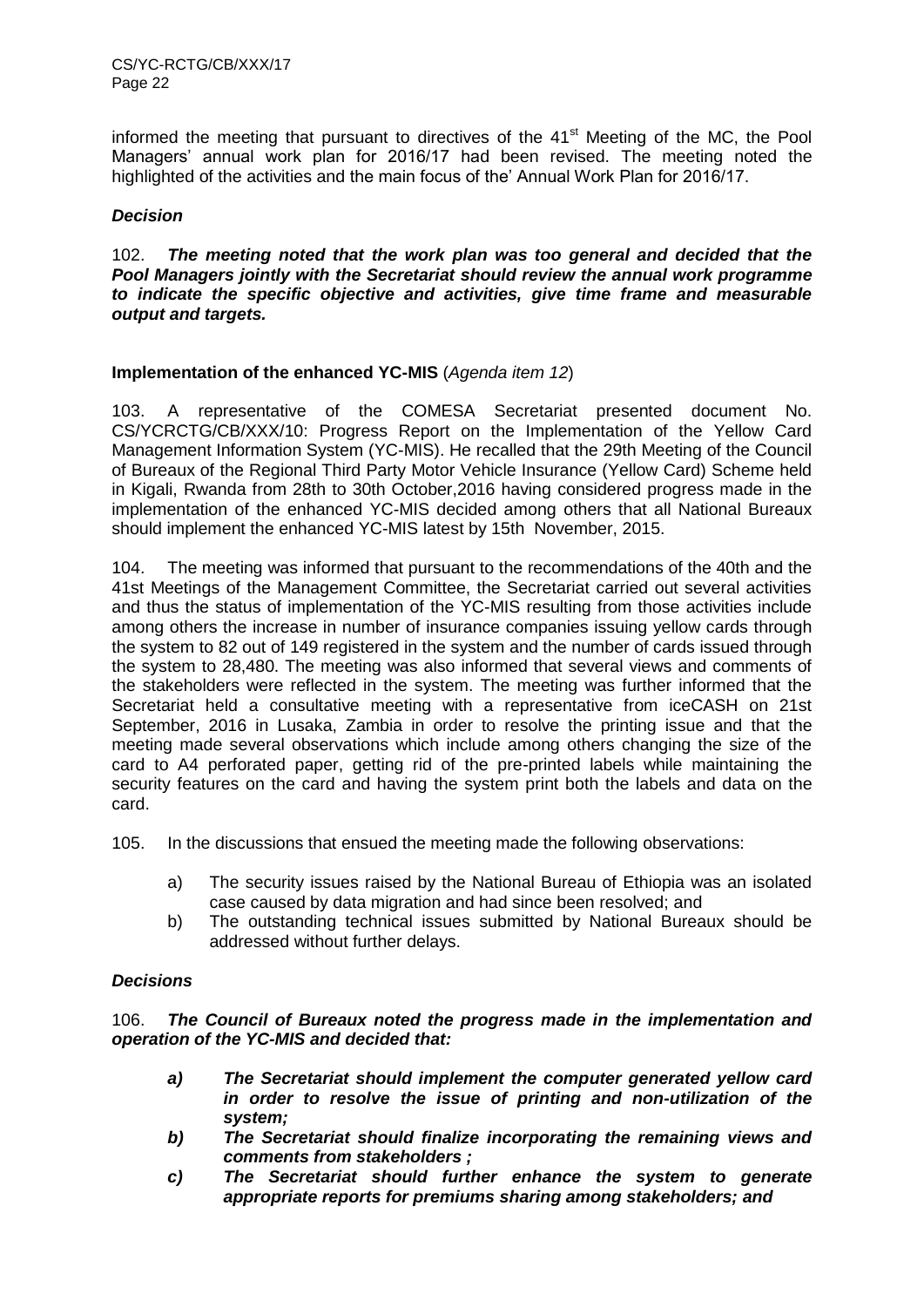# *d) The Secretariat should finalize correcting errors on the French YC-MIS.*

#### **Proposal to upgrade the YC-MIS and make Yellow Card computer generated/printable** (*Agenda item 13*)

107. A representative of the iceCASH IT Solution of Zimbabwe made a presentation on the Proposal to upgrade the YC-MIS and make Yellow Card computer generated/printable. He informed the meeting that iceCASH's electronic cover note solution was a centralized web-based solution that offers real-time financial settlement/reporting among all stakeholders with the highest level of security.

108. He pointed out the challenges being faced by the YC-MIS which include manual issuance of yellow cards leading to fake yellow cards, problem of printing yellow card discouraging user from using the system and lack of transparency and accountability for financial settlement.

109. The representative further outlined the proposed solution meant to address the challenges of the YC-MIS where the cover note would be printed on blank face value document and entering serial number of face value document completes the transaction. He further informed the meeting that there would be daily reporting of all transactions together with financial splits to all stakeholders and therefore providing total transparency. The meeting was further informed that system generated cover note on face value paper was prima facie proof of authenticity.

110. In the discussion that ensued, the meeting made the following observations:

- a) Underscored the urgent need to address the issues of the YC-MIS system and come up with a detailed proposal to resolve the issues, and ;
- b) Decision to either upgrade the current YC-MIS system or abandon the current system and develop a new system should be made on the basis of value for money.

# *Decisions:*

111. *The meeting noted with appreciation the proposed solution presentation and decided as follows:*

- *a) The Secretariat to engage the iceCash IT Solution of Zimbabwe and come up with a detail proposal which include requirements, time frame for development ,testing and rolling out and cost , to the next meeting of the Management Committee of the Yellow Card scheme; and*
- *b) The Secretariat in consultation with IceCash should present a proto type demo using a real sample data to the next meeting of the MC of the YC.*

#### **Revised Study Report on low limits of liability and other issues affecting the operation of the Yellow Card Scheme with Secretariat's input** (Agenda item 14)

112. The Secretariat presented document CS/YCRCTG/CB/XXX/12**;** Revised Study Report on the issues of low limits of liability and other issues affecting the operation of the Yellow Card Scheme with Secretariat's input. In their presentation, the Secretariat recalled the decision of the 29<sup>th</sup> Meeting of the Council of Bureaux and informed the Meeting that pursuant to the Council of Bureaux decision, the revised study report with Secretariat's input on the findings and recommendations of the Consultants was presented to the 41<sup>st</sup> Meeting of the Management Committee which subsequently recommended that the revised study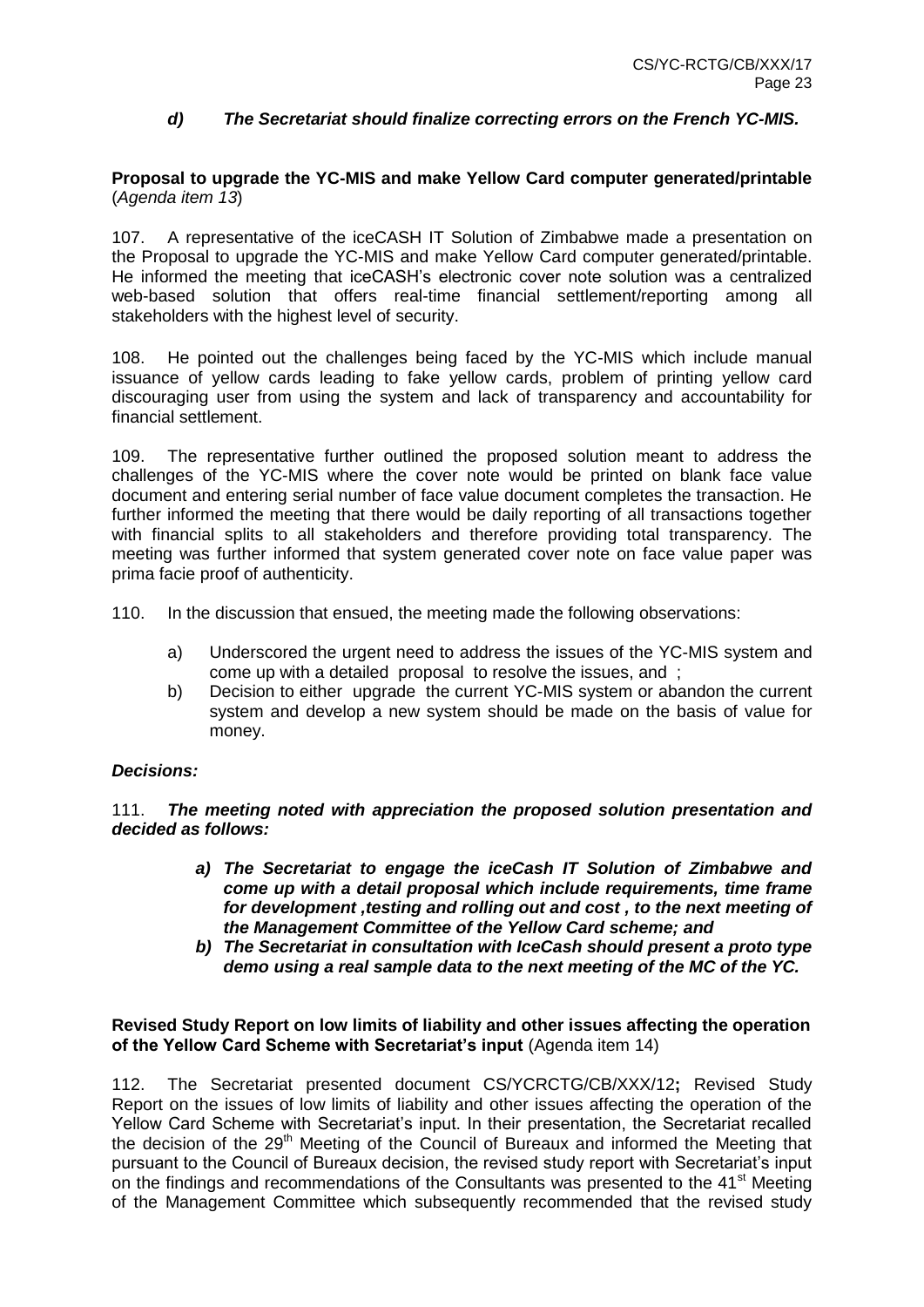report with Secretariat's inputs be circulated to all the National Bureaux for consultations with their member Primary Insurance Companies.

- 113. In the discussions that followed, the meeting made the following observation:
	- a) Unlimited liability would provide unlimited exposure to the Yellow Card scheme
	- b) Harmonization of the member states laws governing the compulsory third party motor vehicle insurance was the logical way to address the issues;
	- c) Providing adequate cover would build the confidence that the travelling motorist and road accident victims have on the Yellow Card scheme
	- d) The COMESA Secretariat should work closely with the Insurance Regulatory Authorities in order to:
		- i. ensure compliance
		- ii. provide training and awareness; and
		- iii. consumer protection
	- e) Insurance Regulatory Authorities in some member states ensure the smooth operations of the yellow card scheme by taking the following measures ;
		- I. Demanding yearly audit report of the National Bureau
		- ii. getting letter of clearance for the Primary insurance company from the National Bureaux ; and
		- iii. carrying out inspection of the National Bureaux for renewal of operating licence
	- f) Article 2 of the Yellow Card scheme allows the Yellow Card cover to provide a higher limit of compensation beyond the limit set by the ACT cover. Hence the is need to get a clear legal interpretation of Article 2
	- g) the meeting commended the Secretariat for the analysis of the study report recommendations and for providing its views and recommendations which made it simple for member to consider the finding of the study

# *Decisions*

# 114. *The Meeting taking into account the observations made and the position on the interpretation of Article 2 of the protocol decided as follows:*

- *c. The consideration of the revised study report on low limit of liability be deferred for the next meeting of the Council of Bureaux;*
- *d. The Secretariat to present a legal interpretation of the Article 2 of the protocol; and*
- *e. Member states should adhere to the Protocol of the Yellow card scheme on limits of payments of compensations to third party liabilities.*

# **Report of the 10th Meeting of the Council of RCTG on the Regional Customs Transit Guarantee (RCTG –CARNET) Scheme** *(Agenda Item 15)*

115. The representative of the Secretariat presented document no. CS/YC-RCTG/CS/X/13: Report of the 10<sup>th h</sup> Meeting of the Council of the Regional Customs Transit Guarantee (RCTG) Scheme which was held from 28-30 September 2014 in Kinshasa, DR Congo. The meeting was informed that that the RCTG CARNET had been rolled out in 2012 and was fully operational in the Northern and Central Corridors. The Council of Bureaux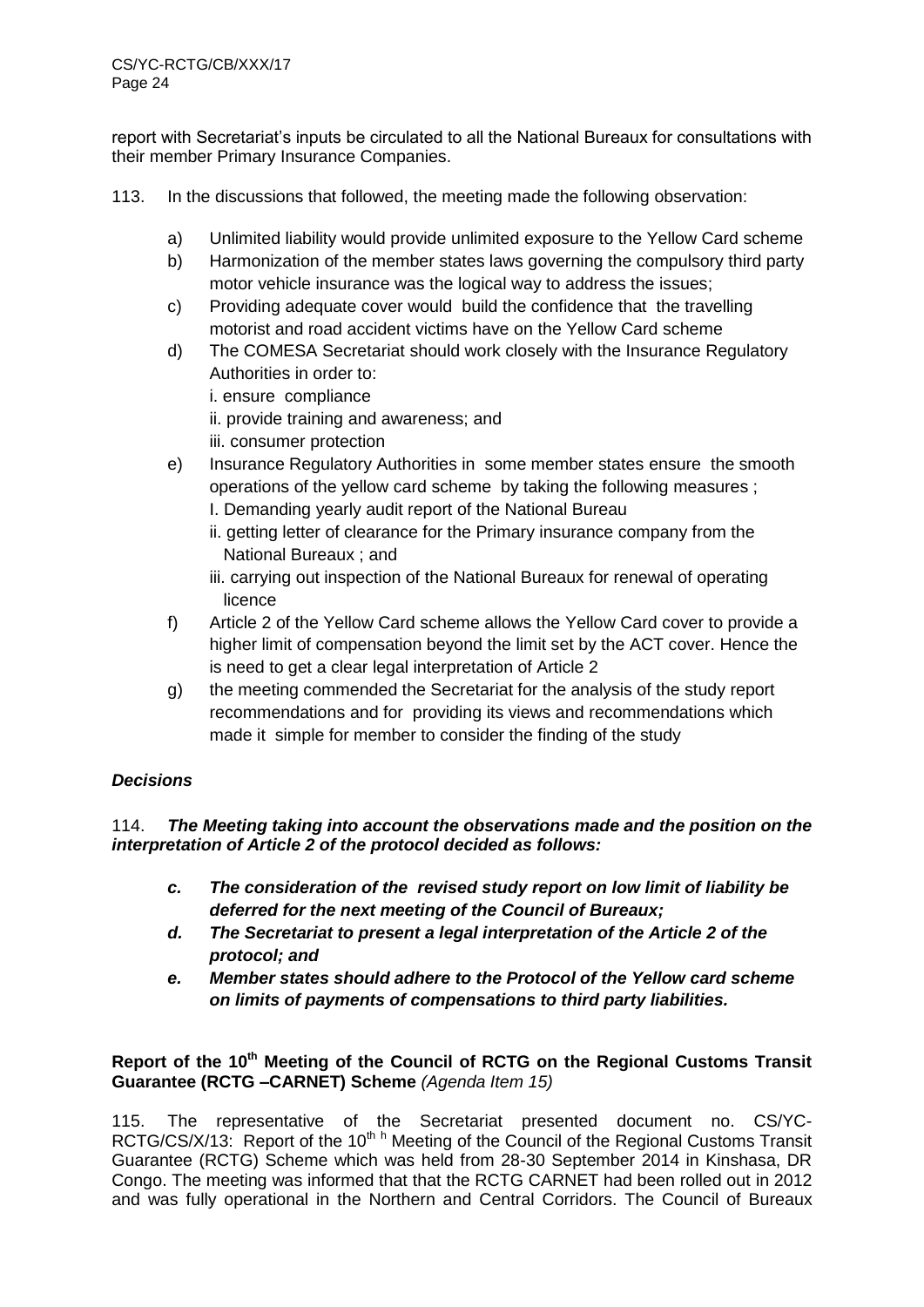noted that since inception 869RCTG Bonds, worth US\$460millioin guarantee amount had been executed and over 75,000 Carnets had been issued and 5 claims have been reported. The meeting noted that the number of Clearing, Forwarding and Sureties has reached over 599 and of which 90% were SMEs. The meeting further noted that the asset of the RCTG Reinsurance Pool has reached over US\$1million and short term investment funds was US\$229,554.

116. The Council of Bureaux noted that South Sudan had been accepted as full member o of the Council of RCTG bringing the number of member countries that are party to the scheme to thirteen (13). The National Bureaux who are also member of the RCTG Carnet were requested to continue their support and meet their commitment to the scheme.

# **External Auditors' Report on the Accounts of the Council of Bureaux as at 30th June, 2016** (*Agenda Item 16*)

117. The representative of the COMESA Secretariat presented document NOCS/YCRCTG/CB/XXX/14: The audited report and accounts of the Council of Bureaux for the year ended  $30<sup>th</sup>$  June 2016. In doing so, he informed the meeting that the audit report was in the final stage (with the partner for signature) and hence contained no audit opinion. He further informed the meeting that the report would be signed by the Secretary General and Assistance Secretary General –Administration and Finance. He provided highlights on the income and expenditure statement, statement of financial position, cash flow statement, notes to the financial statements and a comparison of the budgeted and actual expenditure for the year ended  $30<sup>th</sup>$  June 2016.

# *Decision*

# 118. *The Council of Bureaux received the Audited Annual Report and Accounts of the Council of Bureaux of the Yellow Card Scheme for the year ended 30th June 2016, and approved the Audited Annual Report.*

# **Report on Administrative Matters** *(Agenda item 17)*

119. The representative of the Secretariat presented document no. CS/YCRCTG/CB/XXX/15(a) and (b): Report on the Administrative Matters. In so doing, he informed the Council of Bureaux as follows:

# **a) Renewal of the Contract for the Senior Insurance Expert (P4)**

120. The Secretariat recalled the decisions of the 26<sup>th</sup> Meeting of the Council of Bureaux that appointed Mr. Debebe Tamene Kassa as Senior Insurance Expert and informed the meeting that the contract of Mr. Debebe Tamene Kassa would expire on  $7<sup>th</sup>$  February 2017. The Meeting was further informed that renewal of contract for professional staff was determined on the basis of Performance Appraisal Report of the staff member and on the recommendation of the Secretariat General to the Council of Bureaux.

121. The meeting noted the satisfactory performance of Mr. Debebe Tamene Kassa and the recommendation of the Secretary General to renew the contract for a further period of four (4) years effective  $8<sup>th</sup>$  February 2017.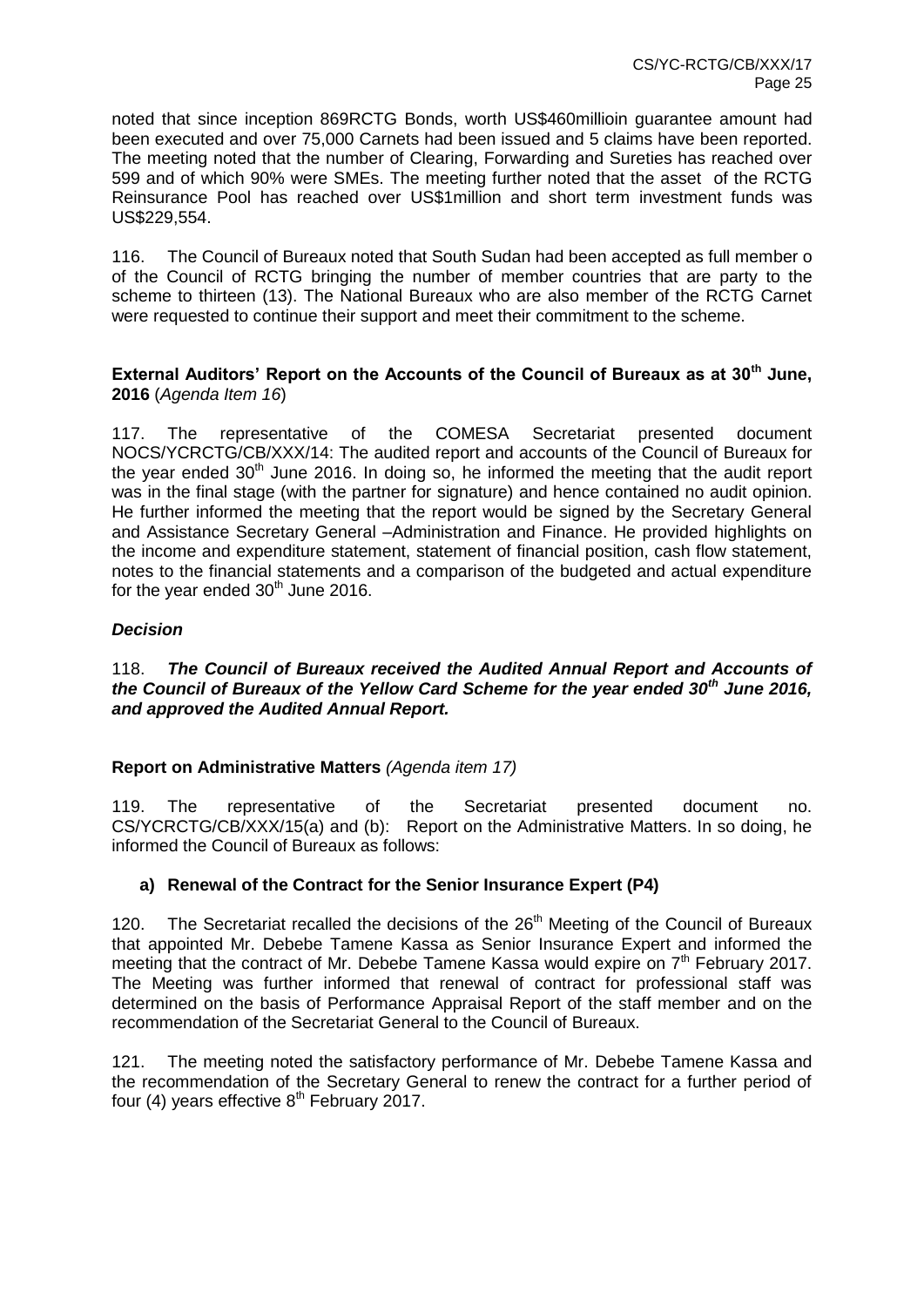# *Decision*

122. *The Council of Bureaux endorsed the recommendation of the Secretary General and renewed the contract of Mr. Debebe Tamene Kassa, Senior Insurance Expert for a further period of four (4) Years with effect from 8th February 2017.*

# **b) Renewal of the Contract for the Senior Finance Assistant (IC)**

123. In presenting the renewal of the contract for the Senior Finance Assistant, the Secretariat recalled the decision of the 24<sup>th</sup> Meeting of the Council of Bureaux that appointed Mr. Yamba Chotela as Senior Finance Assistant and informed the meeting that Mr. Chotela's contract would expire on 31<sup>st</sup> April 2017. The Meeting was further informed that the renewal of general service staff was determined on the basis of Performance Appraisal Report of the staff members and on the recommendation of the Director of Finance to the Council of Bureaux.

124. The Meeting noted the satisfactory performance of Mr. Chotela and the recommendations of the Director Finance of COMESA Secretariat to renew the contract for a further period of four  $(4)$  Years effective 1<sup>st</sup> May 2017.

# *Decision*

125. *The Council of Bureaux endorsed the recommendation of the Director of Finance of COMESA Secretariat and renewed the contract of Mr. Yamba Chotela, Senior Finance Assistant for a further period of four (4) years with effect from 1st May 2017.*

# **c) Recruitment of the IT Expert**

126. The Secretariat also made a verbal presentation on the progress made in the recruitment of the IT Expert. In doing so, the Secretariat recalled the decision of the 28<sup>th</sup> Meeting of the Council of Bureaux and informed the Meeting that pursuant to the decision, the Secretariat advertised the post of IT Expert in all the member Countries through the National Bureaux and 15 applications were received. The Meeting was further informed that four (4) candidates from Burundi, Ethiopia, Kenya and Zambia were shortlisted. The meeting was also informed that an interviewing panel chaired by the Assistant Secretary General-Programmes, with a representative from Insurance Council of Zimbabwe, Senior IT Manager from Zimbabwe, the interview and written exam were conducted on  $22<sup>nd</sup>$  September 2016 and a candidate was selected and report of the panel was presented to the Secretary General for approval.

127. The Meeting was informed that the Secretary General has authority mandate to approve recruitment of professional staff of level P2 and P3.

# *Decisions*

# 128. *The Meeting having considered the verbal presentation on the progress made on the recruitment of the IT Expert, decided as follows:*

*a) Endorse the Secretariat General approval of the successful candidate selected ; and*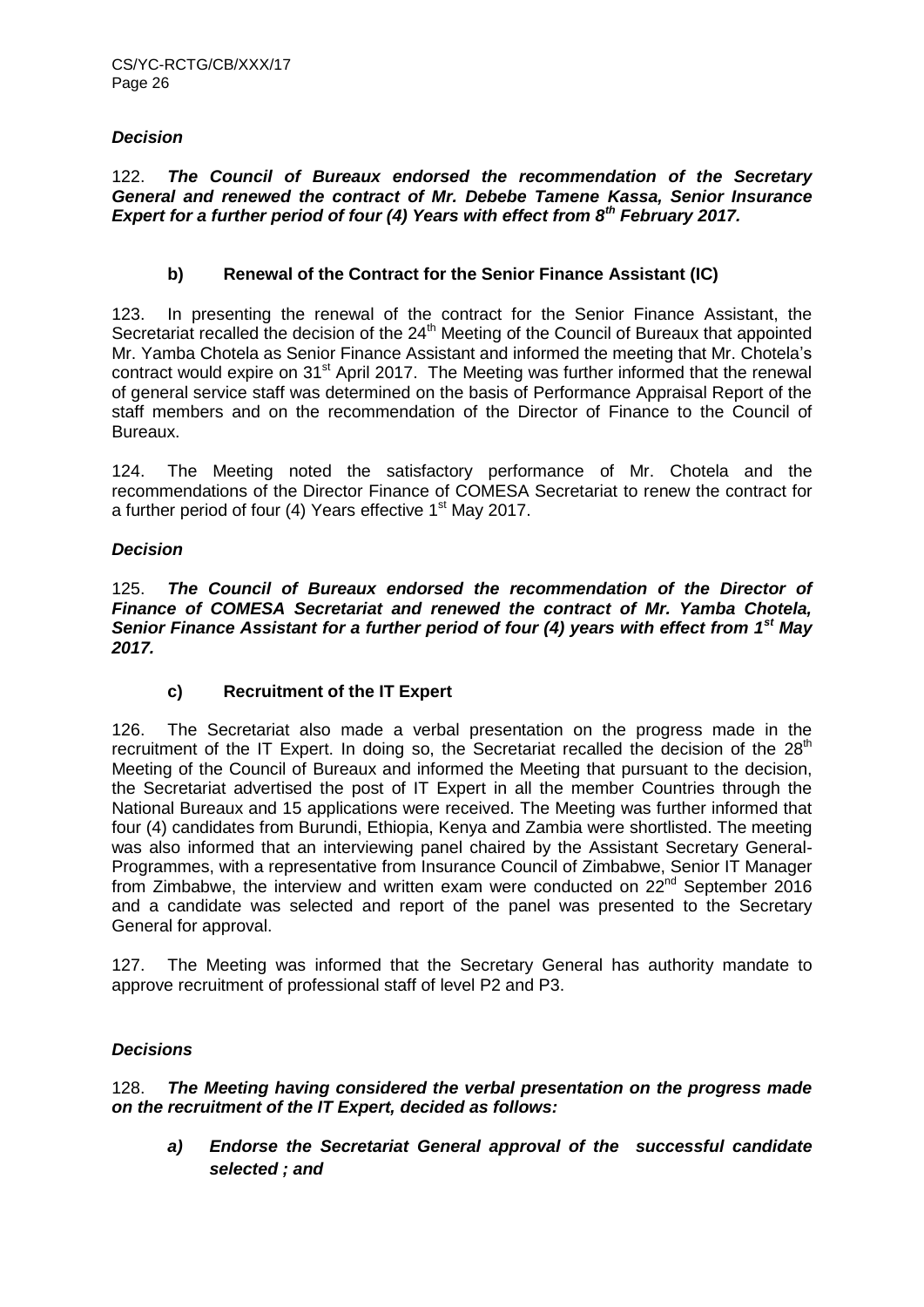# *b) The Secretariat should submit the performance appraisal report of the first year of probation period of the recruited IT Expert for consideration by the 31st Meeting of the Council of Bureaux .*

# **Proposed Budget and Annual Work Programme for the Year 2016/17** (Agenda item 18)

129. The Secretariat presented Document No CS/YCRCTG/CB/XXX/16- Proposed Budget and Annual Work Plan for the Council of Bureaux for the year 2016/2017 as follows:

#### **Status of Income in 2015/2016**

130. The Council of Bureaux was informed that all National Bureaux, except Burundi, Rwanda, Malawi, Ethiopia, and Sudan had paid their budget contributions with Uganda making partial settlements for the period under review while the National Bureau of Eritrea was given an exemption. The Pool Managers (Zep-Re) transferred their share of 20% of total annual budget contribution allocated to the Reinsurance Pool. The Council of Bureaux was further informed that a total amount of US\$ 489,049.00 including arrears was recorded during the 2015/2016 fiscal year.

#### **Budget 2016/2017**

131. The Council of Bureaux was informed that the budget assessment for the year 2016/2017 was US\$672,751 representing an increase of 4% from the 2015/2016 budget which stood at US\$645, 732. The Council of Bureaux was further informed that the increase was mainly due to the increase in staff emoluments.

#### **Administrative matters**

- 132. Regarding Administrative Matters, the Council of Bureaux was informed as follows:
	- a) Pursuant to the recommendation of the  $40<sup>th</sup>$  MC meeting, the Secretariat renewed the contract of the short term IT Expert for the YC-MIS, namely: Mr. Musa Tondolo for a period of six months effective from  $1<sup>st</sup>$  July, 2016 to 30<sup>th</sup> December, 2016 on expiry terms and conditions; and
	- b) The Secretariat issued a contract to Mrs Valerie Ngeleka Masengu, administrative assistant for an initial period of three years.

#### **Work Programme for 2016/2017**

133. The Meeting was informed that the Work Programme for 2016/2017 included the following major activities:

- a) Oversee the implementation of the decisions of the Council of Bureaux and the Management Committee (MC) on the Yellow Card;
- b) To carry-out studies on;
	- I. competitiveness of the Yellow Card premium rates applied by National Bureaux;
	- II. Review of claims handling and management of the Yellow Card Scheme; and
	- III. Possible option of institutions to become a National Bureau in countries where designated National Bureaux have challenges in the management of the Yellow Card Scheme;
- c) To upgrade the Yellow Card Management Information System (YC-MIS) and make YC computer printable/generated;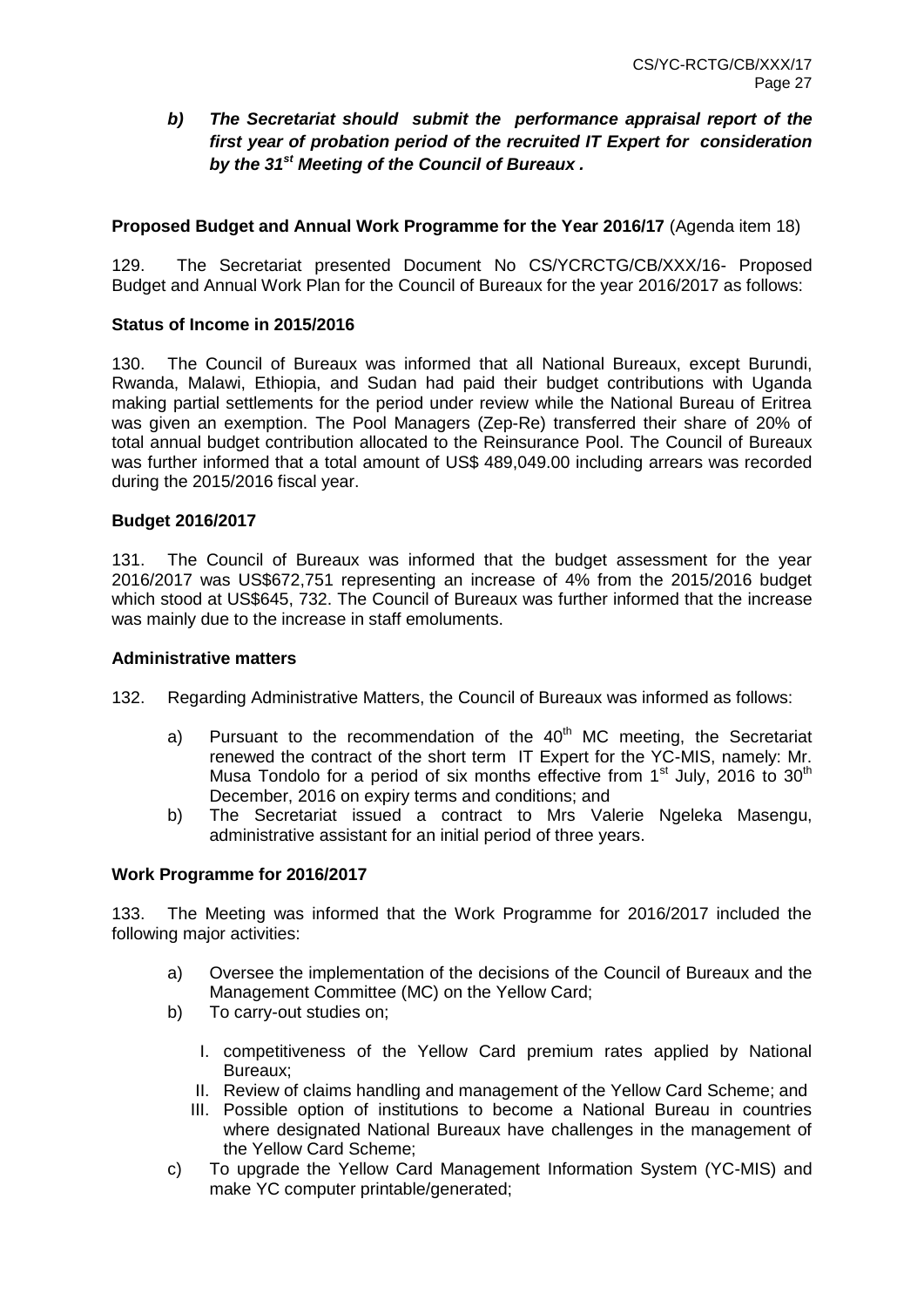- d) To provide technical services to National Bureaux and assist Member States in implementation of the Yellow Card scheme;
- e) Prepare technical papers, working documents and reports;
- f) Prepare project proposals and mobilize extra budgetary resources;
- g) Organize and service the Council of Bureaux and MC Meetings;
- h) Carry out the annual work programme of the Regional Customs Transit Guarantee (RCTG) Scheme and Trade in Insurance Services; and
- i) Carry out the day-to-day functions of the Secretariat of the Council of Bureaux (Yellow Card Office) at the COMESA Secretariat.
- 134. In the discussion that followed the meeting observed the following:
	- a) The National Bureau of Ethiopia reiterated its earlier position that it had paid its contribution to the annual budget of the Council of Bureau in February 2016 and has no arrears and presented bank transfer advise to the Secretariat as evidence ; and
	- b) The National Bureau of Uganda assured the meeting that US\$30, 045 arrear would be paid soon.

135. In the discussion that followed the National Bureaux of Malawi recalled the position of the  $28<sup>th</sup>$  Meeting of the Council of Bureaux to the request submitted by the Bureau to lift sanction imposed and wave arrears of budget contribution, that the meeting indicated its desire to consider the request of the National Bureau of Malawi provided it demonstrated some commitment and come up with a plan or proposal on the way forward in addressing the issues.

136. The National Bureau of Malawi informed the meeting that following the engagement with National stakeholders, the Secretariat and the visit made to the Insurance Council of Zimbabwe to share experience, the National Bureau :

- a) had reviewed the structure of the National Bureau to enhance its capacity to efficiently manage the operation and administration of the Yellow Card Scheme in Malawi;
- b) committed to pay US\$44,850, its contribution to the annual budget of the Council of Bureaux for the period 2016/17 and future contributions;
- c) paid 12 million Malawian kwacha to the Pool for premium cessions;
- d) hosted the  $30<sup>th</sup>$  Meeting of the Council of Bureaux to demonstrate its commitment and the National Bureau submitted its request for wavier of the accumulated arrear of budget contribution of US\$366,038 and the sanction on the National Bureau from participation at the Management Committee be lifted.

137. Following the request for guidance on how such issue of waiver is handled or treated, the Secretariat explained the following COMESA Secretariat policies on waiver:

- a) to warehouse the arrears, until the member is in position to pay; and
- b) to agree on re-payment plan that would not affect the operation of the member.

# *Decisions*

138. *After some discussion on the issue, the Council of Bureaux decided as follows:*

*a. the US\$366,039 annual budget contribution arrear due to the Council of Bureaux be waived after the National Bureau of Malawi effect a payment*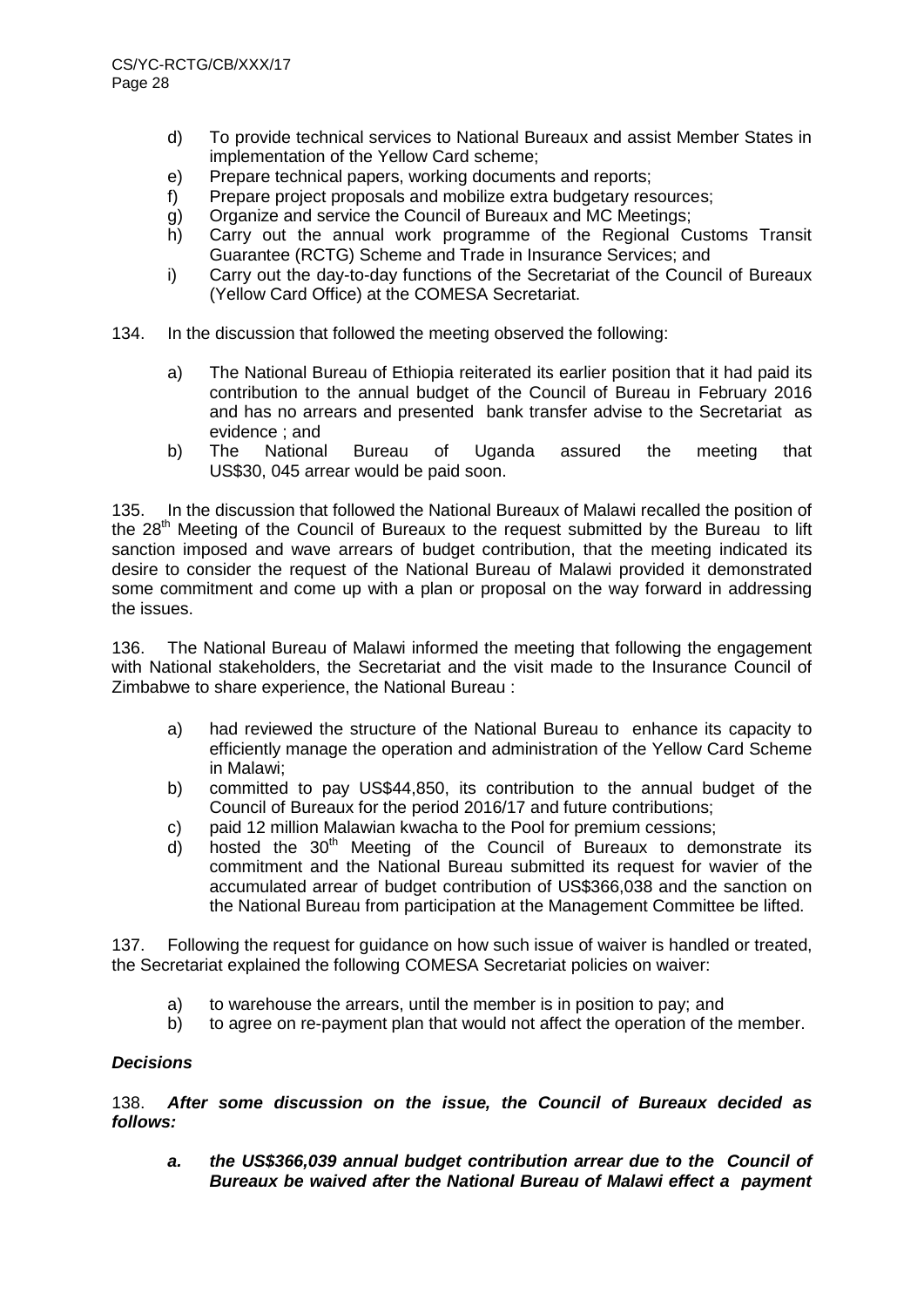*of its contribution to 2016/17 annual budget of the Council of Bureaux, and* 

- *b. lift the sanction imposed on the National Bureau from participation at the Management committee meeting with effect from 2017.*
- 139. *On the annual budget for 2016/17, the Council of Bureaux:* 
	- *a) Approved the annual budget of US\$672, 751 for the year 2016/2017;*
	- *b) Approved the Work Programme for 2016/2017;*
	- *c) Decided that each National Bureau should pay US\$44,850 as its contribution to the Budget of the Council of Bureaux for the financial year 2016/2017;*
	- *d) The Pool Managers (Zep-Re) should pay US\$134,550 being the 20% of the total assessed budget to the Council of Bureaux; and*
	- *e) The Secretariat should fill the post of IT Expert (P3) at the earliest possible time.*

| <b>INCOME</b>                   |                    |
|---------------------------------|--------------------|
| <b>NATIONAL BUREAUX</b>         | Assessment 2016/17 |
| 80% of the total annual budget) |                    |
| <b>Burundi</b>                  | 44,850.00          |
| <b>Dibouti</b>                  | 44,850.00          |
| DR Congo                        | 44,850.00          |
| Eritrea                         | Exempted           |
| Ethiopia                        | 44,850.00          |
| Kenya                           | 44,850.00          |
| Malawi                          | 44,850.00          |
| Rwanda                          | 44,850.00          |
| Sudan                           | 44,850.00          |
| Tanzania                        | 44,850.00          |
| Uganda                          | 44,850.00          |
| Zambia                          | 44,850.00          |
| Zimbabwe                        | 44,850.00          |
| Sub-Total                       | 538,200.00         |
| Reinsurance Pool 20% share      | 134,550.00         |
| Total (100%)                    | 672,751.00         |

**Table IV: Proposed Budget Contribution to the Council of Bureaux 2016/17**

**Table V: Total amount of contribution required from each National Bureau, including arrears**

| <b>NATIONAL</b><br><b>BUREAUX</b> | 2016/17<br><b>ANNUAL</b><br><b>BUDGET</b><br><b>CONTRIBUTION</b><br>US\$ | <b>ARREARS</b><br>30/07/2016<br>US\$ | <b>TOTAL AMOUNT</b><br><b>REQUIRED FROM</b><br><b>EACH NATIONAL</b><br><b>BUREAU</b><br>US\$ |  |  |  |
|-----------------------------------|--------------------------------------------------------------------------|--------------------------------------|----------------------------------------------------------------------------------------------|--|--|--|
| <b>Burundi</b>                    | 44,850.00                                                                | 43,049.00                            | 87,899.00                                                                                    |  |  |  |
| <b>Dibouti</b>                    | 44,850.00                                                                |                                      | 44,850.00                                                                                    |  |  |  |
| DR Congo                          | 44,850.00                                                                | 3,000.00                             | 47,850.00                                                                                    |  |  |  |
| Eritrea                           | Exempted                                                                 | 18,824.00                            | 18,824.00                                                                                    |  |  |  |
| Ethiopia                          | 44,850.00                                                                | 43,049.00                            | 87,899.00                                                                                    |  |  |  |
| Kenya                             | 44,850.00                                                                |                                      | 44,850.00                                                                                    |  |  |  |
| Malawi                            | 44,850.00                                                                | 366,038.00                           | 410,888.00                                                                                   |  |  |  |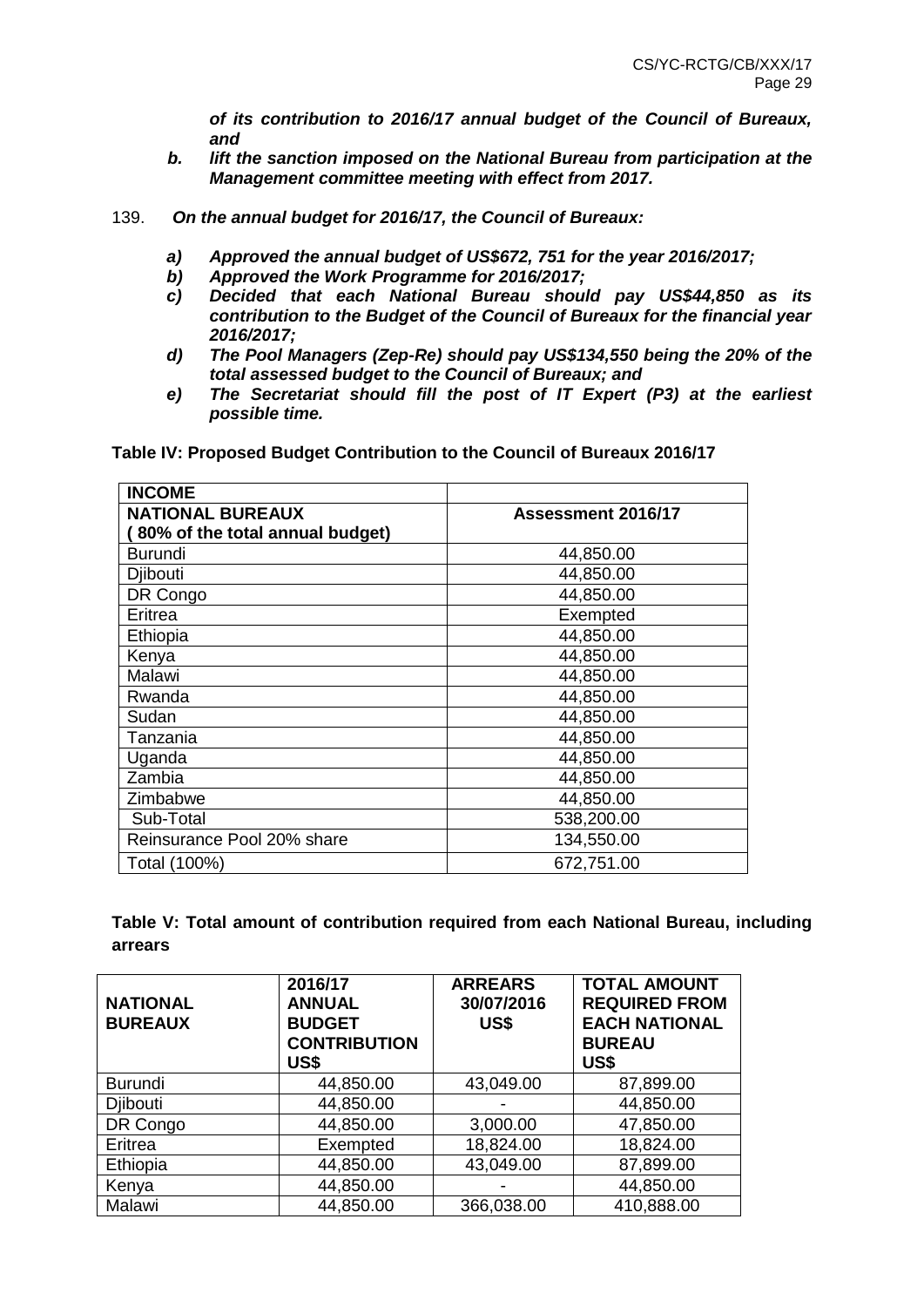| Rwanda                  | 44,850.00  | 46,661.00  | 91,511.00    |
|-------------------------|------------|------------|--------------|
| Sudan                   | 44,850.00  | 315,193.00 | 360,043.00   |
| Tanzania                | 44,850.00  |            | 44,850.00    |
| Uganda                  | 44,850.00  | 30,045.00  | 74,895.00    |
| Zambia                  | 44,850.00  | -          | 44,850.00    |
| Zimbabwe                | 44,850.00  | -          | 44,850.00    |
| <b>Reinsurance Pool</b> | 134,550.00 |            | 134,550.00   |
| 20% share               |            |            |              |
|                         |            |            |              |
| Total                   | 672,751.00 | 865,859.00 | 1,538,610.00 |

# **Date and Venue of Next Meeting** *(Agenda Item 19)*

140. The National Bureau of Sudan offered to host the 31<sup>st</sup> Meeting Council of Bureaux. The meeting accepted the offer with appreciation and advised the Secretariat to liaise with the National Bureau of Sudan and inform members on the actual dates and venue of the meeting.

# **Any Other Business** (*Agenda Item 20)*

- 141. Under this agenda item the meeting observed the following:
	- a) The Commissioner of insurance of Djibouti pointed out that the COMESA Secretariat should invited all Insurance Regulatory Authorities to the meeting of the Council of Bureaux in order to mobilize support for their involvement in the smooth operations of the Yellow Card Scheme;
	- b) The Insurance Regulatory Authority of Kenya emphasized on the need to conduct consumer education and public awareness on the operations of the Yellow Card Scheme;
	- c) The National Bureau of Zimbabwe underscored the need to engage key stakeholders to promote the scheme and increase the utilization and production of the scheme; and
	- d) The National Bureau of Zimbabwe offered to host the Strategic Planning Session on the Yellow Card Scheme in Harare or Vic –falls and provide resource person(s) to facilitate the session.

142. The Council of Bureaux accepted the offer extended by the National Bureau of Zimbabwe with appreciation and advised the Secretariat to liaise with the National Bureau.

# **Adoption of the Report and Closing of the meeting** (*Agenda Item 21*)

143. The Meeting considered the report paragraph by paragraph and adopted the report with amendments.

144. At the Closure of the meeting the delegate from Djibouti Mr. Mohamed Safi Seyadou, Contrôleur des Assurances from the Ministry of Finance on behalf of the delegates, gave a vote of thanks to the Government and people of Malawi for the warm hospitality extended to the delegates, the National Bureau of Malawi, Insurance Association of Malawi and the Insurance Industry of Malawi for hosting the meeting and the facilities that were made available to the delegates. He also expressed his gratitude to the representatives of non-COMESA countries such as Angola, South Sudan, South Africa and Botswana and the Insurance Regulatory Authorities of Kenya and Djibouti for their continued participation in the Council of Bureaux meetings. He further thanked the Chairperson for the professional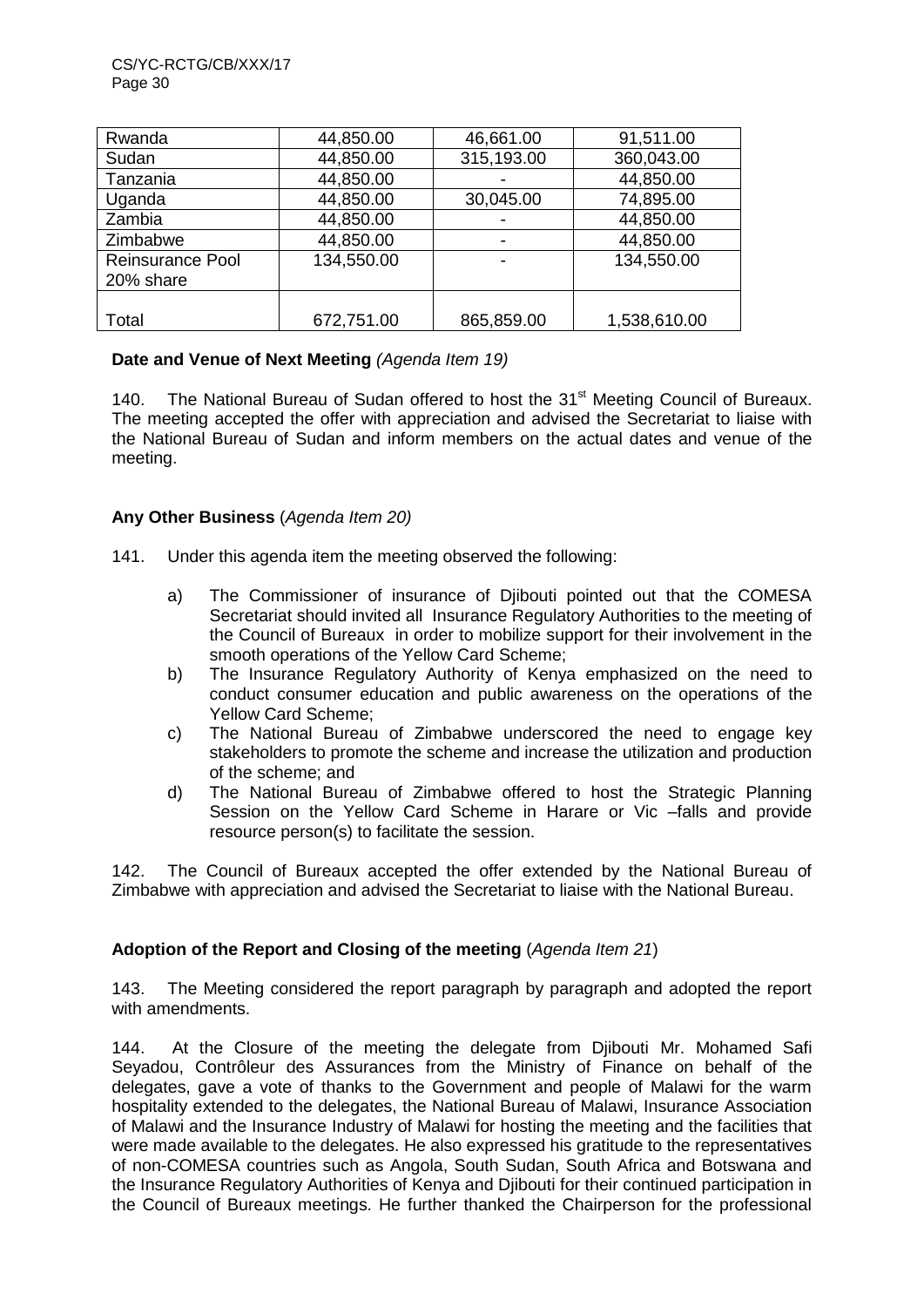manner in which she handled the meeting deliberations and the delegates from the member Bureaux and the Pool Managers for their valuable contributions. He also thanked the COMESA Secretariat for their tireless efforts in the preparations of the documents and organization of the Meeting.

145. In closing the meeting, the Chairperson. Mrs. Dorothy Chapeyama thanked all the delegates for their valuable contributions and participations during the meeting. She also thanked the Secretariat for unfailing effort and hard work in providing the reports and the organizing committee from the Malawi Insurance Industry for their tireless effort in organizing the meeting and declared the meeting closed.

**\*\*\*\*\***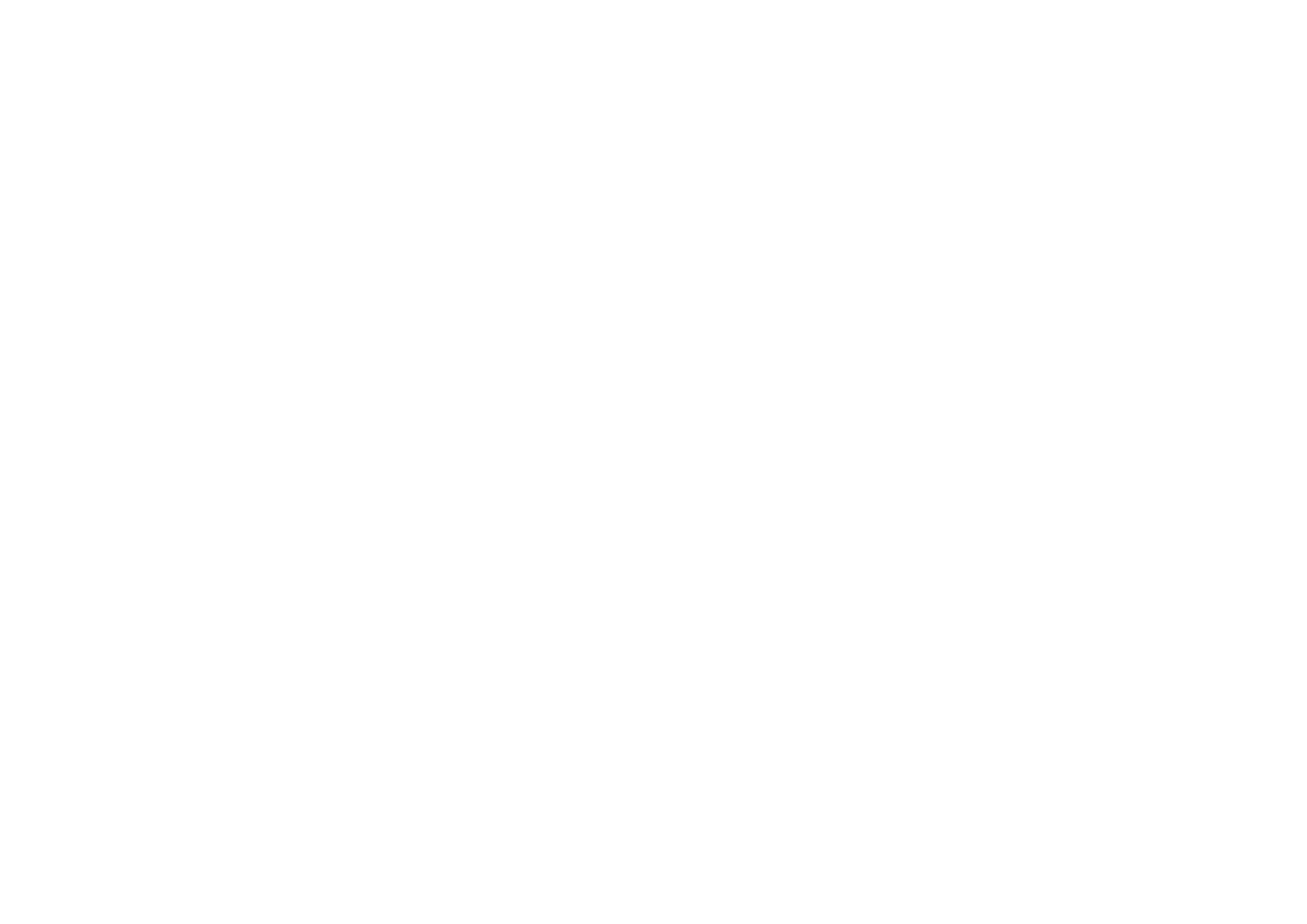# CS/YC-RCTG/CB/XXX/17 Page 31

**Annex I**

|                        | No. of cards |          | Premium collected in local currency |               | <b>Premium collected in US\$</b> |              |  |  |
|------------------------|--------------|----------|-------------------------------------|---------------|----------------------------------|--------------|--|--|
| <b>Issuing Country</b> |              |          |                                     |               |                                  |              |  |  |
|                        | 2014/15      | 2015/16  | 2014/15                             | 2015/16       | 2014/15                          | 2015/16      |  |  |
| Sudan                  | 154          | 1,061    |                                     |               | 16,808.00                        | 123,933      |  |  |
| Ethiopia               | 32,230       | 38,254   | 23,552,017.63                       | 28,703,467.60 | 1,123,370.95                     | 1,294,750.28 |  |  |
| Uganda                 | 12,960       | 12,960   | 3,898,232,153.69                    | 4,028,735,192 | 1,070,064.73                     | 1,190,491.25 |  |  |
| DR Congo               | 6,737        | 5,533    |                                     |               | 421,182.62                       | 372,804.23   |  |  |
| Tanzania               | 25,202       | 26,881   |                                     | 3,386,928,448 | 1,458,632.83                     | 1,539,512.93 |  |  |
| Malawi                 | 642          | 1,166    |                                     | 59,228,607.42 | 33,316.00                        | 81,135       |  |  |
| <b>Dibouti</b>         | 1,839        | 2,033    | 68 336 388                          | 71,614,334    | 383,912.00                       | 402,328      |  |  |
| Eritrea                |              |          | 1,200                               |               | 114.61                           |              |  |  |
| Kenya                  | 22,930       | 28,382   |                                     |               | 3,820,694.09                     | 2,989,398.65 |  |  |
| Rwanda                 | 7,535        | 6,395    |                                     | 95,150,244    | 149,571.00                       | 118,208.96   |  |  |
| <b>Burundi</b>         | 10,813       | 9,150    | 377,647,168                         | 341,033,133   | 240,424.74                       | 206,310.00   |  |  |
| Zimbabwe               | 11,592       | 8,595    |                                     |               | 1,029,892.50                     | 850,233.39   |  |  |
| Zambia                 | 24,893       | 21,794   | 4,876,549.14                        | 5,780,434.84  | 725,678.86                       | 572,939.60   |  |  |
| <b>Total</b>           | 157,528      | 162, 204 |                                     |               | 10,473,662.93                    | 9,742,045    |  |  |

# **Summary of Yellow Cards Issued and Premium Income realized per Country**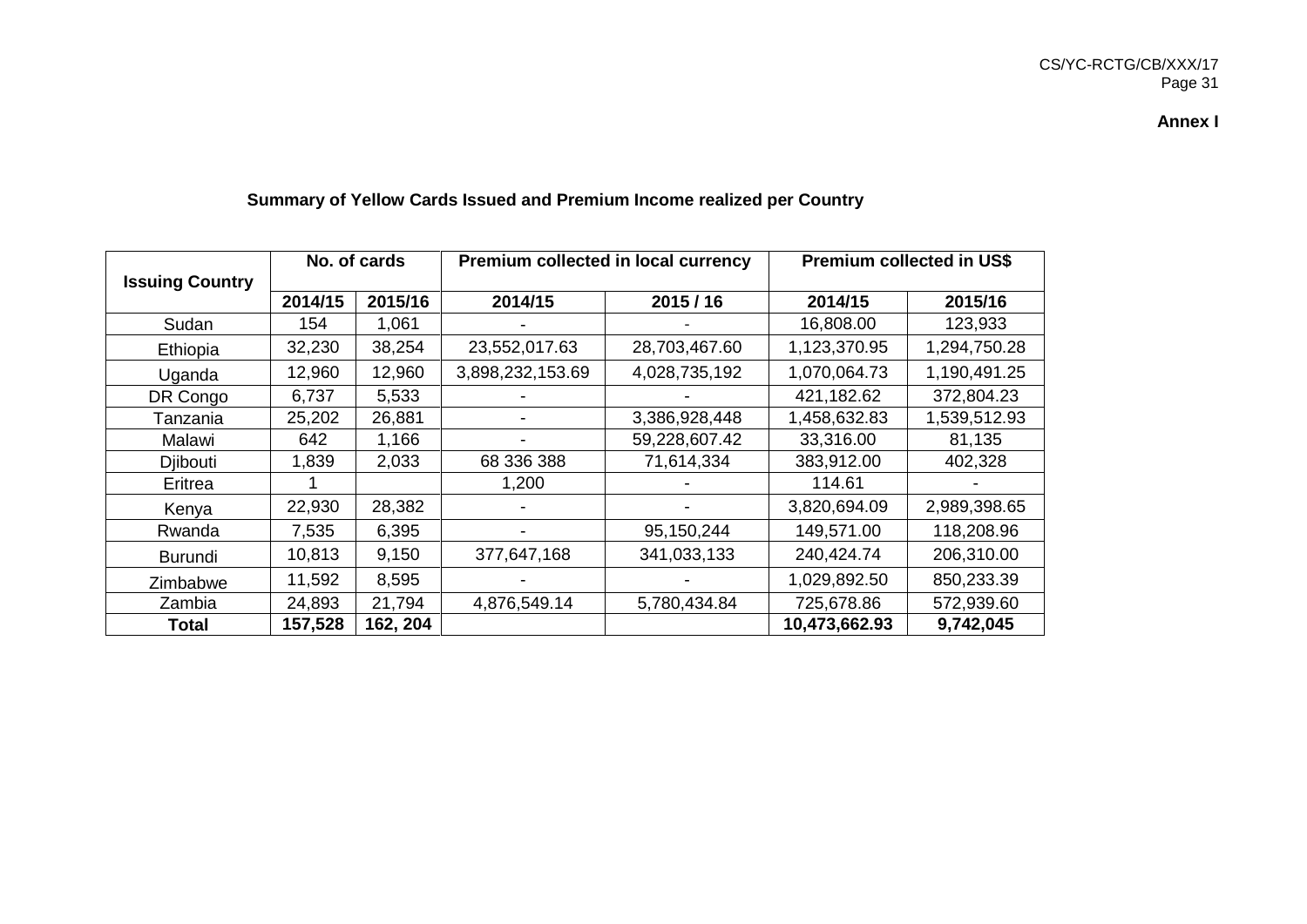#### **Annex II**

# **Summary of Claims Activities**

| <b>National</b><br><b>Bureaux</b> | Claims Summary for the period July 2014 to June 2015 |                        |     |                    |                | Claims for the period July 2015 to June 2016 |                        |               |                    |               |               |               |
|-----------------------------------|------------------------------------------------------|------------------------|-----|--------------------|----------------|----------------------------------------------|------------------------|---------------|--------------------|---------------|---------------|---------------|
|                                   |                                                      | <b>Claims Reported</b> |     | <b>Claims Paid</b> | <b>Claims</b>  |                                              | <b>Claims Reported</b> |               | <b>Claims Paid</b> |               | <b>Claims</b> |               |
|                                   |                                                      |                        |     |                    |                | Outstanding                                  |                        |               |                    |               | Outstanding   |               |
|                                   | No                                                   | <b>Amount</b>          | No  | <b>Amount</b>      | No             | <b>Amount</b>                                | No                     | <b>Amount</b> | No                 | <b>Amount</b> | <b>No</b>     | <b>Amount</b> |
| <b>Burundi</b>                    | 34                                                   | 36,925.03              | 12  | 24,057             | 14             | 25,251                                       | 37                     | 115,708.56    | 20                 | 48,457        | tba           | Tba           |
| Djibouti                          | 190                                                  | tba                    | 82  | 326,298            | 173            | 3,385,489                                    | 334                    | tba           | 140                | \$509,854     | 289           | \$2,632,626   |
| <b>DR</b>                         | 40                                                   | 168,715                | 40  | 348,802            | $\overline{2}$ | 28,500                                       | 2                      | 205,000       | 55                 | \$1,417,057   | -             |               |
| Congo                             |                                                      |                        |     |                    |                |                                              |                        |               |                    |               |               |               |
| Eritrea                           | Nil                                                  | Nil                    | Nil | Nil                | Nil            | Nil                                          |                        |               |                    |               |               |               |
| Ethiopia                          | 22                                                   | tba                    | 12  | Tba                | 10             | tba                                          | 21                     | tba           | 15                 | tba           | 6             | tba           |
| Kenya                             | 15                                                   | 190,424.95             | 11  | 166,840.83         | 15             | 143,584.12                                   | 9                      | 113,134       |                    | 68,287.30     | 8             | 117,436.93    |
| Malawi                            | 10                                                   | 95,512                 | 3   | 4,751              | 8              | 90,941                                       |                        |               |                    |               |               |               |
| Rwanda                            | 132                                                  | tba                    | 122 | 760,206            | 70             | 307,469                                      | 169                    | tba           | 132                | 739,020,688   | tba           | 686,557,381   |
| Sudan                             | 5                                                    | tba                    |     | Tba                | 12             | tba                                          | 2                      | 15,833        |                    | 2,333         | 14            | 61,000        |
| Tanzania                          | 20                                                   | tba                    | 8   | 45,108.86          | tba            | tba                                          | 2                      | tba           | 13                 | 132,663,000   | 61            | tba           |
| Uganda                            | 80                                                   | 192,093.66             | 50  | 183,156.91         | 174            | 543,892.60                                   | 48                     | 397,000,000   | 64                 | 571,675,539   | 110           | 713,000,000   |
| Zambia                            | 44                                                   | 70,740.34              | 13  | 33,750             | 26             | 36,990.26                                    | 37                     | 920,600       | 13                 | 167,727.60    | 24            | tba           |
| Zimbabwe                          | tba                                                  | tba                    |     | 3,000              | 6              | 48,000                                       | 10                     | tba           | 5                  | \$15,868      | 5             | \$15,000      |
| Total                             | 592                                                  |                        | 351 |                    | 510            |                                              | 671                    |               | 465                |               | 517           |               |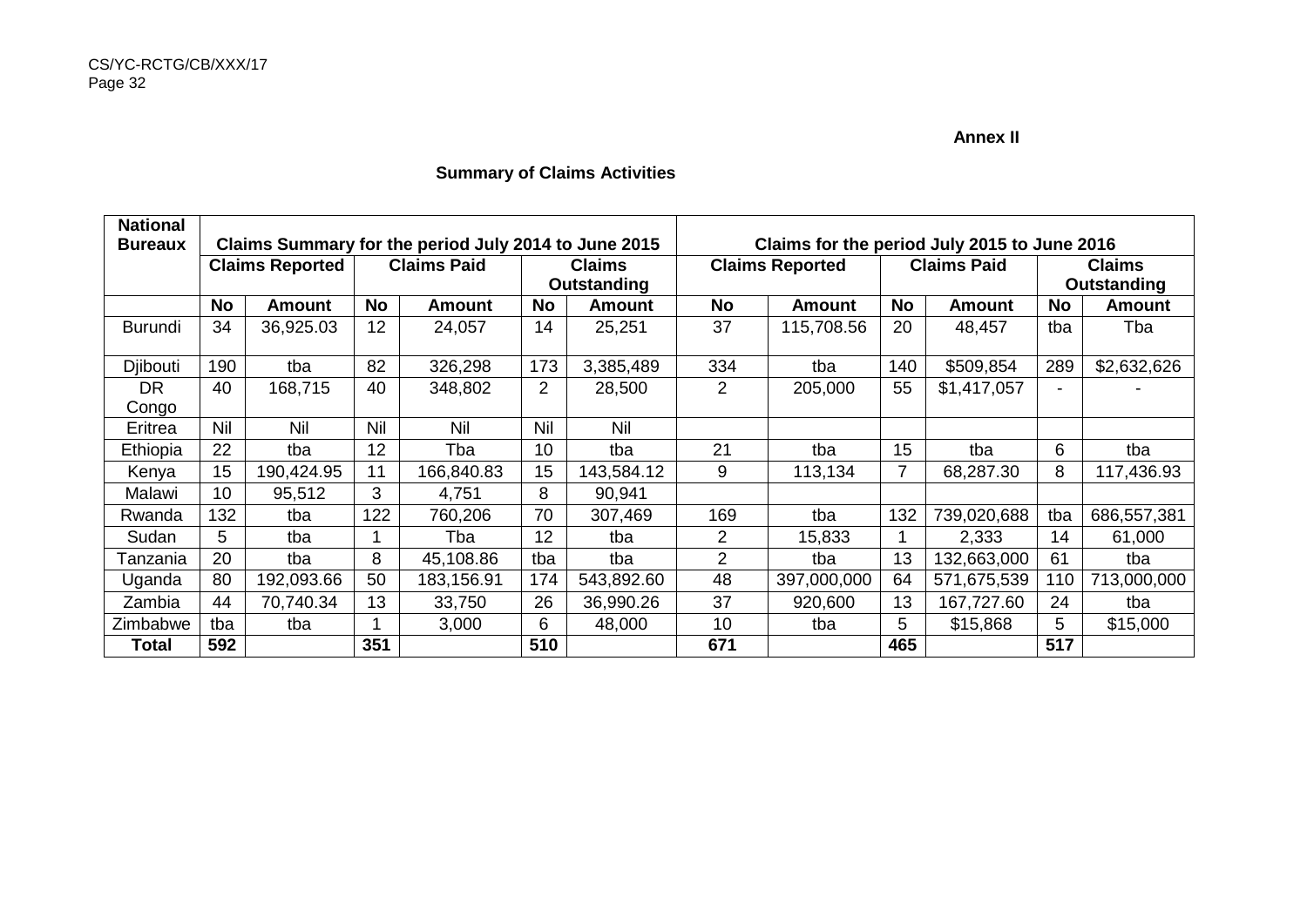#### **ANNEX III**

#### **LIST OF PARTICIPANTS/LISTE DES PARTICIPANTS**

#### **BURUNDI**

Mr. Mategeko Pacelli, Yellow Card National Coordinator, SOCABU b p 2440 Bujumbura, Tel: +257 71547374, Fax: +257 7596500, Email: [pmategeko@yahoo.fr,](mailto:pmategeko@yahoo.fr) [pacelli.mategeko@socubu](mailto:pacelli.mategeko@socubu-assurances.com)[assurances.com](mailto:pacelli.mategeko@socubu-assurances.com)

#### **CONGO D R**

M. Bushiri Ramazani, Directeur de la Région Sud/Est, Société Nationale d'Assurances, Lubumbashi, République démocratique du Congo. Tel.: +243 999932272, Email: [bushiriramazani@gmail.com](mailto:bushiriramazani@gmail.com) [bushirir@yahoo.fr](mailto:bushirir@yahoo.fr)

M. Ngwangu Mosolino Jean, Responsable des réassurances, SONAS, Kinshasa, DR Congo. Tél: +243 998401686, +243 814680694, Email: [jeanmosolino1@gmail.com](mailto:jeanmosolino1@gmail.com)

#### **DJIBOUTI**

Mr. Aden Saleh Omar, Commissioner of Insurance, Ministry of Finance, BP 4352, +253 7781320, Fax: +253 21 359192, Email: [adensalah@yahoo.fr](mailto:adensalah@yahoo.fr)

Mr. David Boucher, Sales Manager GXA Assurance, Tel: +253 77860636, Fax: +253 21 353056, Email: [boucherd@intnet.dj](mailto:boucherd@intnet.dj)

Mr. Mohamed Safi Seyadou, Contrôleur des Assurances, Ministry of Finance, Email: [medsafi@yahoo.fr](mailto:medsafi@yahoo.fr)

#### **ETHIOPIA**

Mr. Netsanet Lemessa, Acting Chief Executive Officer, Ethiopian Insurance Corporation, P O Box 2545, Tel: +251 911200583, Fax: +251 11 5517499, Email: [eic.md@eic-et.com](mailto:eic.md@eic-et.com)

Mr. Yohannes Zewdie, A/Deputy Chief Executive Officer, National Bureaux of Ethiopia, Ethiopian Insurance Corporation, P O Box 2545, Tel: +251 911214042, Fax: +251 11 5517555, Email: [jhonyohannes2014@gmail.com](mailto:jhonyohannes2014@gmail.com)

#### **KENYA**

Mr. Sammy Makove , Chief Executive Officer, Insurance Regulatory Authority, (IRA) P O Box 43505, 00100, Nairobi, Tel: +254 20 499 6000, Email: [smakove@ira.go.ke](mailto:smakove@ira.go.ke)

Mr. Evans M O Kibagendi, Corporate Communication, , Insurance Regulatory Authority, (IRA) P O Box 43505, 00100, Nairobi, Tel: +254 722890744, Email: [ekibagendi@ira.go.ke](mailto:ekibagendi@ira.go.ke)

#### **MALAWI**

Hon. Joseph Mwananveka, Minister of Industry, Trade and Tourism, P O Box 30366, Lilongwe3, Tel: +265 1 772248, Email: [jmwananveka@gmail.com](mailto:jmwananveka@gmail.com)

Mr. Albert Mbawala, Chief Executive officer, Prime Insurance Company Ltd, P O Box 30280, Lilongwe 3, Tel: +265 999850356, [ambawala@primeinsurance.mw](mailto:ambawala@primeinsurance.mw)

Mr. Eric Chapola, Chief Executive Officer, NICO General Insurance, Box 2592, Blantyre, Tel: +265 1 824898, Fax: +265 1822363, Email: [echapola@nicogeneral.com](mailto:echapola@nicogeneral.com)

Ms Immaculate Kachapira, President, Insurance Institute of Malawi, Tel: +265 999315362 +265 888315362, Email: [ikachapira@britam.com](mailto:ikachapira@britam.com)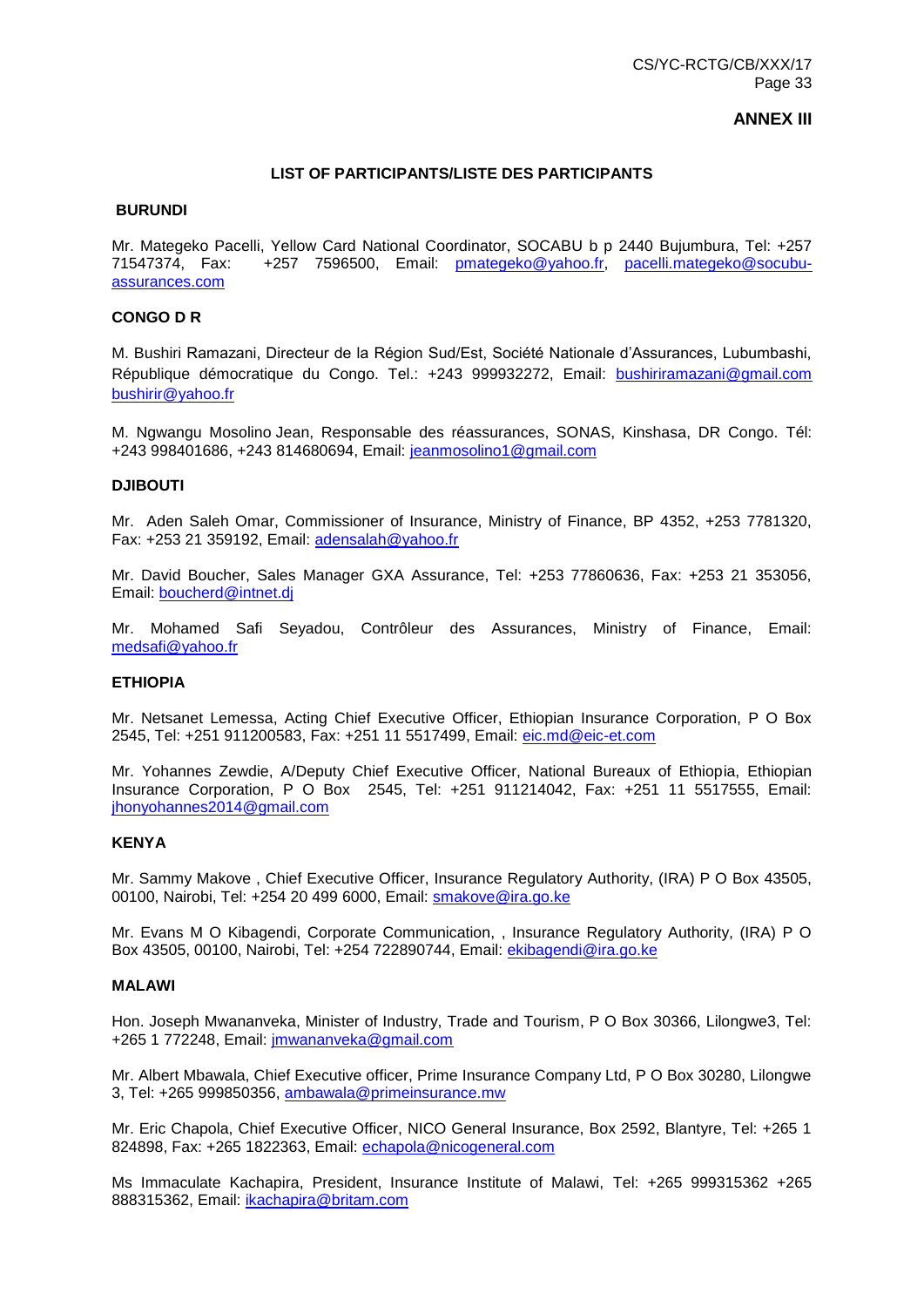Mr. Martin Magomero, Principal Examiner, Reserve Bank, P O Box 565 Blantyre, Tel: +265 888855387, Email: [mmagomero@rbm.mw](mailto:mmagomero@rbm.mw)

Mr. Donbell Mandala, NICO General Insurance/Insurance Association of Malawi, Box 1021, Blantyre, Tel: +265 995846999, Fax: +265 1822363, Email: [dmandala@nicogenral.com](mailto:dmandala@nicogenral.com)

Ms Dorothy Chapeyama, Member, Insurance Association of Malawi, P O Box 1021, Blantyre, Tel: 265 999960401, Email: [dchapeyama@reunioninsurance.com](mailto:dchapeyama@reunioninsurance.com)

Mr. Chimwemwe Kaunda, Principal Economist, Ministry of Transport and Public Works, P/B 322, Lilongwe 3, Tel: +265 999 310 471, +265 881354751, Fax: +265 1 788409, Email: [chimwemwe.kaunda@gmail.com](mailto:chimwemwe.kaunda@gmail.com)

#### **SUDAN**

Mr. Ismail Gadain Ismail Adam, Sheikan Insurance Company, P O Box 10037, Khartoum, Tel: +249 912495665, Email: [comesaycard@shiekanins.sd](mailto:comesaycard@shiekanins.sd)

#### **SOUTH SUDAN**

Mr. Jimmy Okello Kokorom, General Manager, National Bureau, Box 588, Juba, Tel: +211 955 407781, Email: [jimmyokeilo.pikie@gmail.com](mailto:jimmyokeilo.pikie@gmail.com)

Ms. Racheal Achol Mark, Corporate Service Manager, Speed Insurance, Tel: +211 955 919312, +211 955 07501, Email: [acgiksoeed@gmail.com](mailto:acgiksoeed@gmail.com)

Mr. Solomon Bol Demabior, Manager, Tel: +211 911 504120/+211 956091078

Mr. Doctor Matatia Stephen,Director, General External Trade , Ministry Trade and Industry, P O Box 73, Tel: 211 954 333333, Email [sjonbek@gmail.com](mailto:sjonbek@gmail.com)

#### **TANZANIA**

Mr. Sam Kamanga Managing Director, National Insurance Corporation (T) P O Box 9264, Dar es Salaam, Tel: +255 784 761167, Fax: +255 222 11340, Email: [sam.kamanga@nictanzania.co.tz](mailto:sam.kamanga@nictanzania.co.tz)

Mrs Immaculate J Morro, COMESA Country Coordinator, National Insurance Corporation (T) P O Box 9264, Dar Es Salaam, Tel: +255 784 405511, +255 222 11340, Email: [immaculate.morro@nictanzania.co.tz](mailto:immaculate.morro@nictanzania.co.tz)

#### **UGANDA**

Mr. Bayo Folanyan, Managing Director, National Insurance Corporation, Uganda, 3 Pikilington Road, Nakasero, Tel: +256 414 341645, [mdmc@mc.co.ug](mailto:mdmc@mc.co.ug)

Ms Ajilong Stella Marys, Coordinator, National Insurance Corporation, P O Box 7134, Kampala, +256 417 119900, +256 414 233974, Fax: +256 414 259925, Email: [nic.@nic.co.ug,](mailto:nic.@nic.co.ug) [sajilong@nic.co.ug](mailto:sajilong@nic.co.ug)

#### **SWAZILAND**

Mr Helmon M Vilakati, Chief Executive Officer, Ministry of Finance, P O Box 4329, Tel: + 264 2404761, [helmi@mva.org.sw](mailto:helmi@mva.org.sw)

#### **ZAMBIA**

Mrs Mavis Ndumba, Assistant Manager Underwriting, Zambia State Insurance Corporation (ZSIC) General Insuraqnce, P O Box 30894, Lusaka, Tel: +260 211 229343/6, +260 977 849283, Fax: +260 211 222263, Email: [mndumba@zsicgi.co.zm](mailto:mndumba@zsicgi.co.zm)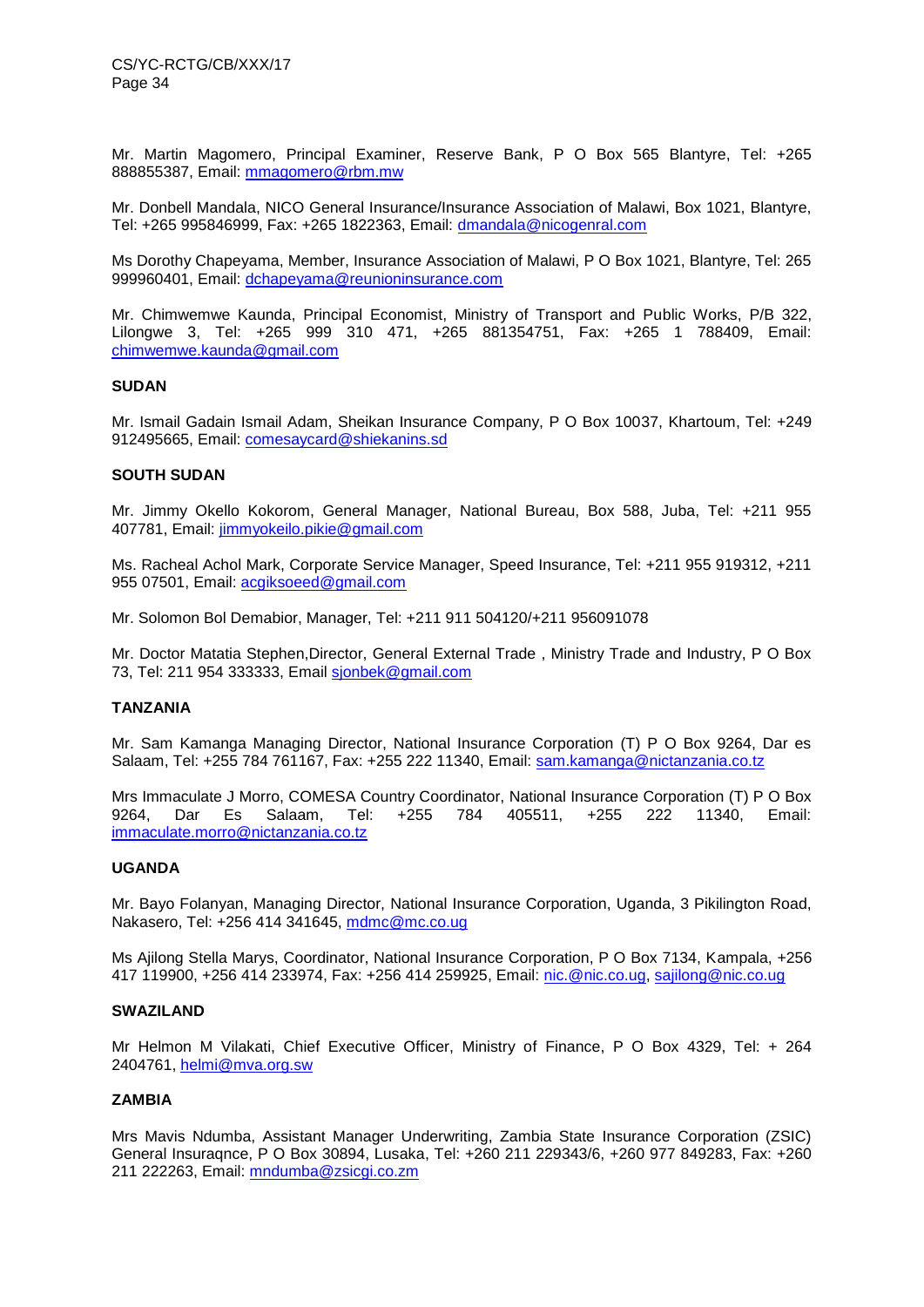#### **ZIMBABWE**

Mr. Patrick Munyaradzi Kusikwenyu, Chairman, NB Zimbabwe Tel: +263 77269366, Email: [patrick@sanctuary.co.zw](mailto:patrick@sanctuary.co.zw)

Mr. David Nyabadza, N B Zimbabwe, Tel: +263 772 289 438 Mr. Barry Gerson

#### **ZEP-RE**

Mr. Shipango Muteto, Country Manager, ZEP-RE PTA Reinsurance Company, P O Box 3966, Lusaka, Tel: +260 211 252586, Email: [smuteto@zep-re.com](mailto:smuteto@zep-re.com)

#### **ANGOLA**

Mr. Jesus Manuel Teixeira, Director, Ministry of Finance/ARSEG, Tel: +244 925497134, Email: [jesus.teixeira@arseg.ao](mailto:jesus.teixeira@arseg.ao)

Mr. Armando Costa, Director Ministry of Finance, Tel: +244 924648100, Email: [armando.costa@arseg.ao; armando.costa@arseg.ao](mailto:armando.costa@arseg.ao)

#### **BOTSWANA MVA**

Mr. Phenyo Boile Mugae, Manager, Strategy, MVA Fund, P O Box 00438, Gaborone, Tel: +267 3600100, Email: [pmugae@mvafund.bw](mailto:pmugae@mvafund.bw)

Mr. Masariro Bobby Rugara, Manager, Motor Vehicle Accident Fund, P/B 00438, Gaborone, Tel: +267 3600135, Fax: +267 3191490, Email: [mrugara@mvafund.bw](mailto:mrugara@mvafund.bw)

Mr. Lesesa H Mtonga, Case Manager, Moto Vehicle Accident Fund, Box 0043, Tel: +267 3600100, Email: [lntonga@mvafund.bw](mailto:lntonga@mvafund.bw)

#### **SOUTH AFRICA**

Mr. Lesedi Boihang, Advocate, Road Accident Fund, 420, Witon, Hazel Avenue, Eco Grades2, Centurion, Tel: +27 12 621 1726, +27 83 386 4007, Email: [lesedi@raf.co.za](mailto:lesedi@raf.co.za) 

#### **COMESA SECRETARIAT**

Mr. Dev Haman, Director of Budget & Finance, COMESA Secretariat, P.O. Box 30051, Ben Bella Road, Lusaka, Zambia. Tel.: +260 211 22 95 27/32, Email: [dhaman@comes.int](mailto:dhaman@comes.int) 

Mr. Berhane Giday, Chief Programme Officer, Yellow Card - RCTG Unit, COMESA Secretariat, P.O. Box 30051, Ben Bella Road, Lusaka, Zambia. Tel.: +260 211 22 95 27/32, email: [bgiday@comesa.int](mailto:bgiday@comesa.int)

Mr. Debebe Tamene Kassa, Senior Insurance Expert, Yellow Card - RCTG Unit, COMESA Secretariat, P.O. Box 30051, Ben Bella Road, Lusaka, Zambia. Tel.: +260 211 22 95 27/32, email: [dtamene@comesa.int](mailto:dtamene@comesa.int)

Mr. Kelvin Chisongo, Insurance Expert, Yellow Card - RCTG Unit, COMESA Secretariat, P.O. Box 30051, Ben Bella Road, Lusaka, Zambia. Tel.: +260 211 22 95 27/32, email: [kchisongo@comesa.int](mailto:kchisongo@comesa.int)

Mr. Musa Tondolo, IT Expert, RCTG Unit, COMESA Secretariat, P O Box 30051, Ben Bella Road, Lusaka, Zambia. Tel.: +260 211 22 95 27/32, email: [mtondolo@comesa.int](mailto:mtondolo@comesa.int)

Mr. Yamba Chotela, Accountant, Yellow Card - RCTG Unit, COMESA Secretariat, P.O. Box 30051, Ben Bella Road, Lusaka, Zambia. Tel.: +260 211 22 95 27/32, email: [ychotela@comesa.int](mailto:ychotela@comesa.int)